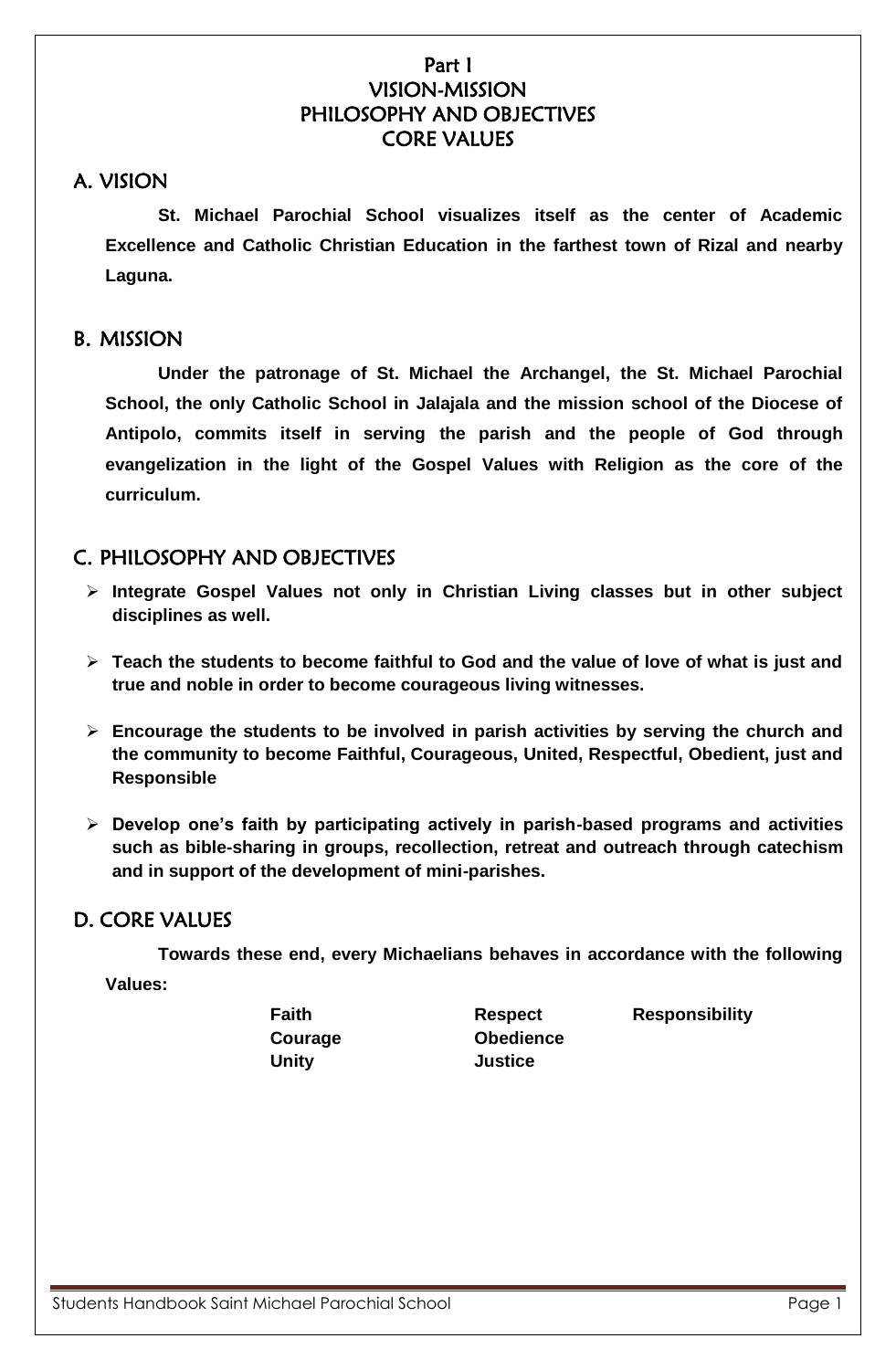## E. THE SCHOOL SEAL



**The school seal is a circle with the name "St. Michael Parochial School". The circular ropes of the seal symbolize the endless unity among Michaelians.** *Patria, Virtus and Scientia* **represent the pillars of SMPS.** *Patria* **means motherland,** *Virtus* **means excellence while** *Scientia* **means knowledge and understanding. The cross with a rope at the center of the seal portrays the eternal love of Christ. The Sacred Heart of Jesus on the book depicts the Academic Excellence and Quality Christian Education offered by the institution. The tree and rope emblematize the lifelong learning for the Michaelians. Below is the year "1964", the foundation year of the School.** 

F. SMPS HYMN

**SMPS, beloved Alma Mater Our hope to see the light You embraced us with God's love and wisdom And with your hands, we became a worthy soul.**

**Chorus: Oh my dearest SMPS go on and serve the youth. you will remember as ages passes by, your memories linger forevermore**

**The seed of faith the values of humanity with your command we learned we pray someday the vision you set before, Oh SMPS will be our Nation's dream…**

> **Finale: You will remember as ages passes by your memories linger forevermore.**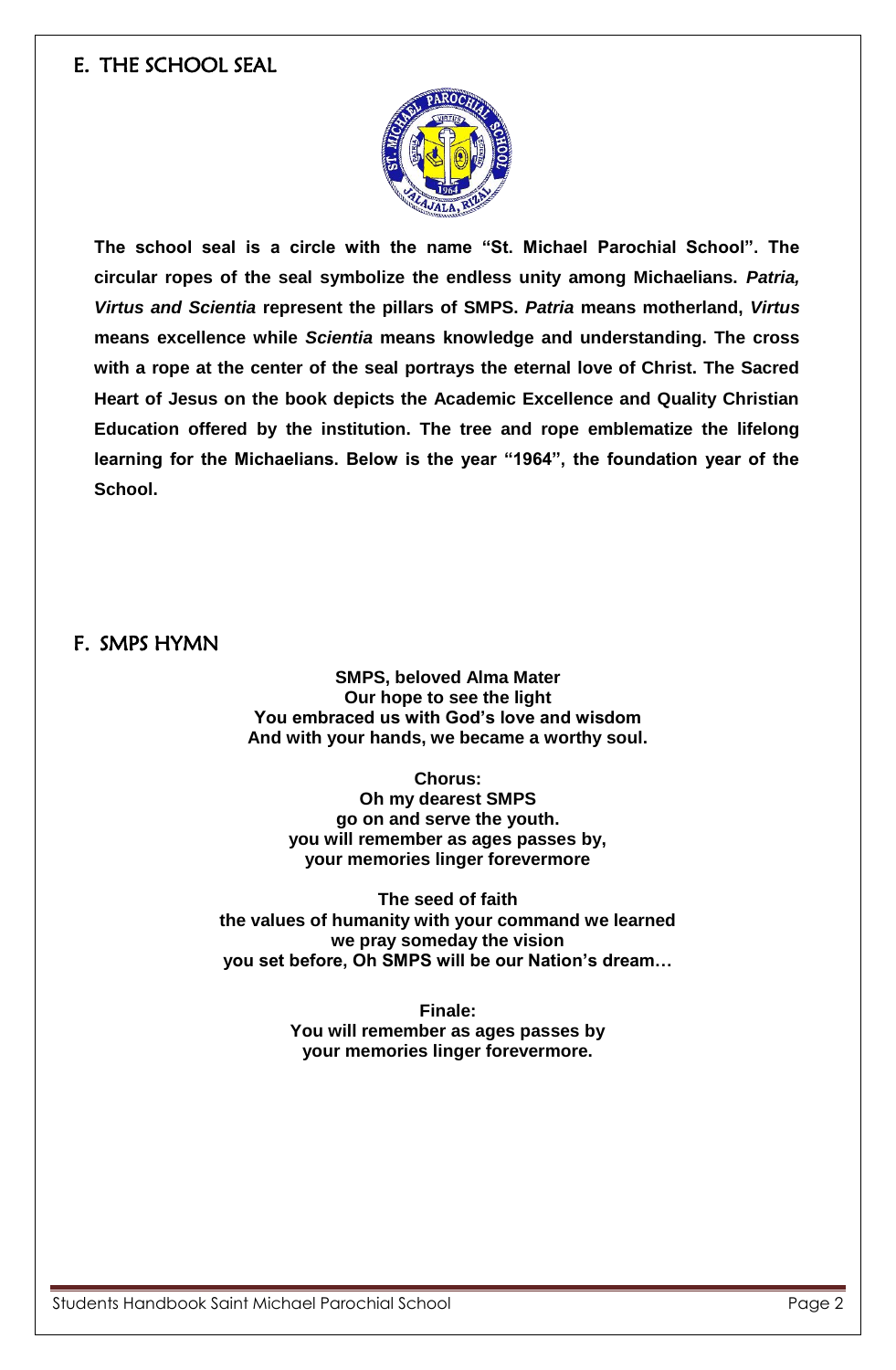# G. K – 12 OBJECTIVES

One of the greatest reforms in the Philippine Educational System today is the implementation of the K to 12 program.

The enhanced K to 12 Basic Education Program seeks to provide for a quality 12 – year basic education program that each Filipino is entitled to. This is incognizance with Article IV Section 2 of the 1987 Philippine Constitution which states that: "The state shall establish, maintain, and support a complete, adequate, and integrated system of education relevant to the needs of the people and society".

The new program was patterned from the  $K - 6 - 4 - 2$  Model. This means that basic education involves kindergarten, six years of elementary education, four years of junior high school (Grades 7 – 10) and two years of senior high school (Grades 11 – 12).

Those who go through the 12 – year program will get an elementary diploma (6 years), a junior high school diploma (4 years) and a senior high school diploma (2 years). A full 12 year of basic education will eventually be required for entry into tertiary level education.

Universal kindergarten was offered starting school year 2011 – 2012. This school year, 2012 – 2013, the new curriculum will be offered to incoming Grade I as well as to incoming junior high school students (Grade 7 of High School year 1).

The goal of the enhanced K to 12 Basic Education Program is to create a functional basic education system that will produce productive and responsible citizens equipped with the essential competencies and skills for both life – long learning and employment. The program will enhance the basic education system to full functionality to fulfil the basic learning needs of students. This is in line with the agenda of President Benigno Aquino, III of having quality education as a long term solution to poverty. In order to achieve these goals, the program has the following twin – objectives:

- a.) To give every student an opportunity to receive quality education based on an enhanced and decongested curriculum that is internationally recognized and comparable;
- b.) To change public perception that high school education is just a preparation for college; rather than, it should allow one to take advantage of opportunities for gainful career or employment and/or self - employment in a rapidly changing and increasingly globalized environment.

The benefits of the K to 12 program far outweigh the additional costs that will be incurred by both government and families.

## **To individual and families:**

- 1.) An enhanced curriculum will decongest academic workload, giving students more time to master competencies and skills as well as time for other learning opportunities beyond the classroom, thus allowing for a more holistic development.
- 2.) Graduate will possess competencies and skills relevant to the job market. The program was designed to adjust and meet the fast changing demands of society to prepare graduates with skills essential for the world of work.
- 3.) Graduates will be prepared for higher education. Due to an enhanced curriculum that will provide relevant content and attuned with the changing needs of time, basic education will ensure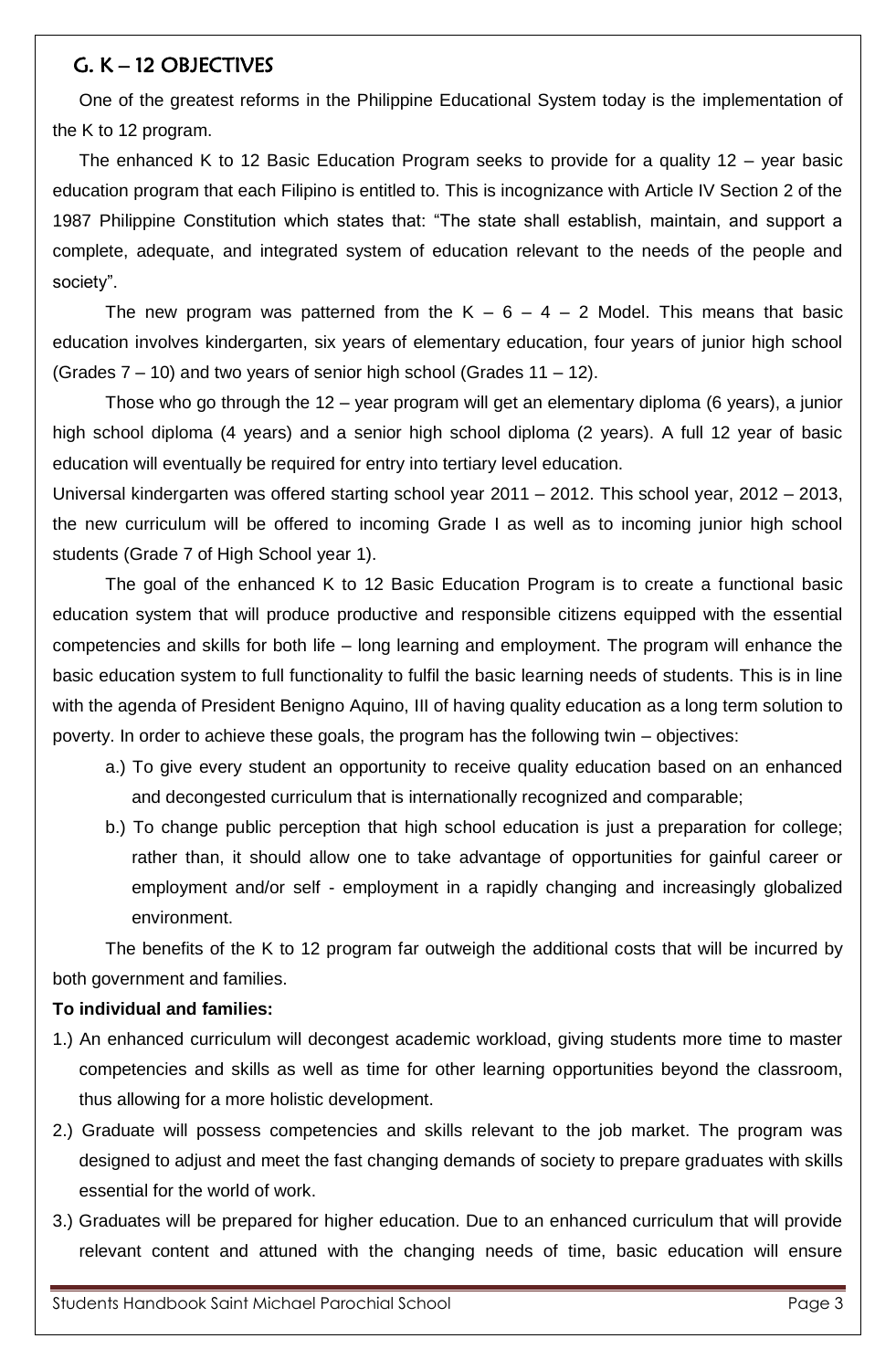sufficient mastery of core subjects to its graduates much that graduates may opt to pursue higher education if they choose to.

- 4.) Graduates will be able to earn higher wages and/or better prepared to start their own business. There is a strong correlation between educational attainment and wage structure and studies specific to the Philippine setting show that an additional year of schooling increases earnings by 7.5 %. This should also allow greater access to higher education for self – supporting students.
- 5.) Graduates could now be recognized abroad, Filipino graduates eg. Engineers, architects, doctors, etc., could now be recognized as professionals in other countries. Those who intend to study abroad will meet the entrance requirements of foreign schools.

## **For the Society and the Economy:**

1.) The economy will experience accelerated growth in the long run.

The objective of the K to 12 program is ti improve quality basic education. Several studies have shown that the improvements in the quality of education will increase GDP growth by as much as 2%. Studies in the UK, India and US show that additional years of schooling also have positive overall impact on society.

2.) The Philippine education system will be at par with international standards. K to 12 will facilitate mutual recognition of Filipino graduates and professionals following the Washington Accord and the Bologna Accord.

Washington Accord prescribes 12 years basic education as an entry to recognition of engineering professionals.

Bologna Accord requires 12 years of education for university admission and practice of profession in European countries.

3.) A better educated society provides a sound foundation for long – term socio – economic development.

The enhanced K to 12 Basic Education System will contribute to the development of emotionally and intellectually mature individuals capable of pursuing productive employment and entrepreneurship or higher education disciplines.

In the near future, the smooth transition from the existing 10 - year education cycle to the K to 12 basic education cycle will produce holistically developed Filipino learners with 21<sup>st</sup>century skills, which they can use to become productive and responsible citizens of the country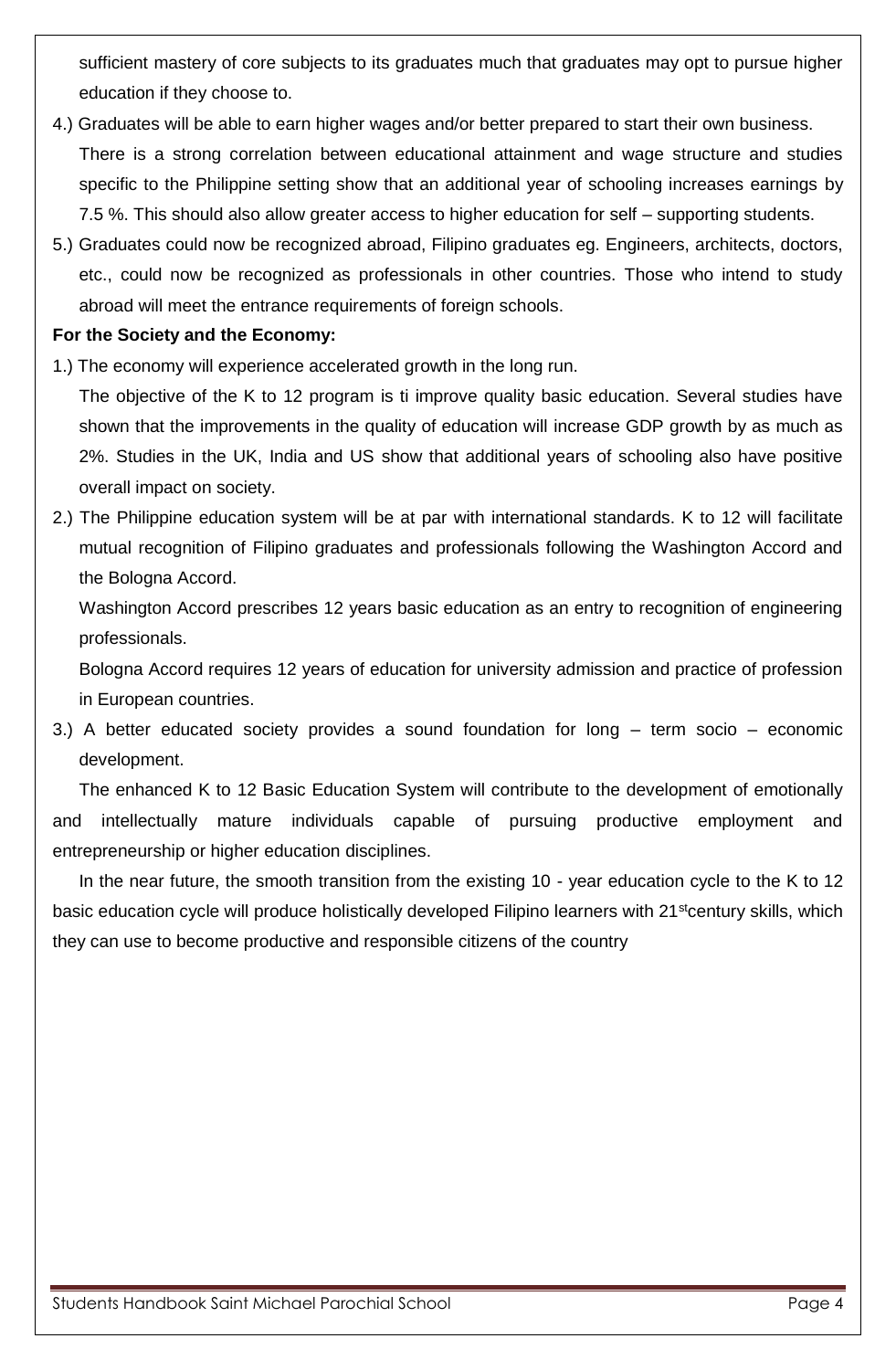# PART II GENRAL RULES AND GUIDELINES

# A. PROFILE OF IDEAL MICHAELIAN

## **1. PRO-GOD who:**

- $\triangleright$  Believes in One Supreme Being who has dominion over all;
- $\triangleright$  Lives by catholic virtues and practices; and
- $\triangleright$  Is committed to study the Word of God and
- $\triangleright$  Lives according to His life.

## **2. PRO-PEOPLE who:**

- $\triangleright$  Establishes, promotes and preserves good relationship with his fellowmen;
- $\triangleright$  Applies good social values dealing with people from different walks of life;
- $\triangleright$  Demonstrates preferential love for the poor.

## **3. PRO-COUNTRY who:**

- $\triangleright$  Strives to be of service to his fellowmen:
- $\triangleright$  Believes and appreciates Filipino heritage and values; and
- $\triangleright$  Upholds the Constitution of the Republic of the Philippines especially the Justice, Freedom and Equality.

## **4. PRO-FAMILY AND LIFE who:**

- $\triangleright$  Knows, understands and upholds the value of family and life;
- $\triangleright$  Indulges in the progressive search for the enrichment of life by means of wholesome activities;
- $\triangleright$  Appreciates the dignity of one's person and strives to work for its development; and
- $\triangleright$  Involves himself in activities that will promote the value of life and the dignity of every human person.

## B. GENERAL POLICIES FOR STUDENTS

## **B.1 Student's Uniform**

All students are required to wear the prescribed school uniform in the school. Students are not allowed to enter the school premises in incomplete uniform or civilian clothes.

- 1. School Uniform (for NKP to Grade 3)
	- 1.1Girls Royal blue dress with light blue sleeves, necktie, section patch and SMPS logo
		- Black leather shoes
			- White socks
	- 1.2Boys Light blue polo with pocket, section patch and SMPS logo
		- Royal blue shorts
			- Black leather shoes
		- White socks
- 2. School Uniform: (for Grades 4-10)

2.1Girls - Fleeted skirt (royal blue)

- White navy collared blouse with section patch and necktie with SMPS logo (royal blue)
- Black leather shoes
- White socks
- 2.2Boys White polo with pocket and SMPS logo
	- Black pants (Slacks)
	- Black leather shoes
	- White socks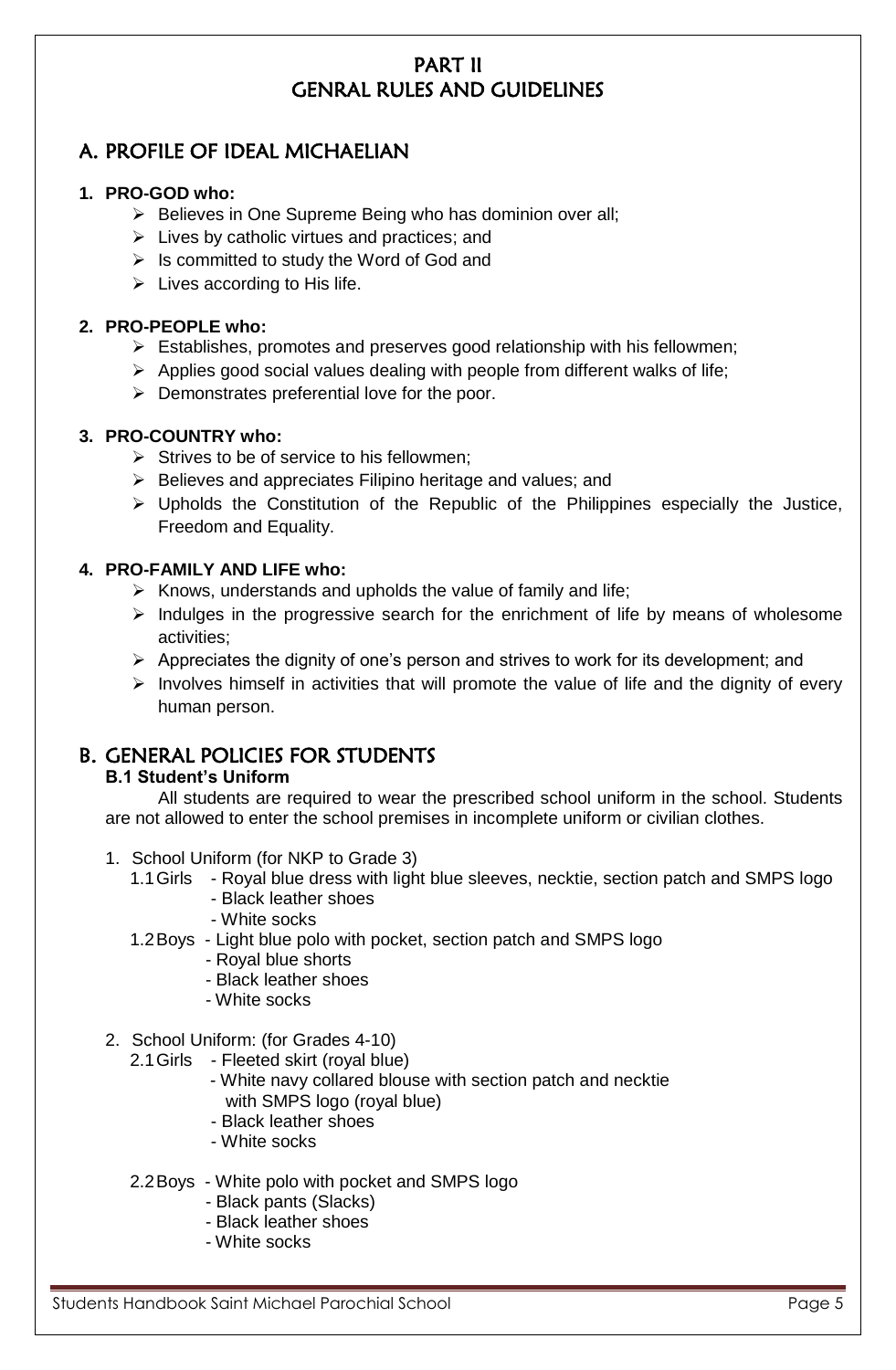- 3. School Uniform: (for Grades 11-12)
	- 3.1Girls Fleeted skirt (black one inch above the knee)
		- Long sleeves white
		- Blazer (Gray, with logo and patch)
		- Close shoes (black with 1-2 inch) and White High Socks
		- Ribbon (Navy blue)
	- 3.2Boys Black pants (Slacks)
		- Long sleeves white
		- Blazer (Gray, with logo and patch)
		- Black Leather Shoes and White socks
		- Necktie (Navy Blue)
- 4. Gala uniform (for NKP-Grades 1-10)
	- 4.1Girls White long-sleeved dress in round collar
		- with royal blue piping and royal blue belt.
		- -Black leather school shoes
		- White socks
		- With royal blue necktie
	- 4.2Boys White long sleeved polo with royal blue piping and blue collar
		- Black leather school shoes
		- White socks
- 5. Gala uniform (for Grades 11-12)
	- 5.1Girls Fleeted skirt (black one inch above the knee)
		- Long sleeves white
		- Blazer (Gray, with logo and patch)
		- Close shoes (black with 1-2 inch) and White High Socks
		- Coat and Ribbon (Navy Blue)
	- 5.2Boys Black pants (Slacks)
		- Long sleeves white
			- Blazer (Gray, with logo and patch)
			- Black Leather Shoes and White socks
			- Coat and Necktie (Navy Blue)
- 6. Physical Education Uniform (for NKP- Grade 6)
	- a. Boys and Girls SMPS royal blue jogging pants
		- -Prescribed royal blue and yellow P.E t-shirt
		- Rubber shoes
		- White socks
- 7. Physical Education Uniform (for Grades 7-12)

b. Boys and Girls - SMPS royal blue jogging pants

- -Prescribed royal blue and white P.E t-shirt
- Rubber shoes
- White socks

## **B.2 Identification Card**

A student/pupil enrolled in the school is issued an official identification card which is required upon entering the school premises.

**Guidelines:**

- 1. I.D card should be worn in the school at all times.
- 2. I.D card should be free from trimmings.
- 3. I.D card should not be lent to another. This subject to disciplinary action.
- 4. Loss of an I.D. card should be reported immediately to the Adviser and Prefect of Discipline who will authorize the student to apply for a new I.D. card.
- 5. NO I.D., NO COMPLETE UNIFORM, NO ENTRY.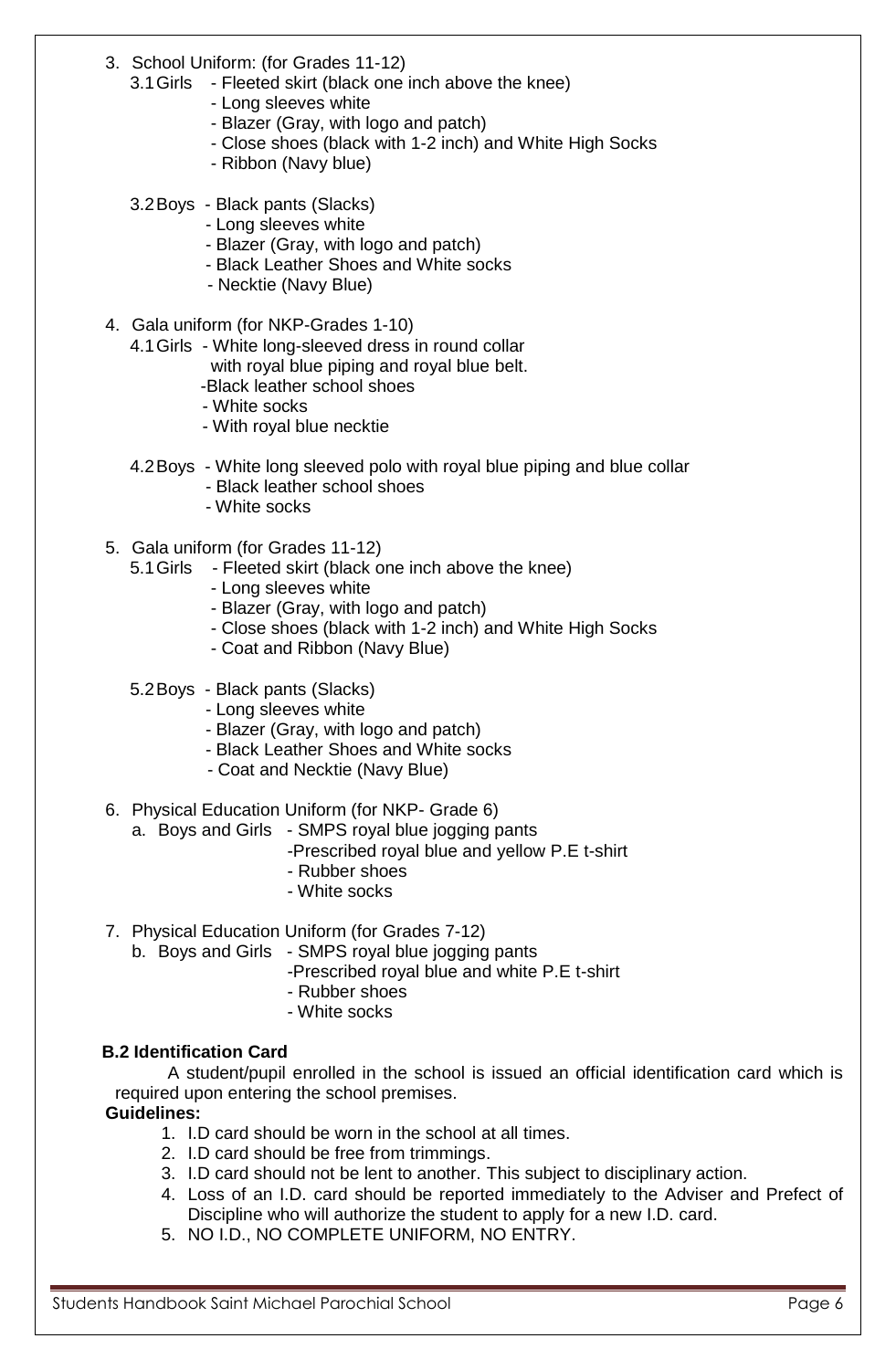## **B.3 Hair-cut**

Boys should follow the school prescribed hair cut measurement which is 1x1. Hair-cut shall be checked by the advisers once a month.

Habitual non-compliance shall be noted by the office of the Prefect of Discipline for proper disciplinary action.

#### **B.4 Attendance, Punctuality and Absences**

- 1. A student/pupil has the responsibility to attend his/her classes regularly and punctually from the first day of classes. In case she/he cannot attend his/her classes due to unavoidable circumstances, he/she should inform his/her adviser.
- 2. In some instances that a student/pupil needs to leave the school premises, he/she should fill-up an Out-slip noted by the adviser and approved by the Prefect of Discipline. The student is excused from his/her classes from the time it is approved.
- 3. The Department of Education (DepEd) required that every student/pupil should attend no less than 80% of the school days. In case a student accumulates absences of more than 20% of the required total number of school day he/she will be required to repeat the curriculum year.
- 4. A student/pupil is required to attend all academic and co-curricular activities.
- 5. Every subject teacher checks the attendance of students in his/her respective subjects.

## 6. **ABSENCES:**

- 6.1 Absences with valid reason like illness, death in the family, calamities, etc. shall be given consideration. A student/pupil who has been absent for more than five (5) consecutive days has to be accompanied by a parent or official guardian to explain the reason for his absence.
- 6.2 Any student/pupil who reports to school after an illness is required to present to the Prefect of Discipline/ Principal a letter of excuse signed by the parents and a medical certificate from the attending physician. Admission slip is issued upon presentation of excused letter and medical certificate.
- 6.3 Absent/Late Students/pupils without admission slip will not be admitted in class.
- 6.4 Student's/pupil's failure to present an excuse letter and/or medical certificate would make the absence unexcused. Unexcused absence would mean that she/heis not entitled to special examinations or quizzes or make-up activities that she/hemissed.
- 6.5 Absences do not excuse students/pupils from assignments or class work such as theme writing, experiments, book reports, term papers, project etc.
- 6.6 A students/pupils who was absent on a Periodical Examination day should present a medical certificate to excuse the absence.

## 7. **TARDINESS:**

- 7.1 Students/pupils are expected to be in school in time for the flag ceremony (7:15 a.m.)
- 7.2 A student/pupil is considered late if he/she comes to school after 7:15 a.m.
- 7.3 Late students/pupils are required to secure admission slips from the Prefect of Discipline/ Principal before attending his/her class.
- 7.4 Three (3) consecutive unexcused tardiness is equivalent to one (1) absence.
- 7.5 Five (5) staggered unexcused tardiness will automatically imply a warning. The fifth will merit a memo on gross tardiness addressed to the parents. The eight tardiness will be given one day punitive suspension. The student/pupil will be given one day community service on his/her 24<sup>th</sup> late.
- 7.6 Tardiness may be excused if the student/pupil presents an excuse slip duly signed by the parents/guardian and/or upon confirmation by the Prefect and Principal.
- 7.7 If tardiness becomes frequent or habitual, the student/pupil will be given a failing mark in punctuality and/or Conduct – it may be a ground for dismissal on non-readmission.

#### 8. **CUTTING CLASSES:**

- 8.1 Non-attendance in any class or school activities while inside the school premises.
- 8.2 Escaping or leaving without permission during the school hours.
- 8.3 Seen in public places in school uniform during class day/hours

#### **B.5Conduct Inside and Outside the Classroom**

Every student/pupil is identified with the school where he/she belongs. It is her/his responsibility to help maintain the good image of the school by conducting himself/herself in a manner befitting a Catholic School student. He/she should always be aware that he/she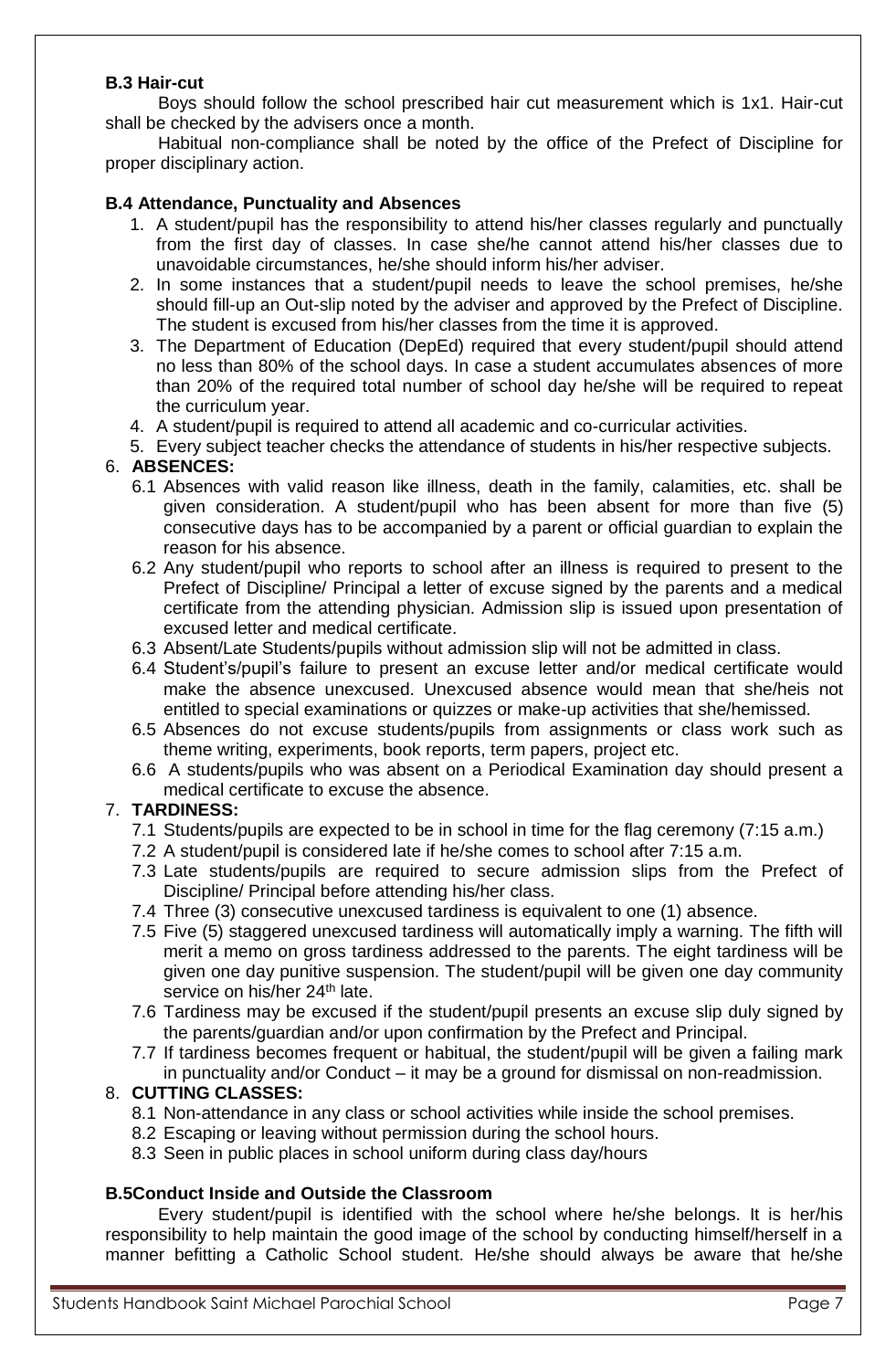behavior is reflective of the training she/hegets from the school. While inside and outside the campus, she/heshould observe generally acceptable rules of conduct and norms of behavior.

- 1. Silence and order should be maintained especially in entering and leaving the classroom, during class hours, examinations, recess time, whether the teacher is present or not.
- 2. Students/pupils are not allowed to loiter in the corridors, quadrangle, faculty room, canteen, or near the classrooms and other offices while classes are going on except for personal necessity.
- 3. Passing through corridors either in group or individually should be made silently. Boisterous conduct, running, shouting or an action which tends to distract classes are to be avoided. True scholarship dictates the observance of silence and proper decorum within the premises of SMPS.
- 4. No student/pupil may be pulled-out from the classroom when class is going on. In case of emergency, the Guard on Duty will inform the Principal's office for necessary action.

## **B.6 Conduct during Flag Ceremony**

- 1. The Bell or Buzzer signals the line formation for flag ceremony.
- 2. Due respect should be given during the flag ceremony anywhere, anytime. Proper conduct should be observed which reflects one's reverence for the Philippine flag.
	- 2.1 Strengthening Respect and Allegiance to the Philippine Flag in all Schools (DepEd Order No. 83, s. 20017)
		- 2.1.1 The actual singing of the National Anthem during flag raising and retreat must not be replaced by canned music. Teachers are required to sing and lead the singing if the Philippine National Anthem.
		- 2.1.2 No tattered or badly-faded flag should be allowed to fly in any school or office.
		- 2.1.3 Instructions on the proper display and use of the Philippine Flag, prohibited acts on the use of the Philippine Flag, and on the singing of the national anthem shall be observed in accordance with the provisions of R.A No. 8491.

2.2 Everybody should be able to perform the following:

- 2.2.1 Morning Offering/Panalangin sa Umaga
- 2.2.2 Prayer to St. Michael the Archangel
- 2.2.3 Pambansang Awit ng Pilipinas (Lupang Hinirang)
- 2.2.4 Panatang Makabayan
- 2.2.5 SMPS Vision-Mission
- 2.2.6 Singing/Dancing of the following:
	- 2.2.6.1 SMPS hymn
	- 2.2.6.2 Dance exercise (Friday Only)
	- 2.2.6.3CALABARZON March

## **B.7 Use of School Facilities**

Good stewardship requires that all school facilities be kept clean and orderly. Students/ pupils are expected to maintain and preserve them at all times hence, spitting, littering, vandalizing, damaging property, defacing walls, chairs, desks, etc. are STRICTLY PROHIBITED.

## **B.8 Drop and Pick-up of Pupils**

No Student/pupil is to be brought to school more than 10 minutes before class begins and must be picked up not later than 10 minutes after class. If a pupil is left beyond those limits with no arrangements made, he/she will be brought back to the classroom where parents can fetch them.

## **B.9 Relinquishing of Children**

If a Student/ pupil is to be picked up by unauthorized representatives, the parents/guardians should send a written note bearing the signature of the latter, e-message and/or telephone call to notify the teacher-adviser. In cases emergencies/necessities (such as earthquake, fire, storms, and prolonged power failure) the teacher-adviser will notify through telephone call or text message the parent/guardian to pick up their child from school.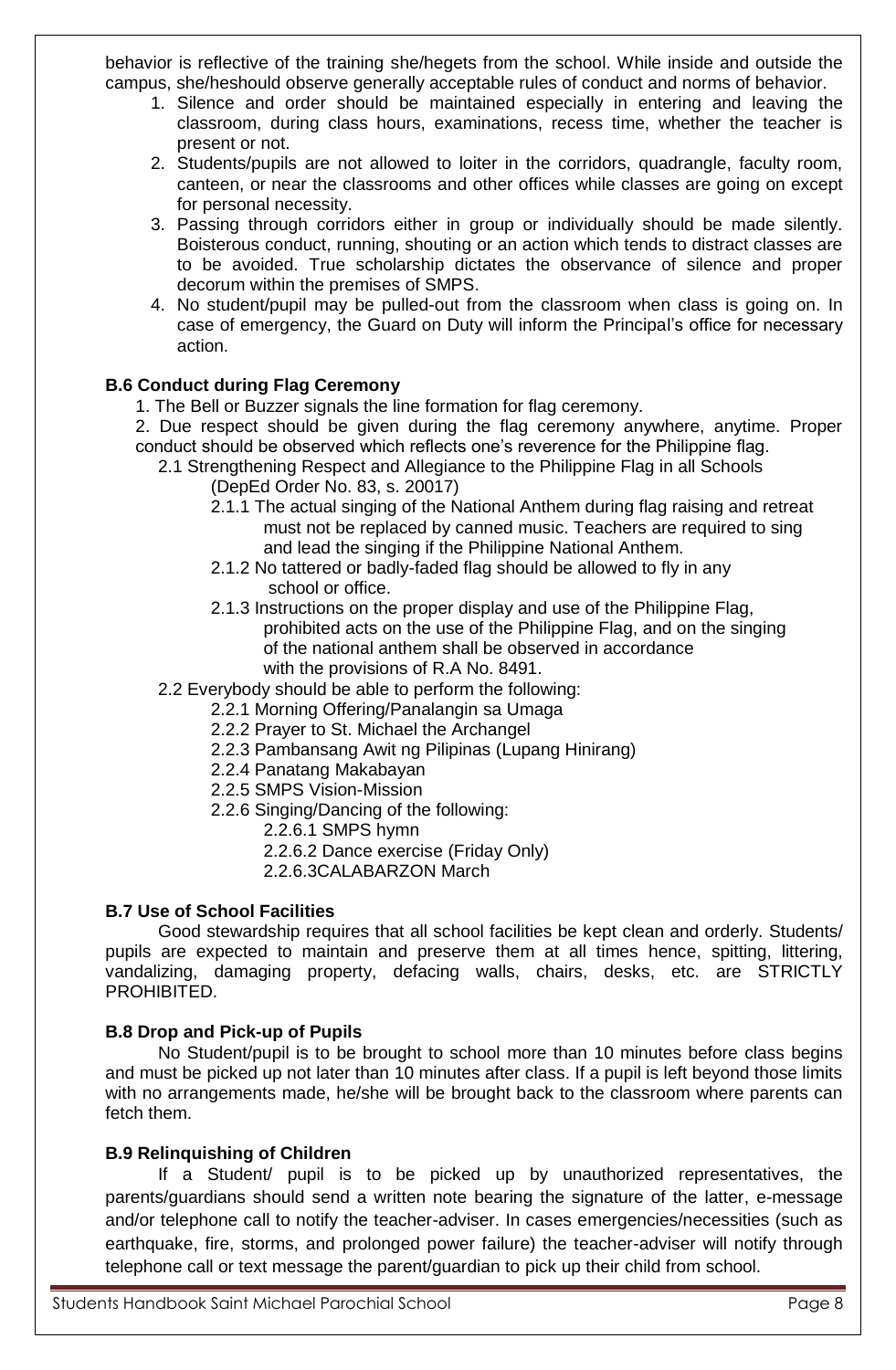#### **B.10 Behavioral Management**

Discipline involves teaching character and self-control. The teacher-adviser must encourage children to respect others. For acts of aggression and fighting such as physical violence (e.g. biting, hitting, etc.), the pupils shall be given appropriate disciplinary intervention. Repetition of the same offense will be brought to the attention of the parents/guardian and/or maybe brought to the Guidance Counselor for counseling.

## **B.11 Communication with Parents/Guardians**

Communication to the parents/guardians can be written or oral depending on the situations. Each student/pupil must have a communication notebook where teacher-adviser writes any information or reminders about the schedule of school activities, etc.

#### **B.12 Concerns of Parents**

Any concerns of parent/guardian should abide by the following guidelines:

- 1. The teacher-adviser attends to the issue raised by the parents.
- 2. The teacher-adviser classifies the concerns into academic, behavioral or disciplinary. If academic, channel to the Principal; if behavioral, refer to the Guidance Counselor; and if disciplinary, refer to the Prefect of Discipline.
- 3. Issues that are not satisfactorily resolved between the parent/guardian and the teacher-adviser should be brought directly to the attention of the Disciplinary Board (teacher-adviser, Principal, Guidance Counselor and Prefect of Discipline) through a written notice that should investigate the matter.
- 4. If the concern or grievance involves the teacher-adviser, it should be brought immediately to the attention of the Principal for recommendation. If unresolved, the Principal must refer the matter to the School President for final decision.

#### **B.13 Illness and Communicable Diseases**

In case the student/pupil gets sick and cannot come to school, the parent/guardian must inform the teacher-adviser either by writing or through telephone call. In the event that a student/pupil becomes instantly ill in school, the teacher-adviser will notify the office of the Principal who in turn will contact the parent/guardian to pick up the child immediately. A student/pupil with communicable disease (chicken pox, measles, mumps, sore eyes, etc) must not attempt to come to school to avoid spreading the disease to other pupils.

## **B.14 Medications**

The parent/guardian of pupil who is undergoing continuous medication must send a written instruction on the administration if medicine(s) to the teacher-adviser for endorsement to the clinic in-charge for proper administration.

#### **B.15 Injuries**

If a student/pupil becomes injured while at school, the person in-charge of the school's clinic will immediately assess the situation. If the injury is minor, first aid shall be given. If injuries are severe and require professional medical attention, the student/pupil will brought to the hospital and the teacher-adviser will contact the parent/guardian.

## **B.16 Outdoor Activities**

Outdoor play is a regular part of the daily routine. Student/pupils should be prepared to play. Parent/guardian should not request that their child stays indoors except when he/she is too sick to go outside.

## **B.17 Birthday Celebration**

A birthday is an important event in the life of a child. However, the school does not allow birthday celebrations within the school premises. Parents who wish to bring refreshments/snacks for the whole class should ask permission from the Office of the Principal in advance for approval. This must be held during recess time.

## **B.18 Campus Security**

Only employees and bonafide students/pupils of the school shall be allowed inside the school campus.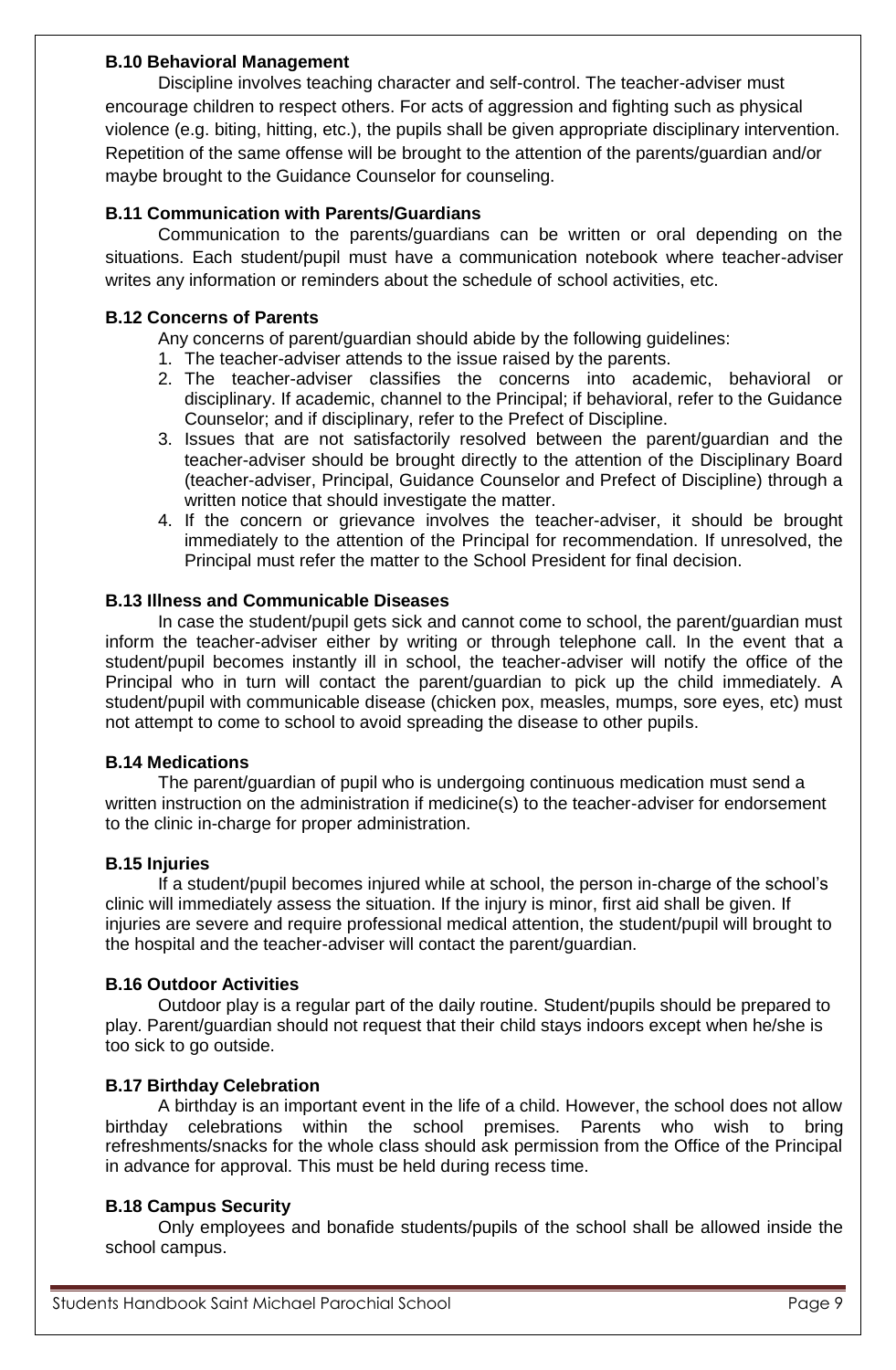- 1. Visitors and even parents or guardians will not be allowed to go directly to any classroom. They shall be allowed inside the campus for valid reasons only: schedule scheduled meeting/ conference with their child's teacher/s or official business with any school authority or office. They have to present their valid I.D. cards to the guard on duty and notice slip of visit.
- 2. Those who are allowed to enter the school will be given the Visitor's Pass and Transaction Slip by the security guard on duty after signing the logbook. They shall submit themselves and their belongings for checking for security purposes. The Transaction Slip should be signed by the school personnel visited. Both Visitor's Pass and Transaction Slip shall be returned to the guard before leaving the campus.
- 3. Visitors are expected to dress appropriately.

## **B.19 Bringing of Projects and Assignments**

A student/pupil has the responsibility to come to school prepared. This means he/she comes to school with his/her assignments already done with him/her, the materials he/she needs for the day.

Parents/ guardians should not leave and entrust to the security guards/ maintenance personnel these materials. This is to train the student to become an organized and wellprepared individual.

## C. ADMISSION, POLICIES AND PROCEDURES

## **C.1 Admission Committee**

Every student has the right to enroll in St. Michael Parochial School upon meeting the specific requirements pertinent to the rules and regulations. Likewise, admission committee is created to facilitate the legal entry of student. It is composed of the following:

| Chairperson: | Registrar                 |
|--------------|---------------------------|
| Members:     | Academic Coordinator      |
|              | <b>Guidance Counselor</b> |
|              | <b>School Cashier</b>     |

## **C.2 Admission Procedure**

## **1. For New/ Incoming/ Transferees**

- Steps:
- 1.1 See the guidance counselor for interview and wait for the result.
- 1.2 Proceed to Registrar's Office. Then, secure registrations form and fill it up completely.
- 1.3 Submit the duly filled-up registration form to the Registrar for checking and encoding.
- 1.4 Proceed to Finance Office, for the assessment and payment of fees.
- 1.5 Go back to Registrar's Office; present the registration form with approval signature of the cashier if payment has been made.
- 1.6 Wait for Enrollment List to be given by the Registrar to the class adviser on the first day of classes.

## **2. Old students**

Steps:

- 2.1 Secure Registration Form from Registrar's Office and fill it up completely.
- 2.2 Submit duly filled-up registration form together with the admission credentials to the registrar for checking and encoding.
- 2.3 Proceed to Finance Office for assessment and payment of fees.
- 2.4 Go back to Registrar's Office present the registration form with the approval signature of the cashier if payment has been made.
- 2.5 Wait for Enrollment List to be given by the registrar to the class adviser on the first day of classes.

**NOTE:** NO Entrance Payment, NO "Admit to Class"

## **C.3 Admission Requirements**

## **1. For Incoming Kindergarten pupil:**

- 1.1 Photocopy of Birth Certificate (PSA)
- 1.2 Baptismal Certificate (Photocopy)
- 1.3 1pcs. I.D. picture (2x2)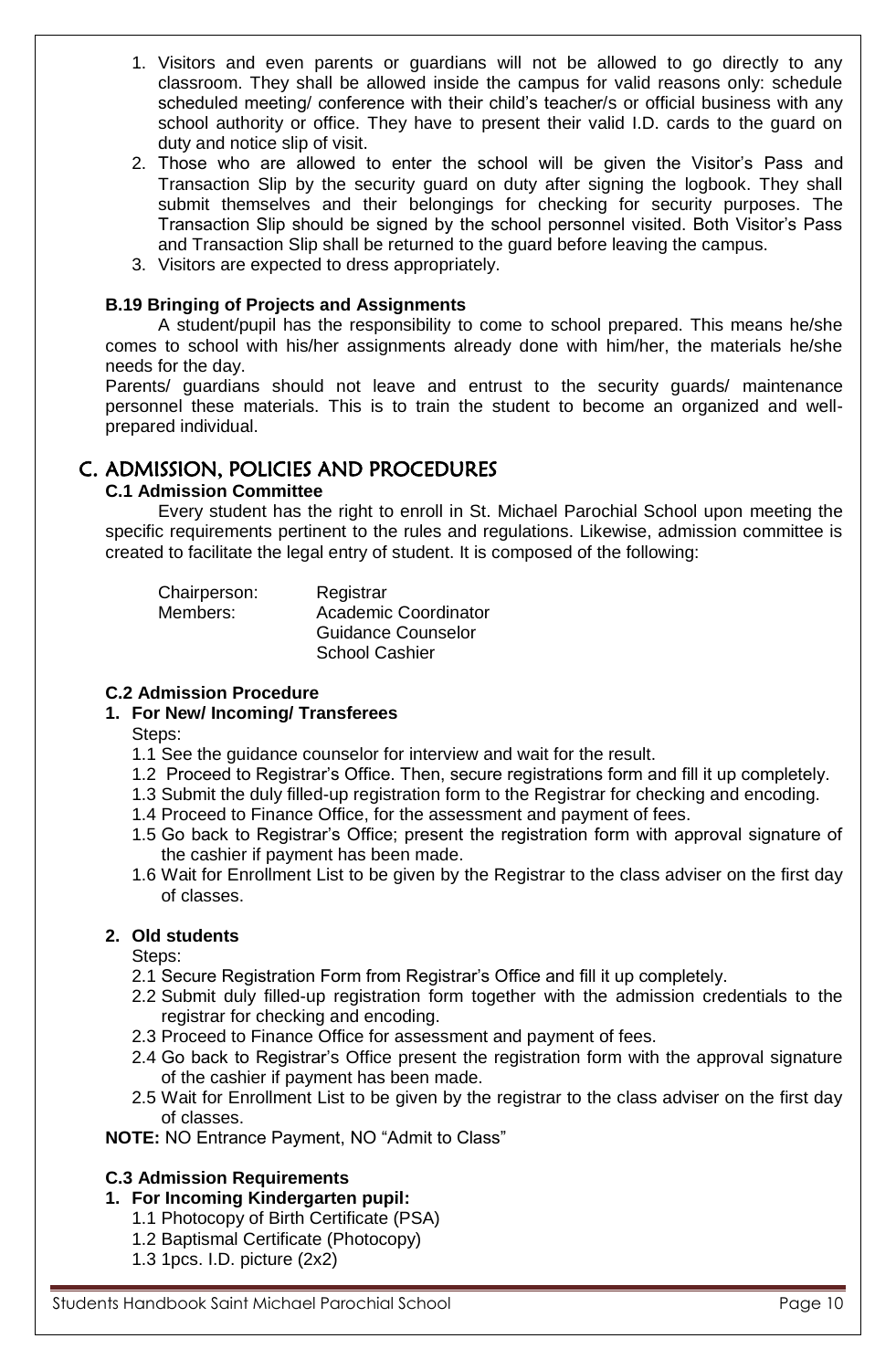#### **For Kindergarten Transferees:**

- 1.1. Photocopy of Birth Certificate (PSA)
- 1.2. Baptismal Certificate (Photocopy)
- 1.3. 1pcs. I.D. picture (2x2)
- 1.4. Report Card

#### **2. For Incoming Grade 1 pupil:**

- 2.1 PSA/Birth Certificate
- 2.2 Baptismal Certificate
- 2.3 Kindergarten Certificate of Completion
- 2.4 Early Childhood Care and Development (ECCD) Checklist
- 2.5 1pcs. I.D. picture (2x2)

#### **3. For Incoming Grade 7:**

- 3.1Photocopy of Birth Certificate (PSA)
- 3.2Baptismal Certificate (Photocopy)
- 3.3SF 9 Grade 6 (Card)
- 3.4Certificate of Good Moral Character
- 3.51pcs. I.D. picture (2x2)
- 3.6Grade 6 Certificate of Completion (Photocopy)

#### **4. For Incoming Grade 11:**

- 4.1Photocopy of Birth Certificate (PSA)
- 4.2Baptismal Certificate (Photocopy)
- 4.3SF 9 Grade 10 (Card)
- 4.4Certificate of Good Moral Character
- 4.51pcs. I.D. picture (2x2)
- 4.6Grade 10 Certificate of Completion (Photocopy)

## **5. For High School Transferees:**

- 5.1. Photocopy of Birth Certificate (PSA)
- 5.2. Baptismal Certificate (Photocopy)
- 5.3. SF 9 (Card)
- 5.4. Certificate of Good Moral Character
- 5.5. 1pcs. I.D. picture (2x2)
- 5.6. Grade 6 Certificate of Completion (Photocopy)

#### **C.4 Standing Policies on Students' Tuition Fees Discounts and Entitlement 1. Academic Scholarship (Not Applicable to NKP)**

- 1.1. Rank 1- 100% discount tuition fee
- 1.2. Rank 2- 50% discount tuition fee

#### **2. Parents enrolling with 3 or more Children (High School)**

- 2.1.  $2^{nd}$  Child-5% discount tuition fee
- 2.2. 3<sup>rd</sup> Child-10% discount tuition fee
- 2.3.  $4<sup>th</sup>$  Child-15% discount tuition fee
- 2.4.  $5<sup>th</sup>$  Child-20% discount tuition fee

## **3. Faculty & Personnel Kin (Children)**

- 3.1. 1<sup>st</sup> Childfree tuition fee
- $3.2.$   $2^{nd}$  Child-50% discount tuition fee
- $3.3.$   $3<sup>rd</sup>$  Child-25% discount tuition fee

# **4. One (1) Nephew/Niece (First Degree) in Service of 5 Years and Above**

4.1. 50% discount tuition fee

## **5. Government Scholarships (for Junior High School)**

5.1. FAPE-DepEd-ESC (Fund for Assistance Program in Education) All with proper certification from the Registrar's Office and Scholarship Coordinator approved by the School Director/Principal.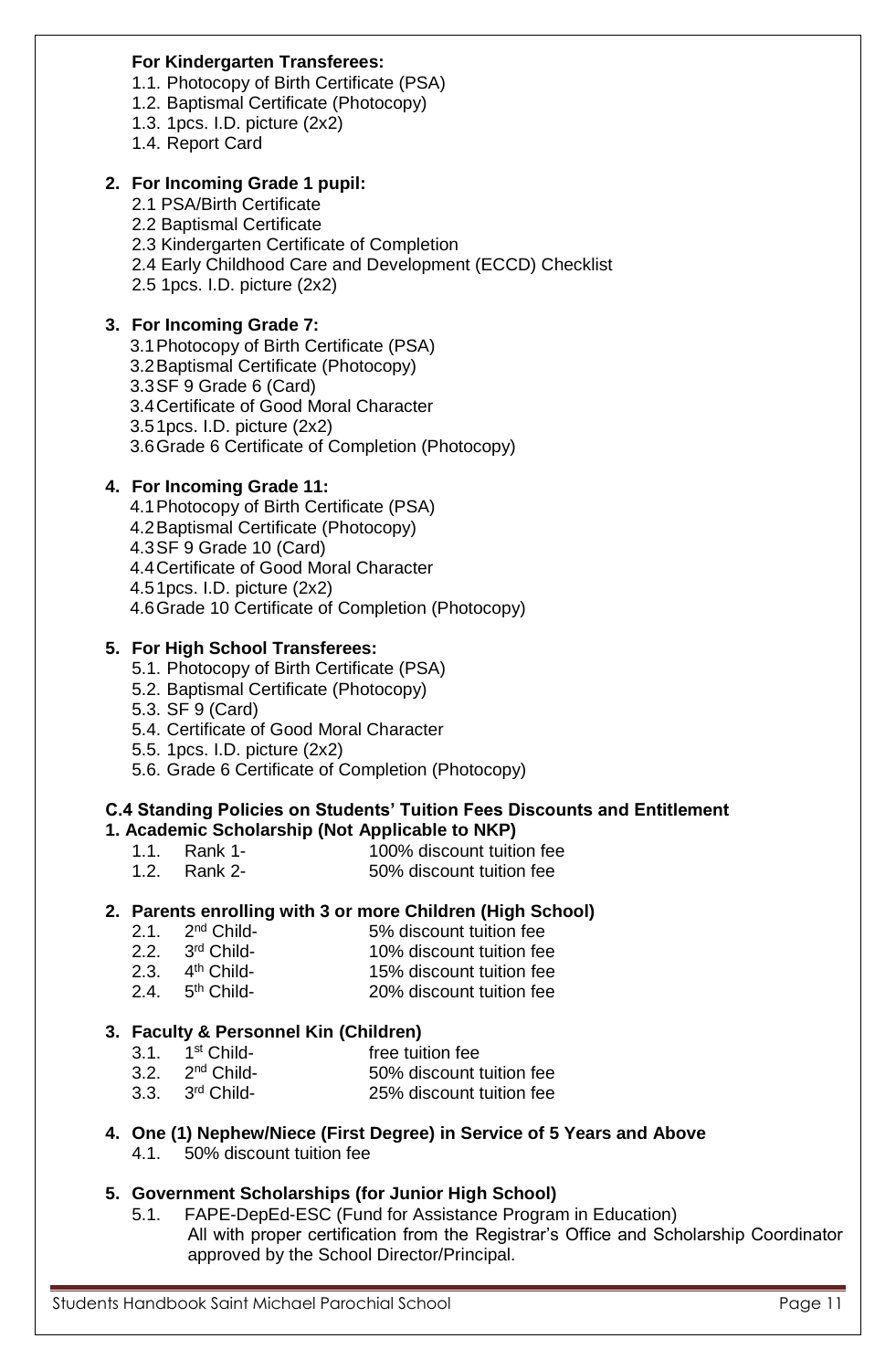## **C.5 Transfer of Students and Transfer Credentials**

A student enrolled in SMPS is entitled to transfer to another school provided that he has no unsettled obligations. Upon approval of the Principal/ Registrar, a dropping form shall be accomplished to facilitate the transfer of student.

A certificate of eligibility for transfer shall be issued to student within a week after filing a dropping form or after the close of the school year, as the case may be.

#### **C.6 Withholding of Credentials**

The release of the transfer credentials or any academic record to students may be withheld for the following reason:

- 1. Non-payment of financial obligations
- 2. With unsettled property accountability
- 3. Non-compliance of Clearances
- 4. Student requesting is under suspension not yet lifted.

## D. GENERAL ACADEMICS POLICIES

**D.1** The school maintains the open admission but selective retention policy.

#### **Kindergarten Education**

The first stage of compulsory and mandatory formal education which consists of one (1) year of preparatory education for children at least five (5 years old as prerequisite for Grade One (Section 6, IRR of RA 10533).

**Note:** *See DepEd Order No. 47 s. 2016: OMNIBUS POLICY ON KINDERGARTEN EDUCATION*

#### **D.2 Eligibility and Documentary Requirements**

While this Policy adheres to the basic tenet that all learners must be accepted in basic education. All public and private schools, and SUCs and LUCs offering basic education programs shall adhere to existing rules that govern the minimum eligibility and documentary requirements for enrollment in order to establish the identity of learners.

| Level  | <b>Eligibility Standards</b>                                                                                                                                                | Documentary<br>Requirements                                                                             |
|--------|-----------------------------------------------------------------------------------------------------------------------------------------------------------------------------|---------------------------------------------------------------------------------------------------------|
| Kinder | Children aged five years old by • Philippine<br>August $31st$ of the school year they<br>will enroll in<br>(DepEd Order 47, s.<br>2016.I<br>Omnibus Policy on Kindergarten) | Statistics<br>Authority<br>(PSA)*<br>Birth<br>Certificate<br>*formerly National Statistics Office (NSO) |

**Note:** *See DepEd Order No. 03 s. 2018: BASIC EDUCATION ENROLLMENT POLICY*

**D.3Promotion as a General Rule-** A final Grade of 75 or higher in all learning areas allows the students to be promoted to the next grade level. **See: (DepEd Order No. 8 s. 2015)**

#### **D.4 How is learner progress recorded and computed?**

Guidelines specific to the assessment of Kindergarten learners will be issued in a different memorandum or order. However, for Kindergarten, checklists and anecdotal records are used instead of numerical grades. These are based on learning standards found in the Kindergarten curriculum guide. It is important for teachers to keep a portfolio, which is a record or compilation of the learner's output, such as writing samples, accomplished activity sheets, and artwork. The portfolio can provide concrete evidence of how much or how well the learner is able to accomplish the skills and competencies. Through checklists, the teacher will be able to indicate whether or not the child is able to demonstrate knowledge and/or perform the tasks expected Kindergarten learners. Through anecdotal records or narrative reports, teachers will be able to describe learner's behavior, attitude, and effort in school work. **See:** *DepEd Order No. 8 s. 2015 for JHS-SHS*

#### **D.5 How are grades computed at the end of the school year?**

There are no numerical grades in Kindergarten. Description of the learners' progress in the various learning areas are represented using checklists and student portfolios. These are presented to the parents at the end of each quarter for discussion. Additional guidelines on the Kindergarten program will be issued.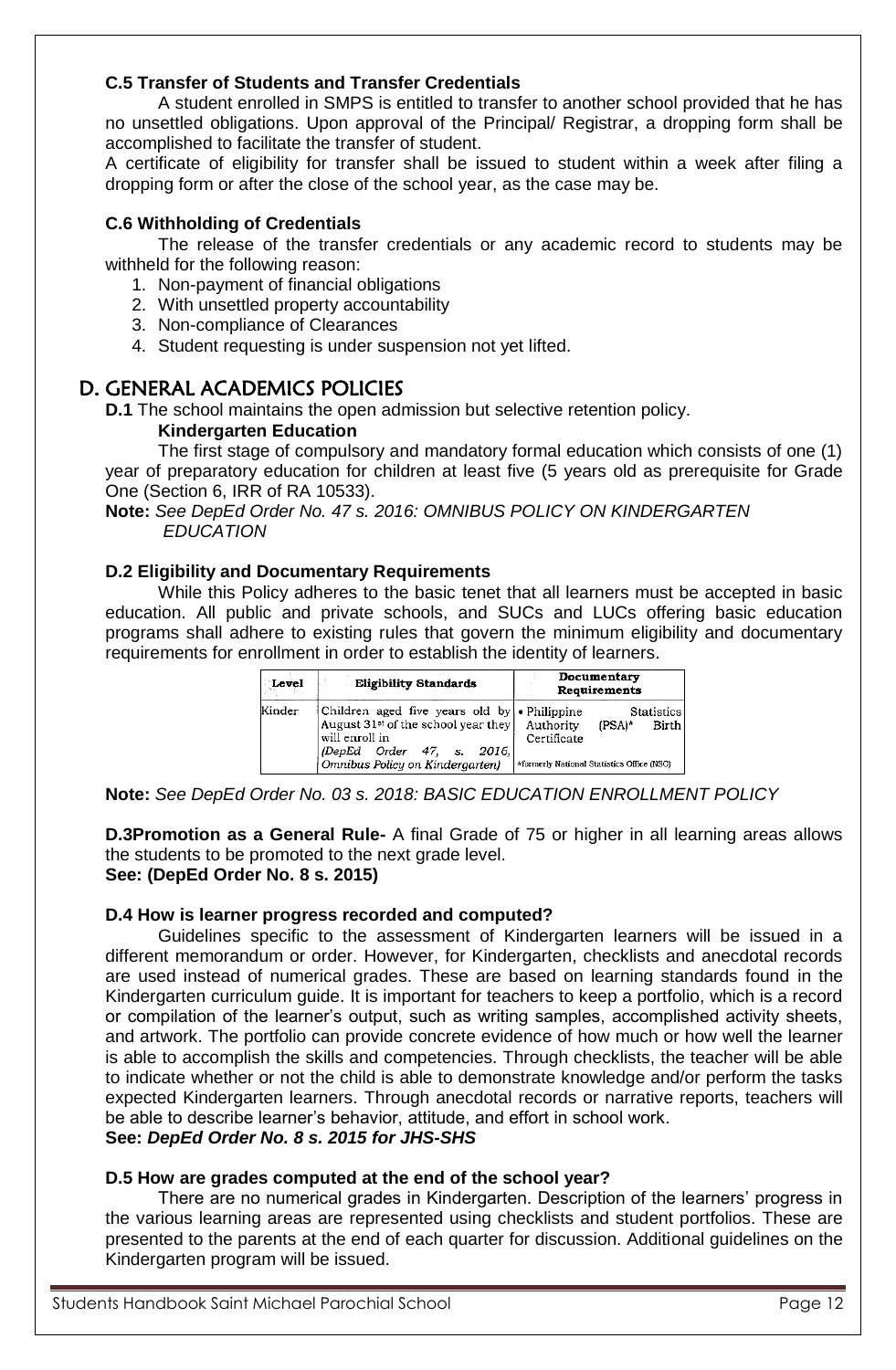**Note:** However, the school provides numerical grades in School Form 9 (School Form 138) for kindergarten **See:** *DepEd Order No. 8 s. 2015 for JHS-SHS*

**D.6 Scholastic Deficiency and Retention-** A student shall be retained in the grade/year level if she/he incurs failures of 3 subjects/units or more during the regular academic school year and is unable to make up for the failed marks during summer session. Retained students need to repeat only those subjects that they failed and shall not be allowed to take advance courses in these subjects.

**See: (DepEd Order No. 8 s. 2015)**

**D.7 Remediation Program-** for Grades 1-10 a learner who Did Not Meet Expectations in at most two learning areas must take remedial classes. Remedial classes are conducted after the Final Grades have been computed. The learner must pass the remedial classes to be promoted to the next grade level. However, teachers should ensure that learners receive remediation when they earn raw score which are consistently below expectations in Written Work and Performance Task by the fifth week of any quarter. This will prevent a student from failing in any learning area at the end of the year.

Summative Assessment are also given during remedial classes. These are recorded, computed, weighted, and transmuted in the same way as the Quarterly Grade. The equivalent of the Final Grade for remedial classes is the Remedial Class Mark (RCM). The Final Grade at the end of the school year and the Remedial Class Mark are Averaged. This results in the Recomputed Final Grade. If the Recomputed Final Grade is 75 or higher, the student is promoted to the next grade level. However, students will be retained in the grade level if their Recomputed Final grade is below 75.

Any student who fails in any subject shall be placed on academic probation status. As a result, she/heshall be automatically placed in remediation program such as: Individualized tutorial; group tutorial; make-up project/research; academic counseling; other corrective measures. *See: DepEd Order No. 8 s. 2015 for JHS-SHS*

## E. EVALUATION OF STUDENTS' ACHIEVEMENT

#### **E.1 Guidelines in the Grading System**

In a grading period, there is one Quarterly Assessment but there should be instances for students to produce Written Work and to demonstrate what they know and can do through Performance Task. There is no required number of Written Work and Performance Tasks, but these must be spread out over the quarter and used to assess learners' skills after each unit has been thought.**(DepEd Order No. 8 s. 2015)**

The performance of the students shall be described in the report card, based on the following levels of proficiency;

| <b>Descriptors</b>        | Percentage Weight |
|---------------------------|-------------------|
| Outstanding               | 90-100            |
| Very Satisfactory         | 85-89             |
| Satisfactory              | 80-84             |
| Fairly Satisfactory       | 75-79             |
| Did Not Meet Expectations | Below 75          |

#### **E.2 K to 12 PROGRAM**

In line with the policy of DepEd Order No. 8 s. 2015 providing a fair grading system.

| Components              | Languages AP EsP Science Math |  |     |     |     | <b>MAPEH</b> | EPP/<br><b>TLE</b> |
|-------------------------|-------------------------------|--|-----|-----|-----|--------------|--------------------|
| Written Work            | 30%                           |  | 40% |     | 20% |              |                    |
| Performance<br>Tasks    | 50%                           |  |     | 40% |     | 60%          |                    |
| Quarterly<br>Assessment | 20%                           |  |     | 20% |     | 20%          |                    |

There shall be four (4) grading periods using averaging method. *See: DepEd Order No. 8 s. 2015 for JHS-SHS*

Students Handbook Saint Michael Parochial School **Page 13** Page 13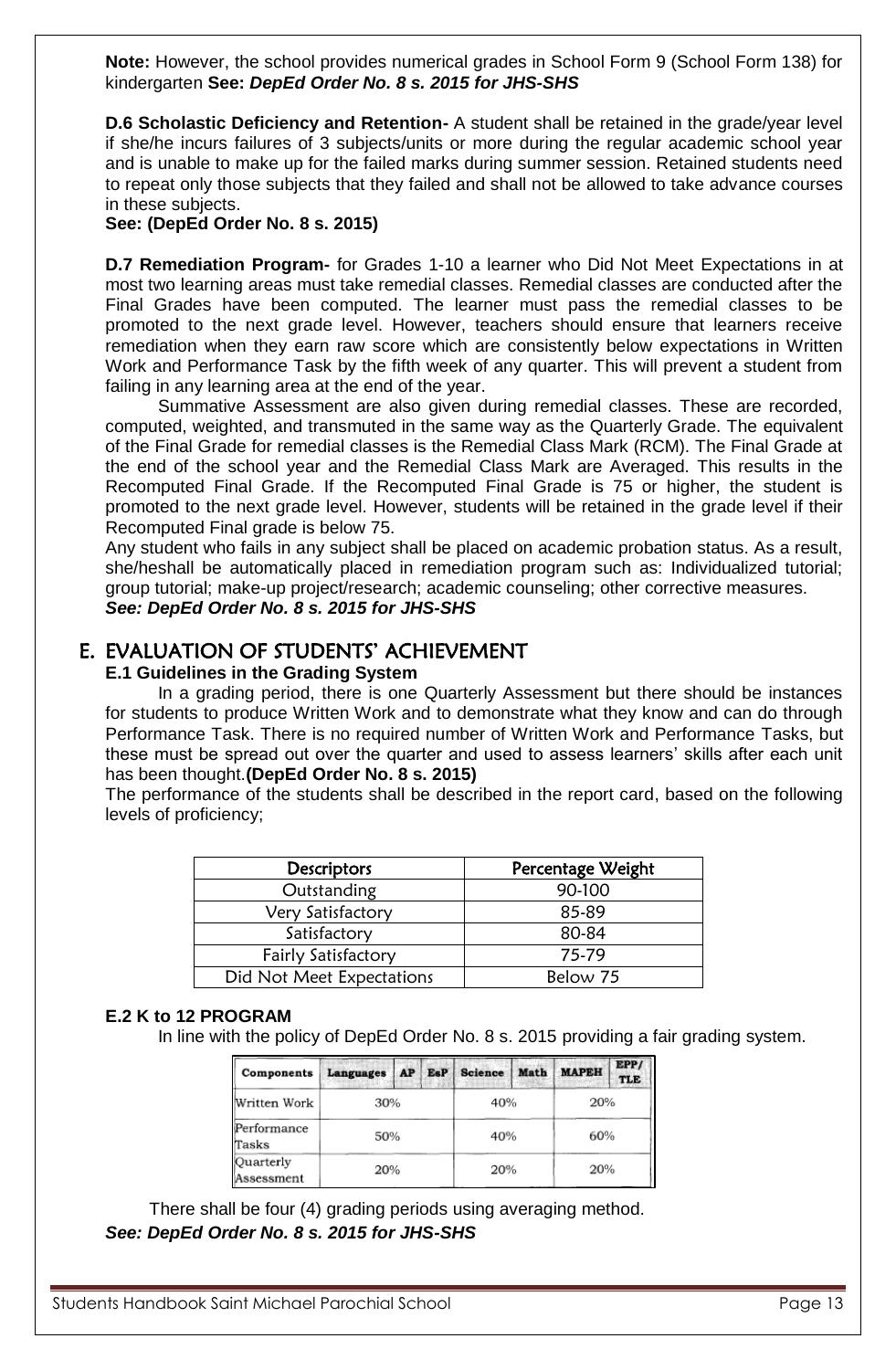## **E.3 Criteria for Grading**

The grading system in the secondary level is designed to reflect consistency the true level and degree of mastery of competencies by the students in each subject area.

The following are being adopted:

- 1. Grades in different subject areas should be computed based on the percentage weight allocated for the various components.
- 2. Averaging across quarters shall be subject only. The final grade shall be determined by dividing the average grade in all subjects namely: English, Science, Mathematics, Filipino, Araling Panlipunan, T.L.E., MAPEH, Computer and Research (Grade 10) and other subjects.
- 3. The passing Mark is 75.

## **E.4 Report Card**

- 1. The school issues Report Cards to the students three (3) times during the year. It serves as the official communication and information for the students and parents regarding academic progress in school.
- 2. The parents of students who failed in some subject areas are called for by the adviser in writing, for a conference.
- 3. Incidental loss of card shall be requested to the Registrars' Office
- 4. Cards should be signed by the parents/guardian.

## **E.5 Undergraduate and Completers**

Every Grading the school gives recognition and award to all deserving learners and those who performed well in the classroom from NKP-Grade 12.

Awardees should have an average of 90. Below is the Honors and average Grade that your children should have, for them to be one of the Awardees.

| <b>Academic Excellence Award</b>                         | <b>Average Grade per Quarter</b> |
|----------------------------------------------------------|----------------------------------|
| 1. With Highest Honors/May Pinakamataas<br>na Karangalan | 98-100                           |
| 2. With High Honors/May Mataas na<br>Karangalan          | 95–97                            |
| 3. With Honors/May Karangalan                            | $90 - 94$                        |

## **A. Award for Outstanding Performance in Specific Disciplines**

These awards are given to recognize learners in grades 6, 10, and 12 who have exhibited exemplary skills and achievement in specific disciplines. These disciplines are Athletics, Arts, Communication Arts, Mathematics and Science, Social Sciences, and Technical-Vocational Education (Tech-Voc). These awards also value the learner's achievement in a specific discipline that has contributed to the school and/or community.

There may be more than one category of awards under the following disciplines: Athletics, Arts, Communication Arts, and Tech-Voc. There will be no separate awards for special programs.

- **B. The Award for Academic Excellence** within the quarter is given to learners from grades 1 to 12 who have attained an average of at least 90 and passed all learning areas. The Average Grade per Quarter is reported as a whole number following DepEd Order No. 8, s. 2015.
- **C. Special Award-** one (1) or more awardees (Certificates are given to deserving student/s who met the criteria)
	- **1. Christian Living Award-** This is given to a student who has demonstrated Christian practices, attitudes and values and manifested active participation in religious activities both school and parish.
	- **2. Conduct Award-** These awards are given to learners who have been observed to consistently demonstrate the SMPS core values supported by the DepEd core values (Maka-Diyos, Makatao, Makakalikasan, Makabansa).
- **D. Special Award-** one (1) or more awardees (Certificates are given to deserving student/s who met the criteria) (Applicable for Kindergarten)
	- **1. Christian Living Award-** This is given to pupil who has demonstrated Christian practices, attitudes and values and manifested active participation in religious activities both school and parish.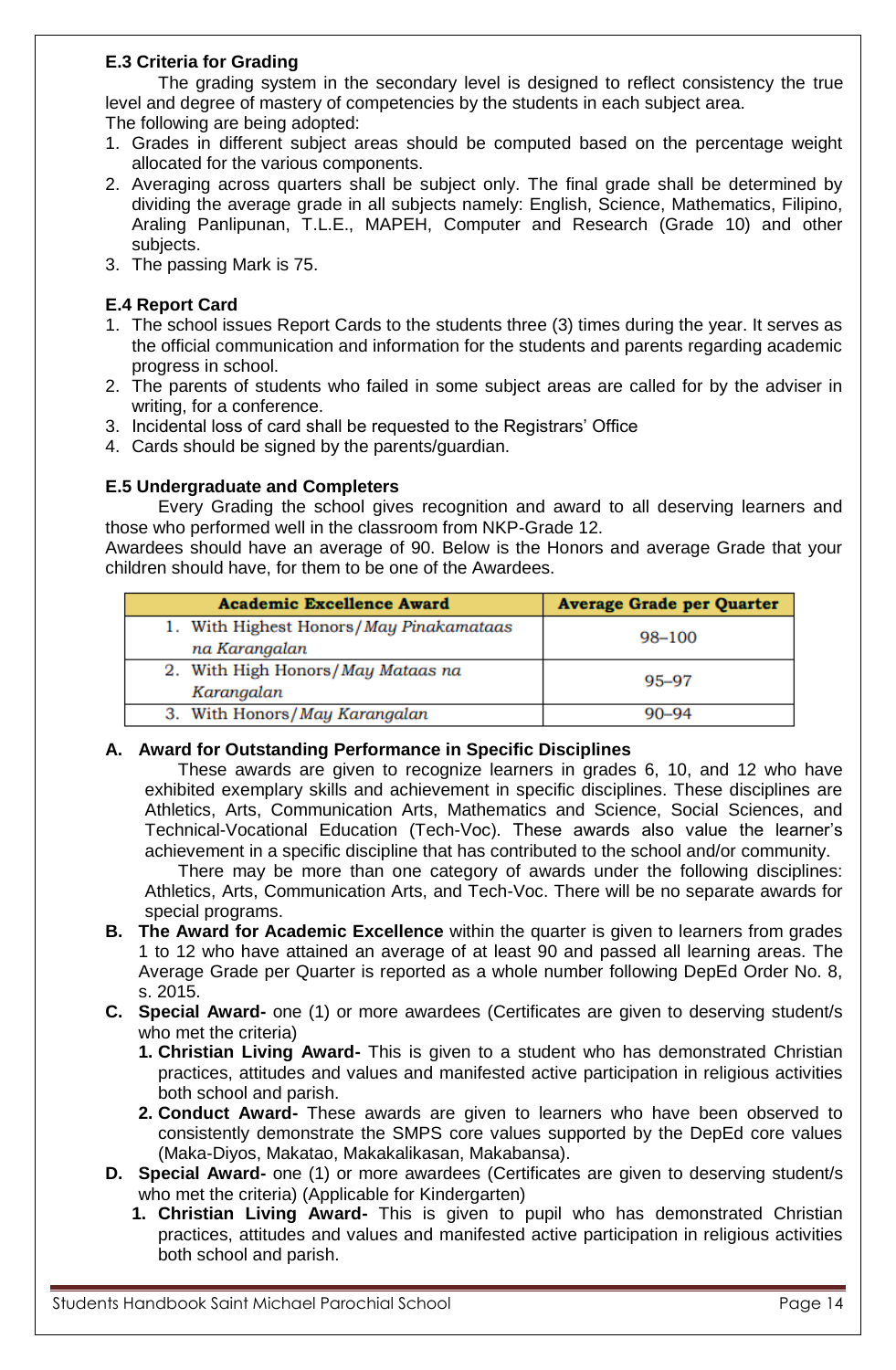- **2. Conduct Award-** These awards are given to learners who have been observed to consistently demonstrate the SMPS core values supported by the DepEd core values (Maka-Diyos, Makatao, Makakalikasan, Makabansa).
- **3. Best in Math –** This award is given to pupil who obtains the highest grade in Mathematics.
- **4. Best in Reading –** This award is given to pupil who obtains the highest grade in Reading both in English and Filipino.
- **5. Best in Filipino –** This award is given to pupil who obtains the highest grade in Filipino subject.
- **6. Best in Science –** This award is given to pupil who obtains the highest grade in Science subject.
- **7. Best in Language –** This award is given to pupil who obtains the highest grade in Language.
- **8. Best in Penmanship –** This award is given to who has shown good fine motor skills.
- **9. Most Behaved –** This award is given to pupil who has demonstrated standard behavior and reasonable conduct inside and outside the school premises.
- **10.Most Cheerful –** This award is given to pupil who has shown constant smile and winning attitude.
- **11.Most Neat –** This award is given to pupil who is always well-groomed and has shown tidy works.
- **12.Most Responsible –** This award is given to pupil who has shown leadership skills and qualities.
- **13.Most Disciplined –** This award is given to pupil who has demonstrated standard behavior by obeying rules inside and outside the school premises.
- **14.Most Improved –** This award is given to pupil who has shown his/her best effort to improve.
- **15.Most Polite –** This award is given to pupil who has demonstrated courteousness unfailingly.
- **16.Most Honest –** This award is given to pupil who has shown truthfulness all the time.
- **17.Most Patient –** This award is given to pupil who has demonstrated hard work and does not give up easily.
- **18.Most Generous –** This award is given to pupil who has shown willingness to share.
- **19.Most Friendly –** This award is given to pupil who has demonstrated kindness and friendliness to others.
- **20.Most Helpful –** This award is given to a pupil who has shown concern for others.
- **21.Most Industrious –** This award is given to pupil who has demonstrated hard work inside and outside the school premises.
- **22.Most Kind –** This award is given to pupil who has shown the quality of being friendly, generous and considerate.
- **23.Most Punctual –** This award is given to pupil who has shown consistent punctuality.

## *Note: See DepEd Order No. 36, s. 2016 for all the levels*

## **E.6 Selection of the Honor Student in Elementary, Junior, and Senior High School**

- 1. Candidates for honors, at Junior High School shall be drawn from Ranking.
- 2. The student's grade in the previous curriculum level shall not be considered in the ranking of honors.
- 3. In case of a tie, candidates may both be declared for the honor ranking, for example, both as valedictorian, salutatorians, first honorable mentions etc.
- 4. Candidates for honors must have completed the school year in the school where they are candidates for honors.
- 5. A student who has been suspended for serious disciplinary infractions (e.g. cheating, and stealing, smoking inside the school premises, gambling of any sort, fighting, causing injury to others, etc.) as defined in Chapter 3, Section 1.1.2 of the 2000 DECS Service Manual shall be disqualified for honors for the curriculum grade/year during which the suspension is imposed.
- 6. Any teacher who is related with the second degree of affinity or consanguinity to any candidate for honor shall not be allowed to sit as member of the Selection Committee.
- 7. The head of the school, as Chair Selection Committee, shall make the final announcement of honor students. The announcement for the honor students shall be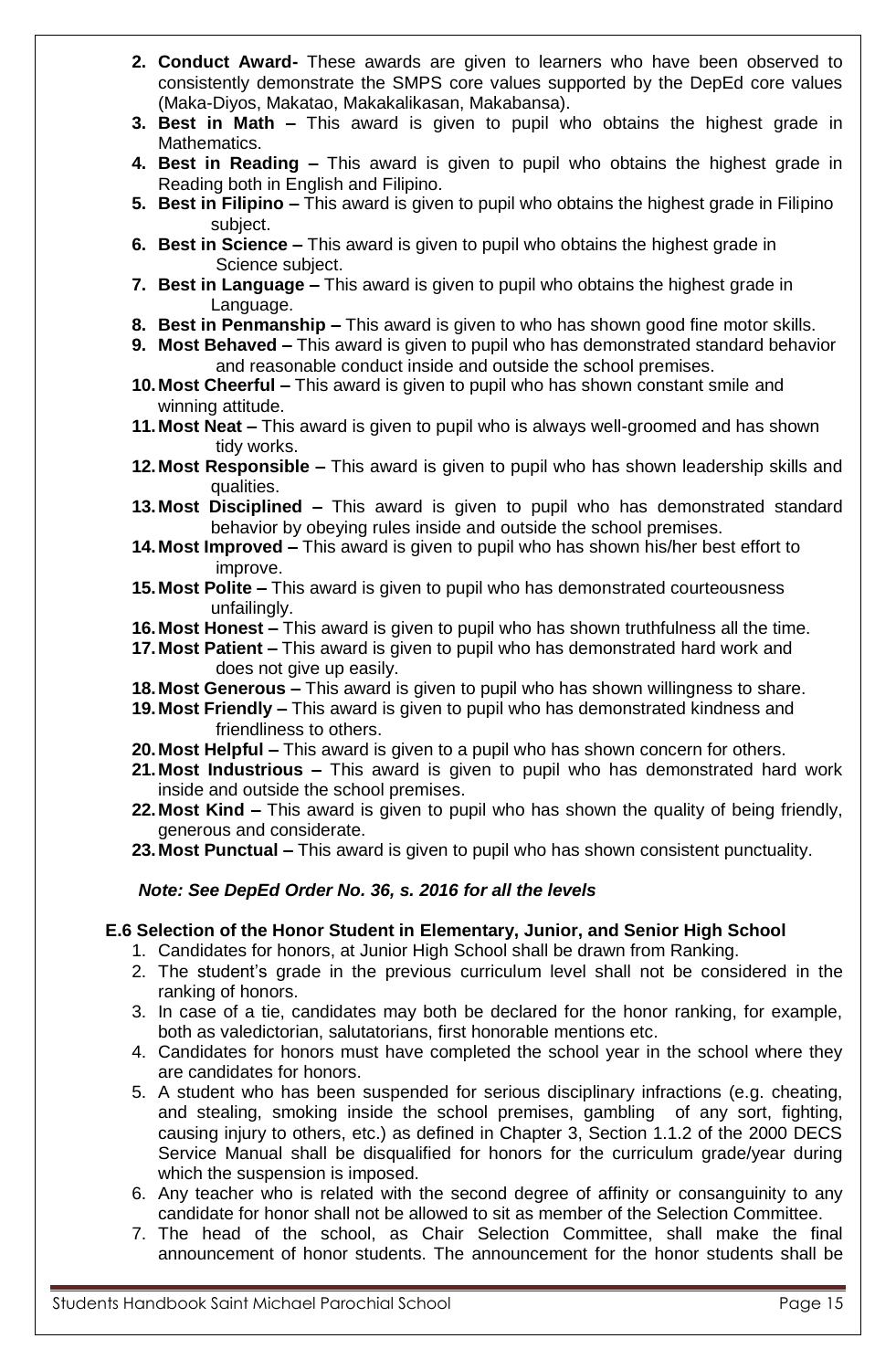made not later than fifteen (15) working days before the recognition rites/commencement exercises.

- 8. Recognition of special Awards to the deserving Undergraduates and Completers in specific Discipline. **Note:** See DepEd Order No. 36, s. 2016
- 9. Protest, if any, shall be filed with the office of the Principal by the candidates and their parents/guardians, within fifteen (15) days before the Recognition/Moving-up rites and shall be settled at the Division level in the case of secondary, not later than three (3) days before of Recognition/ Moving-up rites.
- 10.Previous issuances that are inconsistent with this Order are hereby rescinded.

#### **E.7 Periodical Examination/ Quarterly Examination**

- 1. All financial responsibilities, due accounts and school requirements such as examination permit, projects, etc. must be settled a week before examination day.
- 2. A student/pupil must have a validated clearance two (2) DAYS BEFORE THE PERIODICAL EXAMINATION.
- 3. Every student/pupil is required to take all scheduled examinations provided She/he has validated clearance and examination permit.
- 4. A student who fails to take any scheduled examination for VALID and justifiable reasons will be given one (1) week grace period to take special examination scheduled by the Academic Coordinator upon compliance of the validated clearance and examination permit.
- 5. A student/pupil who fails to take the special examination within the grace period will be given a zero score equivalent to 60% rating in the periodical examination. The librarian will act as the proctor during scheduled special examination.
- 6. Frequency of Examinations: 6.1 Four (4) Quarterly and Mastery Examination
- 7. Test Duration:

7.1 Periodical Examination shall be administered for Three (3) days.

8. Test Design

8.1 Number of test questions/items per examination period depends on the coverage of the scope and sequence of the lesson, unless the Academic Coordinator provides the number of items;

8.1.1 Four (4) Quarterly and Mastery Examination

## F. STUDENT SERVICES

## **F.1 Registrar's Office**

The Registrar's Office is located at the 1<sup>st</sup> floor adjacent to the Finance office. It is open from 8:00a.m- 5:00 p.m., Mondays to Fridays. It is institutional in nature and serves the two (2) academic departments of the school. It is the service unit performing academic functions directly supportive teaching.

The Registrar's Office is the repository of highly important and delicate documents of students. The Registrar's decision carries weight in cases involving admission, evaluation of subjects, academic placement, requirements, transfer, academic load and eligibility for graduation. It also serves as the linkage to Department of Education (DepEd) and other related institutions and agencies. It provides academic assistance to students through its services such as Admission and Registration, Orientation, Records Monitoring and Processing, Eligibility, Academic Evaluation and Placement and Research.

## **F.2 Guidance Center**

The Guidance Center is an important unit in the school because of the assistance that gives to the students. It provides guidance services that equip the students with commonly acceptable fundamental skills that they need in adult life to help them become mature, responsible, self-sufficient and functional members of society.

## **1. Schedule and Structure**

1.1. The Guidance Center is located at the  $2<sup>nd</sup>$  floor of the High School Building. It is open from 8:00a.m to 5:00p.m., Mondays to Fridays. It extends guidance services to all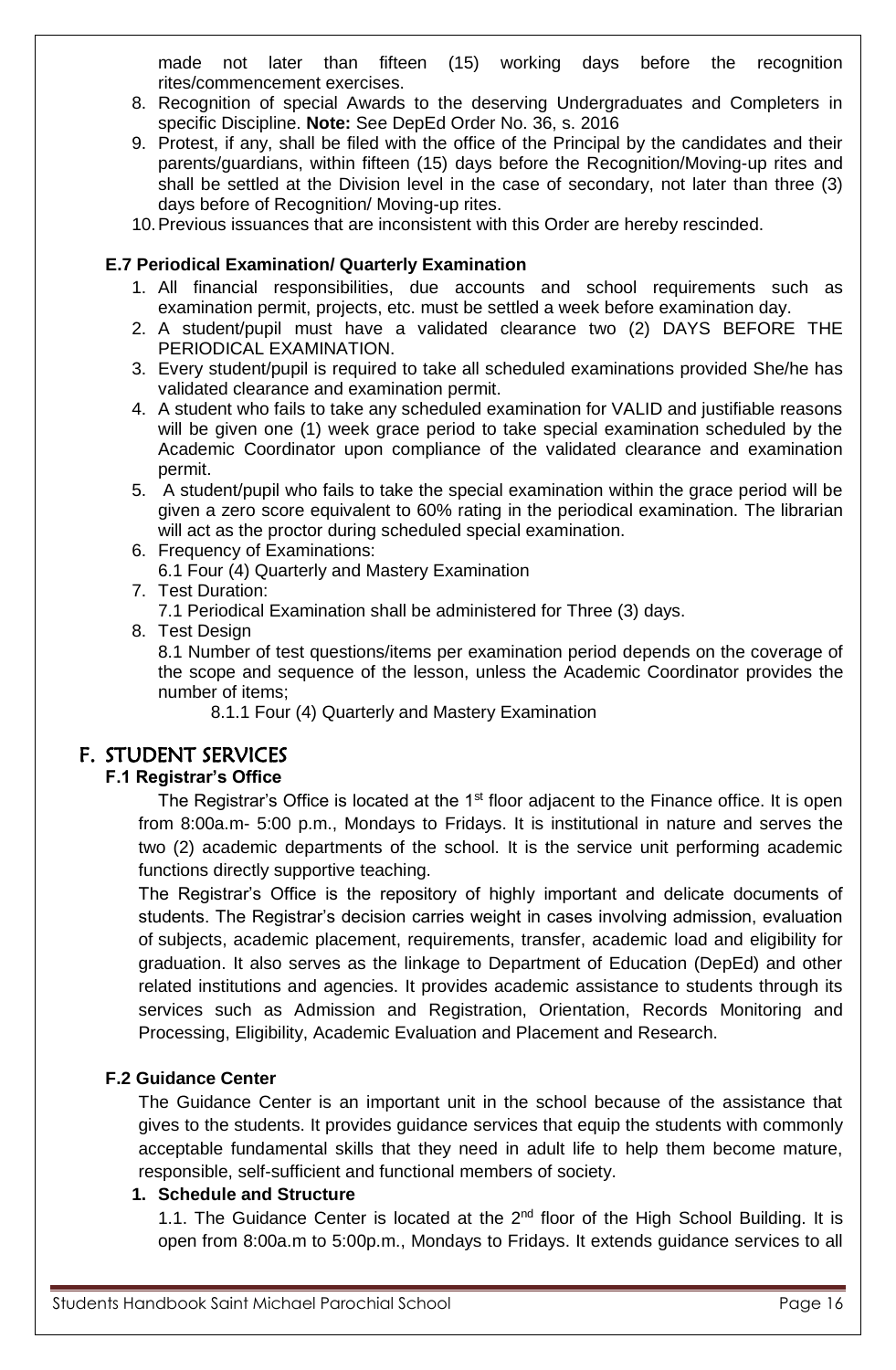students and provides counseling to those who need assistance in academic, social and personal problems.

1.2. The Counselor conducts individual interviews to students seeking admission and meets with parents and students on referral cases and handles counseling cases.

## **2. Schedule and Structure**

2.1. To help students achieving greater learning efficiency so that they can benefit more fully to the offering of the school.

2.1. To help the student understand himself and his environment so that he can grow in self-direction towards the attainment of greater social and moral development.

## **3. Specific Objectives**

- 3.1. To orient students continuously on higher level of study.
- 3.2. To help students discover their abilities, aptitudes and interest.
- 3.3. To assist the students to work harmoniously with others.
- 3.4. To establish cooperative home-school relationship.

## **4. Services**

- 4.1. Assessment of Student's mental ability as a group or as an individual
- 4.2. Individual Inventory Services
- 4.3. Placement Services
- 4.4. Referral Services
- 4.5. Individual and Group counseling
- 4.6. Interview
- 4.7. Follow-up services
- 4.8. Parent-help
- 4.9. Testing Services
- 4.10. Research and Evaluation

## **F.3 Office of the Security and Prefect of Discipline**

The Security and Discipline Office plays an important role in implementing the Code of Discipline among the students. This office offers a corresponding community services in every offense committed by the students. This office handles disciplinary matters, but does not condemn the erring student rather helping him/her to become a well-disciplined and law abiding citizen of the country.

The security and Discipline Office is open 7:00 a.m. to 5:00 p.m., Mondays to Fridays. It extends its services to all parents especially that parents-and-school partnership insofar as human formation and individual discipline are concerned.

- 1. General Objectives
	- 1.1. To help the students become a good abiding citizens.
	- 1.2. To motivate the students in developing their self-control.

1.3. To guide the students in following the rules and regulations of the school and other institutions.

## 2. Specific Objectives

2.1. To orient and assist the students on school rules and regulations.

2.2. To motivate the students to cultivate their self-control to become well-disciplined person.

2.3. To guide the students in enhancing their social responsibility through the performance of the assigned community service.

- 3. Services
	- 3.1. Orientation on Rule and Regulation, etc.
	- 3.2. Implementation of the community services among erring students.
	- 3.3. Maintenance of peace, order and security of the school.
	- 3.4. Creation of Disciplinary Board in all levels.
	- 3.5. Monitoring of the entry and exit of parents and visitors.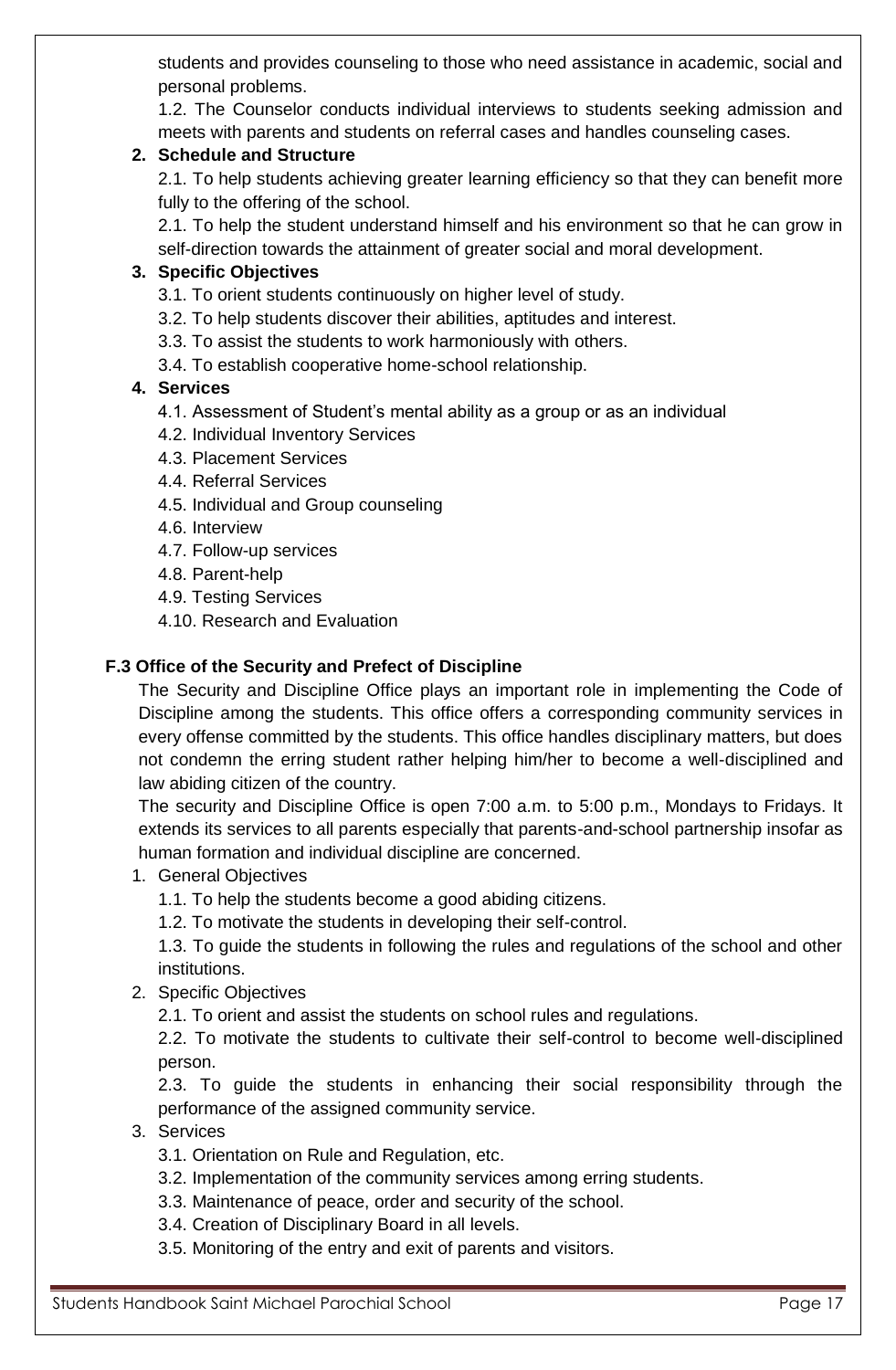## **F.4 Center for Christian Formation**

SMPS is unique in its town as the only Catholic Institution in Jalajala. The school as part of the Catholic Church has a mission of evangelization. It does not only adhere to academic and human formation but also on spiritual formation. These formations are processed through Christ-centered ministry that is Center for Christian Formation tasked to form students with Christian values in witnessing and acting the mission of Christ.

## **1. Schedule and Structure**

1.1. The CCF Office is open from 8:00 a.m. to 5:00 p.m., Mondays to Fridays. It offers spiritual and moral formation among students through liturgical celebrations, recollection, and charitable activities.

## **2. Vision**

2.1. CCF-SMPS is a Christ-centered Ministry that envision itself to form Michaelians and school-community with Christian values in witnessing the missions of Christ by knowing Him, experiencing Him and sharing Him.

## **3. Mission**

To realize its vision, it upholds the following:

3.1. Develops sense of commitment for the realization of Christian values.

3.2. Promotes and enhances a Catholic environment where the Faith is known, experienced, and shared.

3.3. Creates pastoral strategies that dynamically respond to the interpersonal, intrapersonal, and ecological dimension of God's creation.

3.4. Strengthens and deepens Religion as Core of the Curriculum for the integral formation and transformation of the academic community.

## **4. The Three Ministries**

4.1. **Campus Ministry-** this ministry takes care of *EXPERIENCING- THE- FAITH* component of integral Evangelization. It is the arm of CCF for harnessing the cocurricular activities of the school for the task of Evangelization.

4.2. **Catechetical Ministry-** focuses on the *KNOWING- THE- FAITH* dimension of Evangelization. This comprehends the knowledge of the doctrines of faith and teachings of the church.

4.3. **Pastoral Ministry-** the realm of Pastoral Ministry is in its direct involvement to local church and society. The tasks of the program involve active participation of school community in an integrative process of *SEE- PRAY- JUDGE- ACT*

## **5. Services**

- 5.1. Recollections and retreats
- 5.2. Liturgical Services
- 5.3. Novenas and Feast Day Celebrations
- 5.4. Outreach Program
- 5.5. Corporal Work of Mercy
- 5.6. Personal Devotion to the Saints

## **F.5 The Library**

The SMPS Library opens 8:00 a.m. to 5:00 p.m., Mondays to Fridays. Services are rendered by a professional librarian and staff member together with student assistants and geared towards the implementation of institutions objectives. The library is located at the 1<sup>st</sup> floor of Junior High School Building.

## **Rules and Regulations:**

- 1. Bonafide students of SMPS with valid library card for the current school year are allowed to use the library service/facilities.
- 2. The library uses an open-shelf system that is; students have free access to the library collections. They can look for the books they want in the open shelves; for this reason students are obliged to present their library cards upon entry and deposit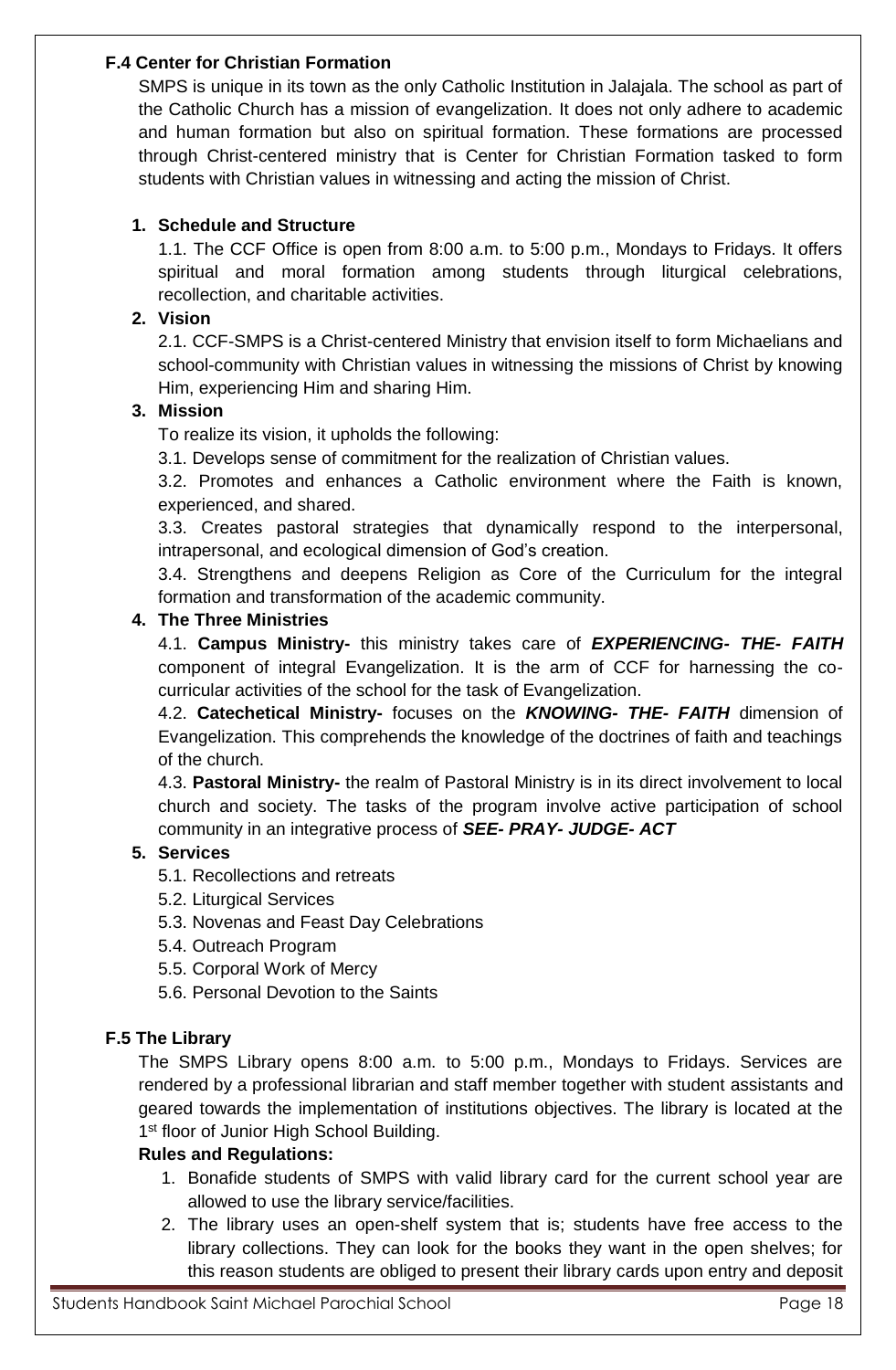or leave their bags, folders, envelopes, containers, umbrellas, etc. in a designated area near the entrance *EXCEPT FOR VALUABLE MATERIALS.* The library is not responsible for any lost materials or things of students. Students may bring only their pens and pieces of paper.

- 3. Everyone is encourage to help maintain SILENCE within the library premises to facilitate learning and move chairs gently into their proper places after using to prevent disturbance to other users.
- 4. *EATING, TALKING ALOUD, LOITERING* around the library premises, *SLEEPING,*  **SMOKING, AND LITTERING** are strictly prohibited.
- 5. *CELLPHONES* and other gadgets must be in *SILENT MODE.*
- 6. *VISITING USERS* are required to present referral letter from their respective school librarian. They may use library materials for *"ROOM USE ONLY"*
- 7. Students with validated library card may borrow a maximum of **three (3) books,** for overnight use only and subject for renewal if not demand.
- 8. **Textbooks and other books** loaned for overnight use are **released after 4:00 p.m.,** depending upon the demand for the book and to be **returned at 9:00 a.m**. the following day.
- 9. **Fiction Books** may be loaned for a week and may be re-loaned for another week. While **General References** (such as encyclopedia, dictionary, almanacs, maps, series, etc.) newspapers and magazines are for library premises use and for photocopy only.
- 10.Reserved Books: are for "room use" and photocopying only.
- 11. A fine of one peso ( $\neq$  1.00)an hour and five ( $\neq$  5.00) a day for overdue books NOT RETURNED ON TIME.
- 12.Library card or Borrower's Card is not transferrable. Lending of this card or the library materials borrowed on it; subject the owner to suspension of his/her library privileges.
- 13.Students/library users caught TEARING, STEALING and TAMPERING books and other library materials are subjected to strict disciplinary action.
- 14.A lost library card may be replaced one (1) week after report of loss and upon payment of  $\overline{P}$  50.00 in the Cashiers Office.
- 15.Upon signing of clearance, students are NOT ALLOWED TO BORROW BOOKS anymore.
- 16.Library card must be surrendered at the end of the year. NO LIBRARY CARD< NO SIGNING OF CLEARANCE.
- 17.The Librarian has the right to suspend library privileges to students/library users who do not follow the library rules and regulations.

## **F.6 School Clinic**

The Health Services team is composed of the personnel in-charge of the Clinic. The team provides medical and dental examination every school year. The person in-charge of the School Clinic administers necessary first aid. Basic medicines are made available to all students. Special medical services like blood typing, x-ray, blood count (CBC), and blood pressure (BP) are also extended on case to case basis. It extends services to the students and employees of the school and is open from 8:00 a.m. to 5:00 p.m., from Mondays to Fridays.

## **Objectives:**

- 1. To provide the necessary medical and dental services and facilities to the students, teachers and non-teaching personnel of the school.
- 2. To provide the students with proper guidance concerning good health habits, personal hygiene and sanitation.
- 3. To extend emergency and first aid treatment to students who suffer from minor injuries and unexpected illnesses.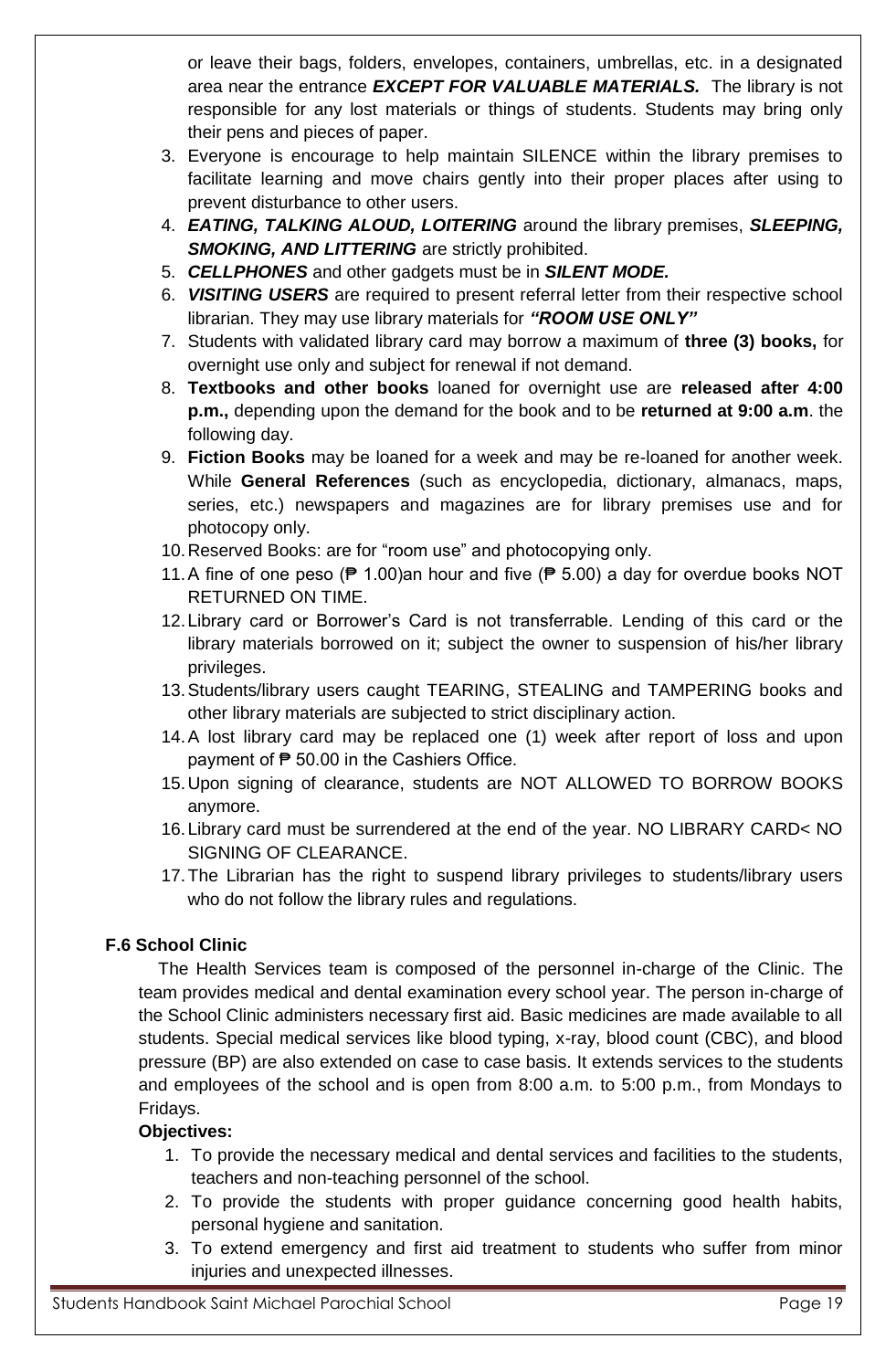- 4. To coordinate with the Municipal Health center for the prevention and/or eradication of epidemic diseases.
- 5. To coordinate with the parents regarding serious health problems of the students.
- 6. To keep an up-to-date record of the health status of students for referral purposes.

## **F.7 Finance Office**

The Finance office ensures that there are adequate funds available to acquire the resources needed to help the school achieve its objectives. It also ensures costs are controlled and make certain that cash flow is adequate.

The Finance office also prepares financial documents and final accounts for students and administration as well as the following:

- Collects payments regarding tuition fees, miscellaneous and other fees prescribed by the school;
- Issues pre-numbered official receipts signed by the cashier to acknowledge receipt of cash or check collections
- Maintains updated individual student ledger
- 1. Financial Policies
	- 1.1. The School will not release any document or credentials unless all pertinent fees are fully paid.

1.2. EXAMINATION PERMIT. Examination Permits shall be issued at least one week before the date of examination to students who have paid their mastery, quarterly. Four Examination permits will be issued to those who paid in full.

## 2. Discount Privileges

Parents enrolling with 3 or more Children (High School)

| $2.1.2nd$ Child-            | 5% discount tuition fee  |
|-----------------------------|--------------------------|
| 2.2. 3 <sup>rd</sup> Child- | 10% discount tuition fee |
| 2.3. 4 <sup>th</sup> Child- | 15% discount tuition fee |
| 2.4. 5 <sup>th</sup> Child- | 20% discount tuition fee |
|                             |                          |

3. Schedule of Payments

**a. Yearly basis**- amount is paid in full upon enrollment.

**b. Semestral basis-** first payment is made upon enrollment and the second payment on *NOVEMBER 15*. Second semester payment will be converted to monthly basis when account is not settled after the due date.

**c. Quarterly basis-** First payment is made upon enrollment and the succeeding payments are due on the following months. Quarterly payment will be converted to monthly basis when accounts are not settled after due date.

**d.Monthly basis-** first payment is made upon enrollment and the succeeding monthly installments are due on the first day of the month.

- 4. Policies on Refunds
	- a. 90% of the amount paid upon withdrawal one week after the date of registration.
	- b. 80% of the amount paid upon withdrawal two weeks after the date of registration.
	- c. 70% of the amount paid upon withdrawal three weeks after the date of registration.
	- d. No refund will be given one month after the date of the registration.

## **F.8 School Canteen**

The Canteen which is located within the school premises serves meals and snacks at reasonable prices. Students are expected to help keep the canteen clean and sanitary and to observe the standards of good behavior.

## **Rules and Regulations:**

- 1. The canteen should serve healthy and nutritious food to the students during the schedule recess and lunch time only.
- 2. Students are not allowed to buy food from the vendors outside the school.
- 3. Students should fall in line while buying in the canteen.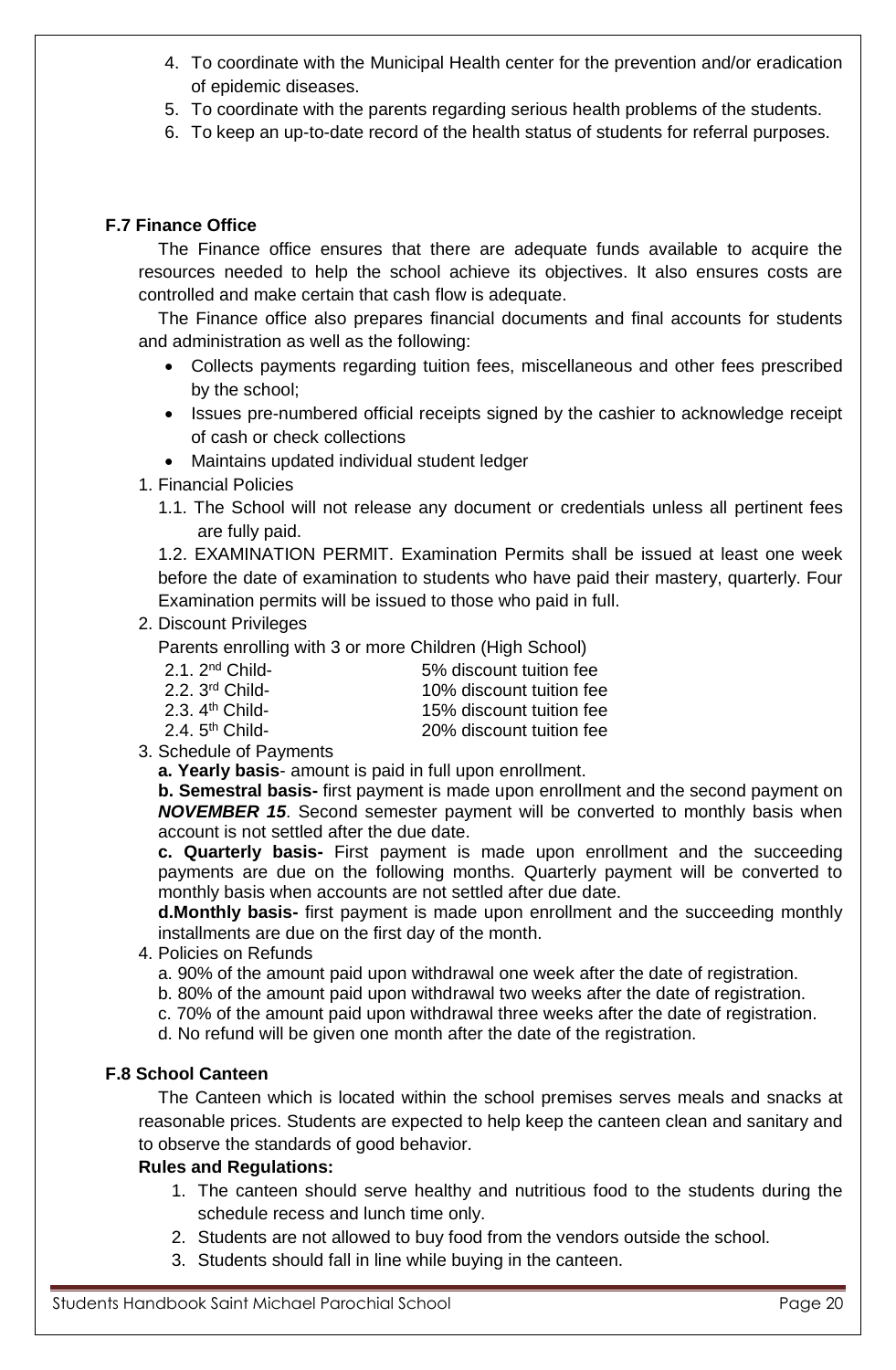- 4. Utensils, dishes and bottles have to be properly returned after eating. All trash, wrappers should be disposed properly.
- 5. Students should avoid talking aloud, shouting ad loitering in the canteen and sitting on tables.

## **See: DepEd Order No., 13 s. 2017** *POLICY AND GUIDELINES ON HEALTHY FOOD AND BEVERAGE IN SCHOOL AND IN DEPED OFFICES*

## **F.9 General Services Department**

General Services Department of SMPS covers janitorial, maintenance, laboratories and transportation services of the school. It is also in charge of custody and inventory of the materials, equipment and properties acquired by the school. Supervision and monitoring of the work schedules of Maintenance Personnel are under the General Services Department. Moreover, it is in charge of coordinating and scheduling the use of the school facilities that cater the students like Science, Computer and Speech laboratories, TLE, Audio-Visual Rooms and Quadrangles.

## **Objectives:**

- 1. To identify required projects and upgrading of existing facilities with short and long term plans.
- 2. To formulate maintenance systems in order that the economic life of all facilities be attained.
- 3. To effectively manage and control fiscal and monetary resources, thus, requiring school personnel and students to observe the school policies and regulations on the use of facilities and school properties.

## **F.10 Laboratories**

## **1. Science Laboratory**

- 1.1. Science teacher must submit the borrowers slip properly accomplished in duplicate to the Head of the General Services. The Borrower Slip should bear signature to the Science teacher.
- 1.2. Borrowers should be responsible for the proper handling of the apparatus and/or equipment.
- 1.3. All apparatus and/or equipment should be properly cleaned before returning them to the Head of general Services.
- 1.4. In case of damages, the group will be responsible for the replacement or payment of apparatus and laboratory equipment.
- 1.5. The users must familiarize themselves with the surroundings of the laboratory. Look for the water outlet; locate the fire exit, first aid cabinet, fire extinguisher, etc.
- 1.6. Gowns are required in the laboratories.
- 1.7. Open sandals and bare foot are not allowed in the laboratory.
- 1.8. Ladies should ties loose hair.
- 1.9. Eating, drinking and smoking are strictly prohibited in the laboratory.
- 1.10. Solid and liquid waste containers are found in the laboratory. These containers are receptacles for solid and liquid waste which should not be thrown into the sink.
- 1.11. Before leaving the laboratory, the users must have returned all the equipment and materials used. Tables should be cleaned and wiped dry, gas and water outlets, lights and electric fans should all be turned off.

## **2. Computer Laboratory**

- 2.1. Students could avail themselves of the opportunity to use the computers during class hour.
- 2.2. The computer teacher and students are held responsible for the upkeep and cleanliness of the computer units after using.
- 2.3. A seat plan serves as monitoring sheet of the instructor to follow up students' designated computer unit.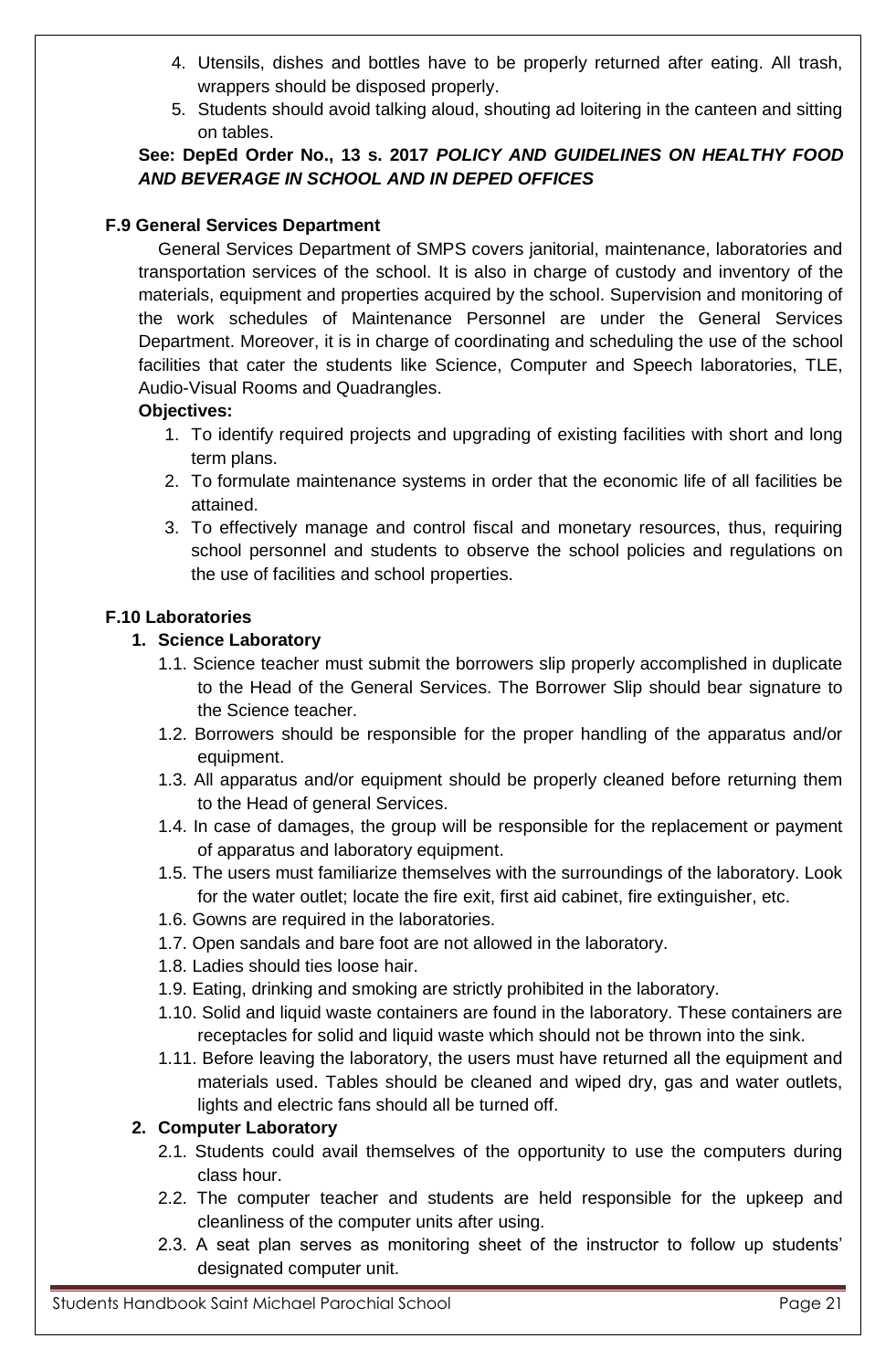## **3. Technology and Livelihood Education laboratory (TLE)**

3.1. Home Economics Room

3.1.1. The Home Economic Room is located beside Canteen, serves the two (2) academic departments. It can accommodate half of the class only, thus it requires proper appointment and booking at least two (2) days before the schedule through the Head of Laboratories. It is equipped with kitchen and cooking utensils, gas range with oven, refrigerator, electric stove, sewing machine, and other materials related to Home Economics.

## **4. Speech Laboratory**

- 4.1. The Speech laboratory is located nearby Registrar Office. It serves the students by enhancing their oral communication skills in English, Filipino and other foreign languages.
- 4.2. Students could avail themselves of the opportunity to use the speech laboratory during class hour only.
- 4.3. The computer teacher and students are held responsible for the upkeep and cleanliness of the speech cubicles after using.
- 4.4. A seat plan serves as monitoring sheet of the instructor to follow up students designated speech cubicles.

## **F.11 Printing and Communication Services**

The Printing and Communication Office serves the teacher and students. The office is open from 8:00 a.m. to 5:00 p.m., Mondays to Fridays.

- In terms of services to teachers and students, this office provides the following
- A. Printing of students' examination.
- B. Printing of forms such as Report Cards, Clearances, Library Cards, Activity Performance Cards, Registration Forms and other related documents.
- C. Photocopying Services for students at a reasonable price.

## G. POLICIES ON STUDENT ORGANIZATION

Students Organization is an association, society, or any group of student's organized purposes not contrary to the law and the rules and regulation of school (Deped) duly recognized as such by school authorities.

Students Organizations are understandably the implementing arm of the subject area in terms of student activities. To certain extent, student organizations and their activities reflect the expectation of the subject area in the development and enhancement of desired skills and values among the students. Approved student organization are activities that serve as alternative learning for student and viewed in another perspective become extension of classroom learning activities.

## **G.1 Accreditation of Students Organization**

- 1. Students upon enrollment shall manifest school authorities that they are not member of any unlawful and/or immoral organization and Anti-Roman Catholic movements/ association duly certified by their parents.
- 2. Students found to be active members of any unlawful and/or immoral organization and Anti-roman Catholic Movements/Association shall be dealt with according to the following manner:

If found out before actual classes for the school year and proven after careful investigation, the students shall not be admitted and dismissed from the school.

3. Recognition shall be extended to any students' organization upon approval of its application by the Director/Principal, after careful evaluation and recommendation of Guidance Office. The application contains the purposes, the organizer and the name of faculty adviser. The organization should promote education, scientific, civic, moral and cultural values.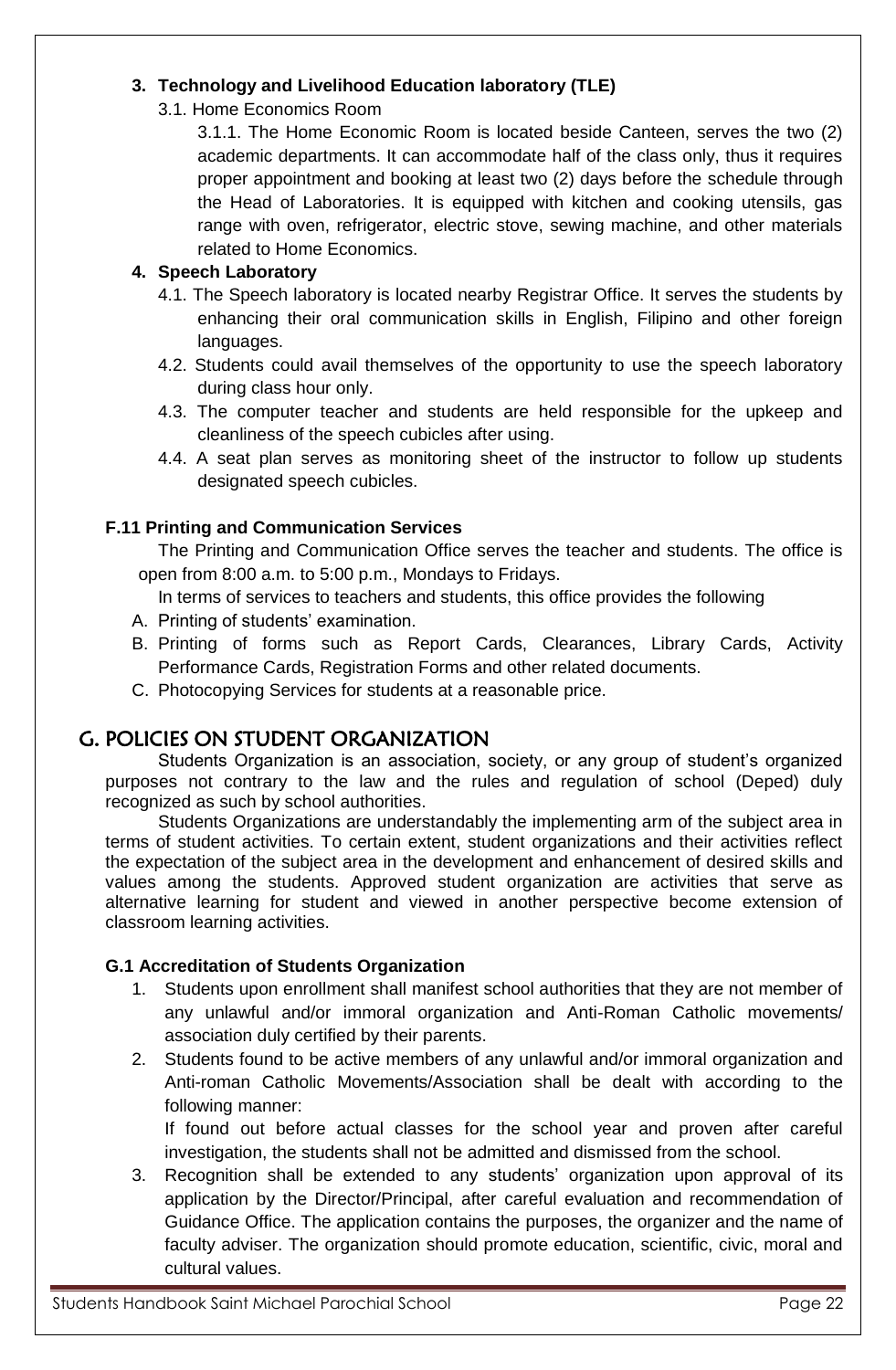## **G.2 Student Council**

The student Council is the highest governing students organization in the High School (Student Body Organization (SBO), High School Student Council), whose officers are duly elected by the student body at the beginning of the school year (preferably July).

The High School Student Council primarily helps the promotion of better relationship within the academic community. The High School Student Council also provides and support in the implementation of school rules and regulation, policies and projects. More importantly, the High School Student Council serves as unifying, initiating, motivating and coordinating force of the different non-academic student activity. **See: DepEd Order no. 7, s. 2009**

## **G.3 Recognized Student Organization According to Learning Areas**

- 1. Filipino Club
- 2. English Club
- 3. ScieMatika (Science and Mathematics Club)
- 4. MAPEH Club
- 5. Araling Panlipunan Club
- 6. Christian Living Club
- 7. Theater Arts Club

## **G.4 Student Publication**

*"The SMPS Publication"* is the official publication of the students of Saint Michael Parochial School. The SMPS Publication provides training opportunities for future writer. It also serves as venue for communication/dissemination of information among all members of Michaelians Community.

## **G.5 Guidelines and Policy**

- 1. A student can be a member and/or an officer of only one recognized student organization.
- 2. Membership to any student organization is required of every student.
- 3. Annual application/registration is required.
- 4. Regular/active member is given certificate of membership.
- 5. Organization objectives must be school-related and all activities must be school-based.
- 6. No meetings or activities shall be held on Saturdays and Sundays unless supervised by the teacher concerned and duly approved by the Principal.
- 7. The school is not responsible for the activities of the students outside the campus except with those prior approval.
- 8. Each organization must submit a performance and financial report of the activities conducted and its overall evaluation at the closing of the school year.

## **G.6 Procedures**

- 1. Information dissemination
- 2. Application/Registration
- 3. Election shall be conducted by nomination proceedings. Officers to be elected are the following:
	- President
	- Vice-President
	- Secretary
	- Treasurer
	- Auditor
	- PRO
	- Business Manager
	- Representative per year level
- 4. Planning and implementing of the approved organization activities.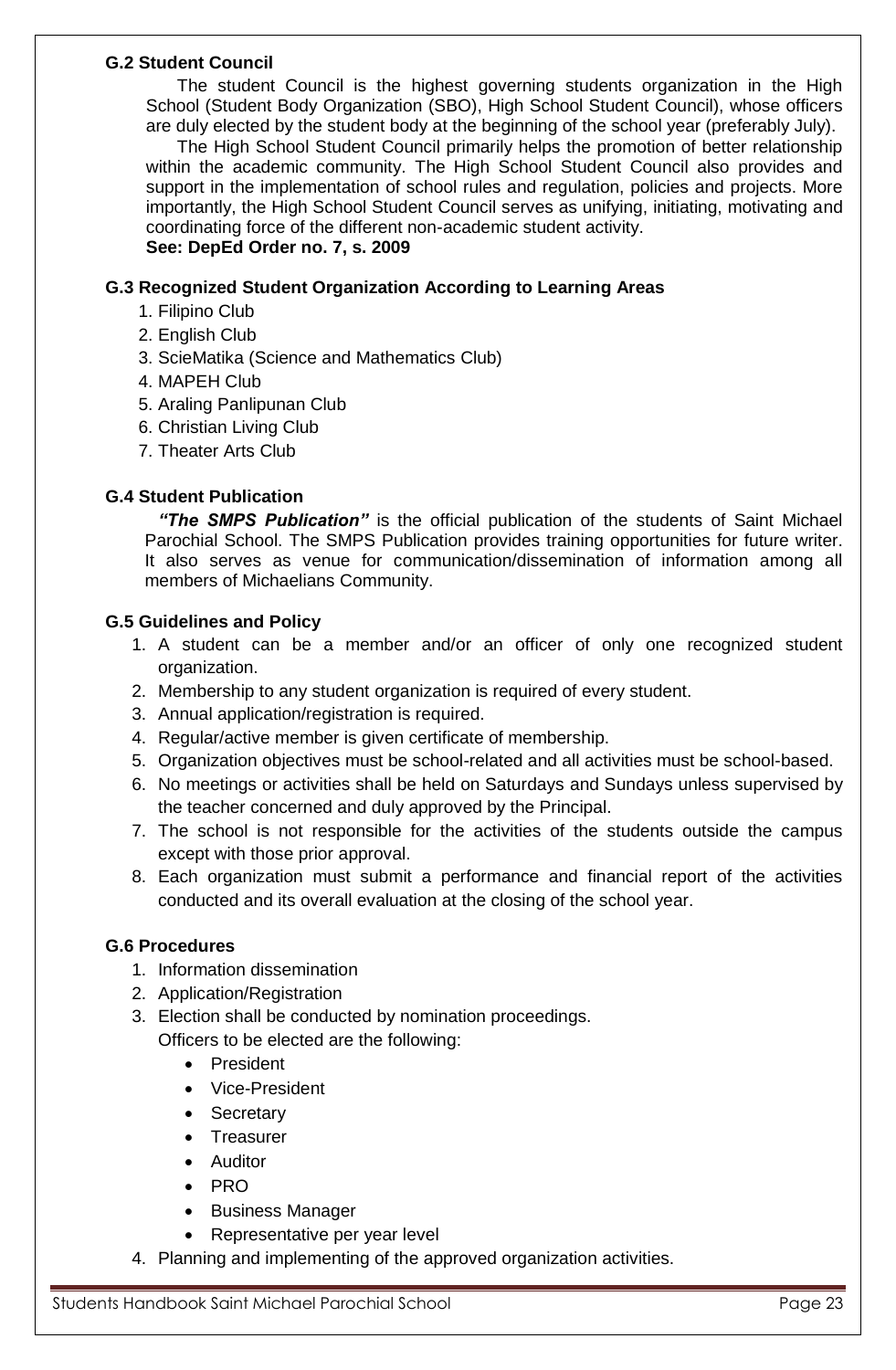## **G.7 Fund-Raising Activity**

1. A fund-raising activity project is considered like any other activity and the organization should therefore submit two (2) copies of the project proposal signed by the faculty chairperson/in-charge and noted by the Academic Coordinator and Finance Officer to be approved by the Principal/Director.

The earliest time for submission is two(2) months and the latest is two (2) weeks before the activity.

- 2. Attach the copy of a brief project proposal containing the following:
	- 2.1. Title of the fund-raising activity and/or the theme
	- 2.2. The Objectives of the Activity
	- 2.3. The letter of approval
	- 2.4. The persons involved/responsible for the project
	- 2.5. The purpose and a brief description of the activity
	- 2.6. Costing
	- 2.7. Possible source of income and other documents relevant to the project
- 3. The sales of tickets, solicitation of fund or merchandise from the off-campus or business firm require the permission of the Principal/Director upon the recommendation of the faculty chairperson/in-charge.

**Note:** As well as permit from the Department of Social Welfare and Development (DSWD) and the Office of the Mayor of Jalajala in case it is deemed necessary.

- 4. All tickets to be sold by students must have the approval stamp of the Office of the Principal/Director.
- 5. Fund-raising activities are not allowed to be held simultaneously.
- 6. If the fund-raising is raffle, the maximum duration for sale of ticket is one month. The price of the ticket and the purpose must be indicated as well as the list of prizes. A chairperson/ in-charge must be present during the drawing of prizes for the raffle. The names of the winners must be published immediately after the draw.
- 7. Organizations are not allowed to engage outside agencies and/or personnel to operate within the school campus. Student organizations must manage their activities by themselves.

## **G.8 Field Trips**

Field trips for class or any activities of school organizations should be cleared through the faculty chairperson/in-charge. A written approval must be obtained from the Principal/Director at least a week before the activity.

When rising or getting off the bus in going to or returning from an official campus activity, all students are required to exercise extreme care to avoid injury. They should get on or get off the ride following the instruction of the faculty adviser or chairperson.

## **G.9 Posting Announcements**

- 1. Posting of announcement requires the approval stamp and/or noted by the Academic Coordinator.
- 2. Duration period of posting of announcement of any activity is one week.
- 3. Walls (especially painted walls), post windows and doors should not be used for posting.
- 4. Materials for posting must be placed on prescribed areas and bulletin boards. Posted materials in such areas must be removed after the activity.
- 5. Announcements/notices written on chalkboard/white board need the approval of the Director. Such must be erased immediately after the activity.

**Note:** Posting, distributing, or circulating within the school premises of any literature, posters, handbills, and the like whether commercial or otherwise, shall be approved by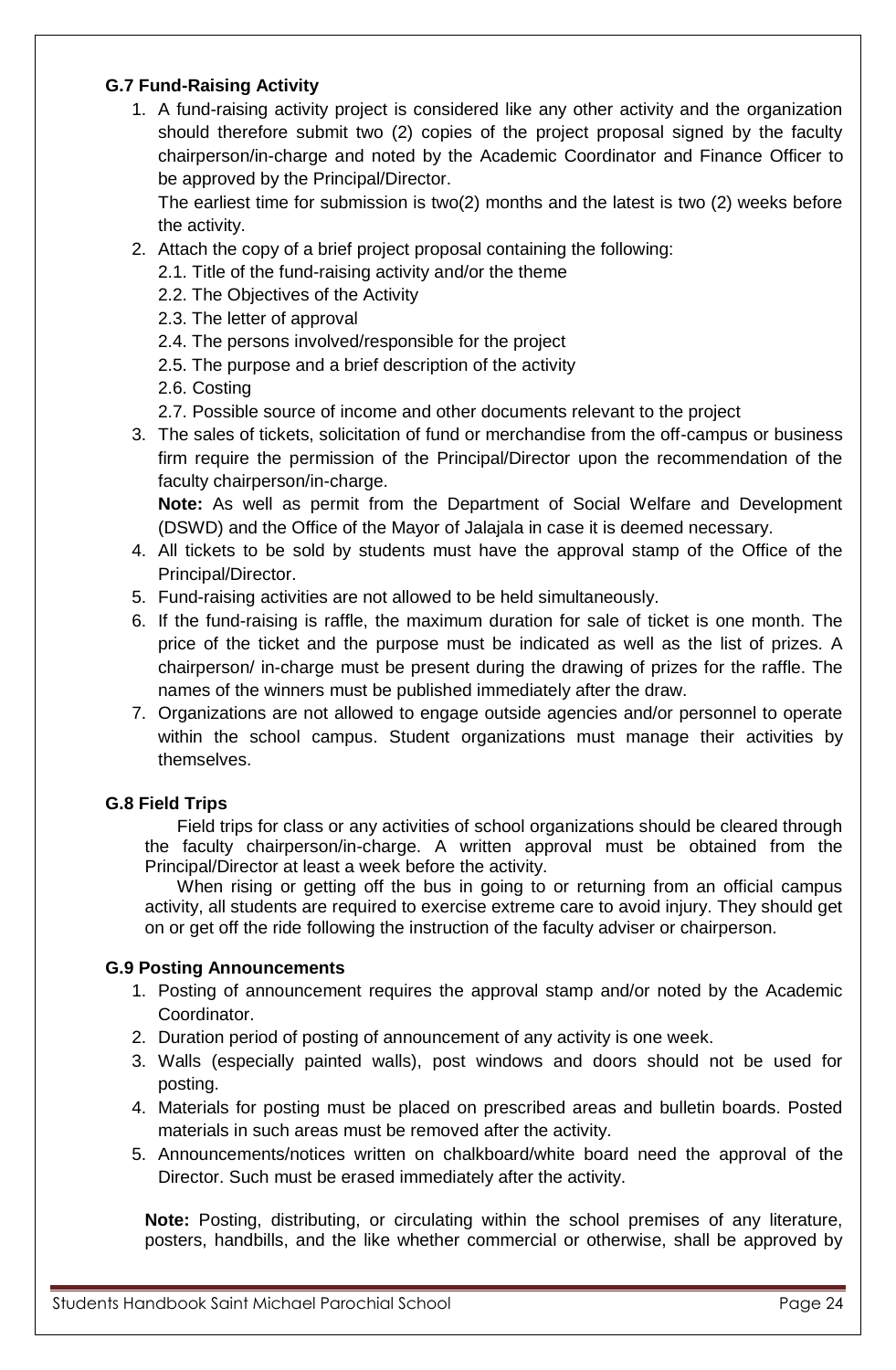the Director. Such materials shall indicate clearly the name of sponsoring person or student organization.

## H. SAFETY RULES

**H.1 Know the Rules-** all the students are required to familiarize themselves with the safety rules of the school to avoid any injury or damage to life and property.

## **H.2 Liabilities to Injuries to Person and damage of Property**

The school shall not be liable for injuries to persons and damages to property arising from the negligence or willful acts of its students and on the occasion of all activities not sanctioned in writing by school authority.

## **H.3 Loitering**

Loitering along corridors or hallways while classes are on-going is prohibited. Student should keep away from laboratories machine shops or similar places, especially where flammable are kept, dangerous. Substances are stored or electrical devices are set up and keep away from dangerous/harmful objects.

## **H.4 Use of Stairways**

When walking on stairways along hallways, students shall keep right to ensure orderly and easy flow of human traffic. Students must refrain from joking and pushing each other to avoid harm to themselves and to others.

## **H.5 Emergency Measures**

In case of emergency such as fire or earthquake., students should keep away from falling object or debris or from electric wires in case of fire or earthquake and from open space in case of bomb explosion on campus, in case of earthquake, it is safer to stay under the table or similar equipment whenever available or a previously assigned to them during the drills.

## **H.6 Flood and Typhoons**

The school follows **Deped Order No. 43 series of 2012:** GUIDELINES ON THE IMPLEMENTATION OF EXECUTIVE ORDER NO. 66 (Prescribing rules on the Cancellation or Suspension of Classes and Work in Government Offices Due to Typhoons, Flooding, Other Weather Disturbances and Calamities)

- 1. Automatic Cancellation/Suspension of Classes
	- When Signal No. 1 is raised by PAGASA, **public and private preschool and kindergarten classes** in the affected areas shall be automatically cancelled or suspended.
	- When Signal No. 2 is raised by PAGASA, **public and private preschool, kindergarten, elementary and secondary classes** in the affected areas shall be automatically cancelled or suspended.
	- When Signal No. 3 is raised by PAGASA, **work in all DepEd offices** in the affected areas shall be automatically cancelled or suspended.
	- Depending on signal numbers declared at 10:00 p.m. and 4:30 a.m. of the following day, classes in appropriate levels for the whole day are deemed automatically cancelled/suspended.
- 2. Responsibility of Parents
	- The DepEd still maintains that parents have the ultimate responsibility for determining whether their children should go to school, even if no order for cancellation/suspension of classes has been issued, if they feel that traveling to or from school will place their children at risks.
	- Parents are advised to check for media advisories coming from PAGASA, NDRRMC, RDRRMCs, LDRRMCs or the Office of the President itself.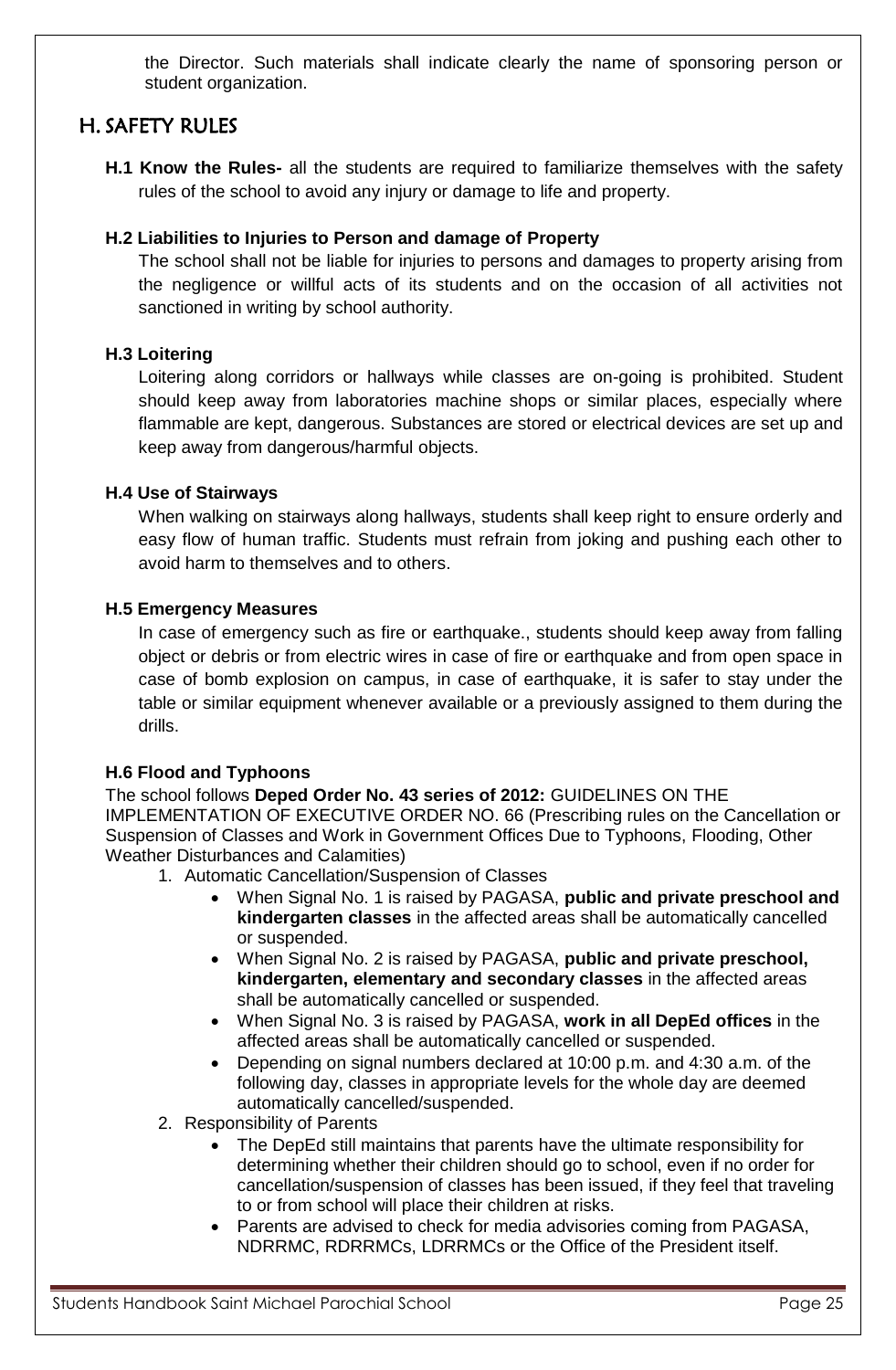#### **H.7 Aids Assistance**

In case of imminent danger for life or property, any students may ask for aid assistance from any school personnel or use the school facilities. No school personnel shall deny or cause to be denied any such assistance unless by so doing the unduly exposes the students to an equal or greater danger.

In case of illness or accident, the teacher or the school clinic aide should notify the Principal or Director as well as parents if they can be contacted. To facilitate this, it is necessary to have on filed the complete and accurate address and phone number of the parents or guardian, pupil or students Directory at Principals Office.

The child shall be taken immediately to the school clinic or hospital whenever treatment other that first aid is needed.

#### **H.8 Educational Field Trip or Vehicle**

When riding or getting off the bus in going to or returning from an official campus activity, all students are required to exercise extreme care to avoid injury. They should get on or get off the ride following the instruction of the faculty adviser or chairperson.

## I. POLICIES ON STUDENTS DEPORTMENT AND DISCIPLINE

## **I.1 Code of Discipline**

The role of education is two-fold: the building of responsible citizenry through knowledge and skills and the nurturing of every student's positive ideals, attitudes and aspirations that will zero in on the best interest of society.

SAINT MICHAEL PAROCHIAL SCHOOL is a catholic institution and for this reason, all bonafide students of SMPS shall in the exercise of their rights and in the performance of their responsibilities and duties conduct themselves along the traditions, values and ideals of a truly Catholic-Michaelians and Christian Filipino.

Every student recognizes and agrees to comply with all the policies, rule and regulations of SAINT MICHAEL PAROCHIAL SCHOOL and of the Basic Education Department in particular.

SAINT MICHAEL PAROCHIAL SCHOOL adheres to the principle of "IN-LOCO-PARENTIS". Faculty members and other duly authorized officials of the school shall have the rights and the responsibility to make apprehension and/or refer any violation of this CODE OF DISCIPLINE to the proper authorities and/or duly authorized officer of the law for appropriate action.

Every student is required to secure a copy of the HIGH SCHOOL STUDENT HANDBOOK. He or She must be knowledgeable of its content.

The student must likewise be responsible to know, understand, comply with all the contents of memoranda, announcements, circulars, directives, letters and notices and similar other matters affecting him, as may be regularly posted and/or disseminated by the Office of the Principal.

All students should conduct and present themselves in a decent manner. They should follow the generally accepted norms of good behavior and at all times in all places should observe courtesy and decorum in dealing with other people.

## **I.2 Policies Statement on Discipline**

Every school is required by the government regulation to maintain discipline and to issue disciplinary rules for strict compliance. They are designed to develop among student's highest standard decency, morality and good behavior.

a. Any student, who after due investigation by the Homeroom Adviser, has been found guilty of violating and disciplinary rule, shall be punished in accordance with the provision of its student handbook.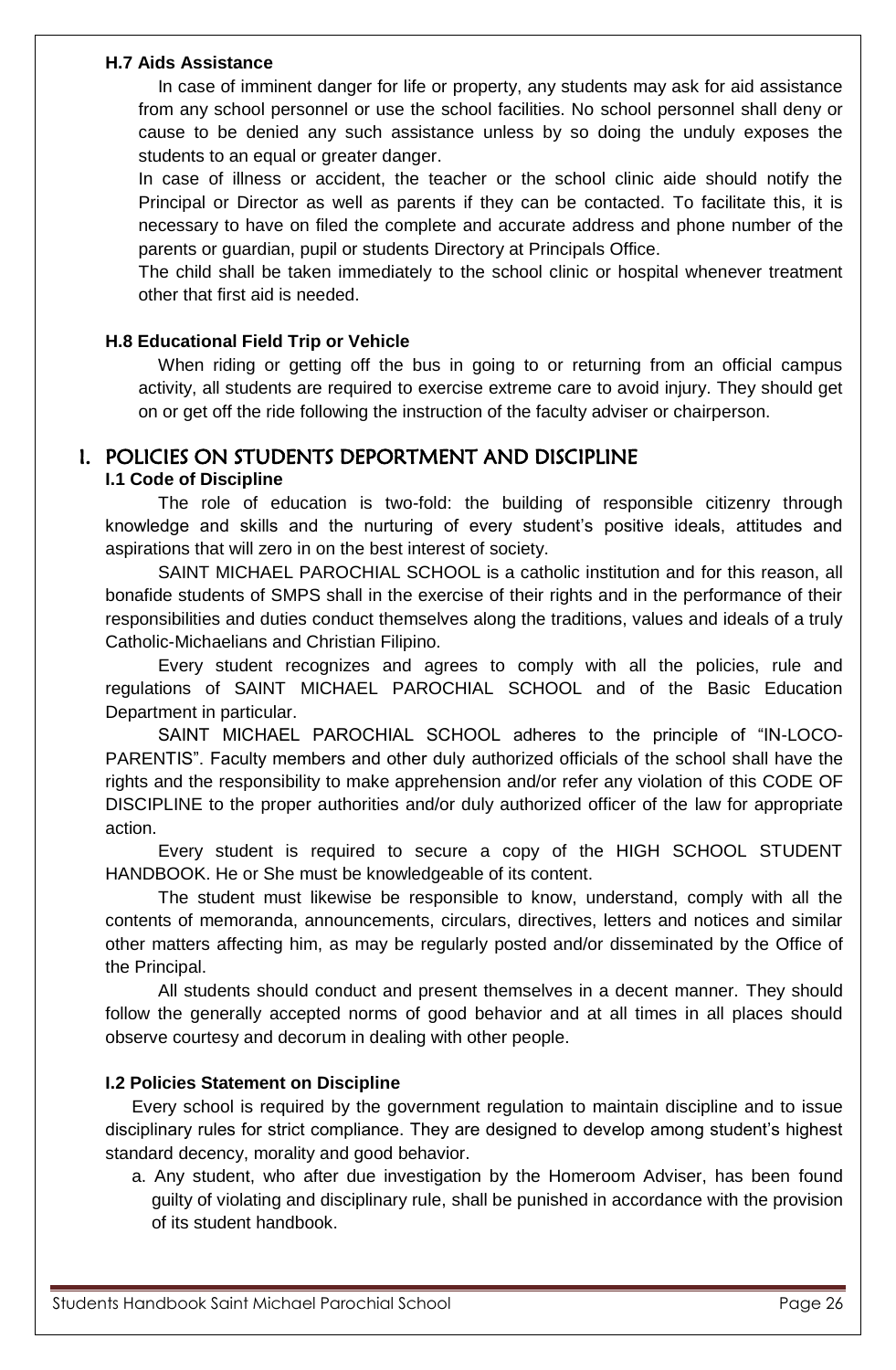- b. For the third time violation, if under minor offense parent/guardian should seethe adviser and report the Guidance office for counseling. For major offense, suspension is possible (it may be vary according to the degree of offense).
- c. Upon the recommendation of school disciplinary board approved by the school Director.

## **I.3 Cause for Disciplinary Action**

The following acts or omission are deemed improper conduct for which a student may be subject according to disciplinary action, to wit:

## **Light Offenses**

- 1. Non-submission of letter of excuse for absence/s or tardiness.
- 2. Non-wearing of current school ID card with authorized ID lace and picture.
- 3. Lending and tampering School ID.
- 4. Littering bottles, cans, pieces of papers and other disposable materials; eating or spitting in the classrooms, lobbies, corridors and other places in the school campus.
- 5. Chewing Gum within the campus or in the immediate vicinity of the school.
- 6. Loitering in corridors.
- 7. Name-calling resulting to irritation/embarrassment and excessive teasing.
- 8. Eating inside the classroom during class hour.
- 9. Going out the school campus without permit or out-slip signed by the class adviser and Academic Coordinator.
- 10.Unauthorized posting, distributing or disseminating of announcement, posters, leaflets, opinionnares, questionnaire, surveys, streamers or similar other materials in the school premises.
- 11.Disturbance like running, shouting, loud talking and laughing excessively along the corridors, obstruction or interference with normal functioning of classes, school offices and recognized school activities.
- 12.Bringing pets or endangered species such as Iguana, snakes, except when authorized.
- 13.Use of make-up and loud colored accessories; using hair dye and sporting off-heat styles such as "devil's cut" under cut, skin cut, etc.
- 14.Failure to return report cards/confirmation/return slips and other correspondence.
- 15.Wearing of Earrings: for female who wears more than 1 pair of earrings. For male who wears earrings.
- 16.Use and charging of cellphones and other electronic gadgets inside the school premises.
- 17.Violation of uniform
- 18.Sitting in the tables and arm chairs
- 19.Wasteful of chalk and writing on the blackboard without the teacher's permit.
- 20.Roaming around the room during class session and/or occupying the seat assigned to someone else.
- 21.Any student entering the faculty is subject to disciplinary action.
- 22.Going out of the school compound by jumping over the fence.
- 23.Fighting or quarreling within the school premises and its immediate vicinity.
- 24.Any other causes analogous to foregoing as may be appropriated by the school.

## **Note: Light offense shall be punished with the penalty of:**

- 1<sup>st</sup> Offense : Oral Reprimand or Counseling
- $2<sup>nd</sup>$  Offense : Censure/Written Warning
- 3rd Offense : Suspension with Community Service (3 days suspension)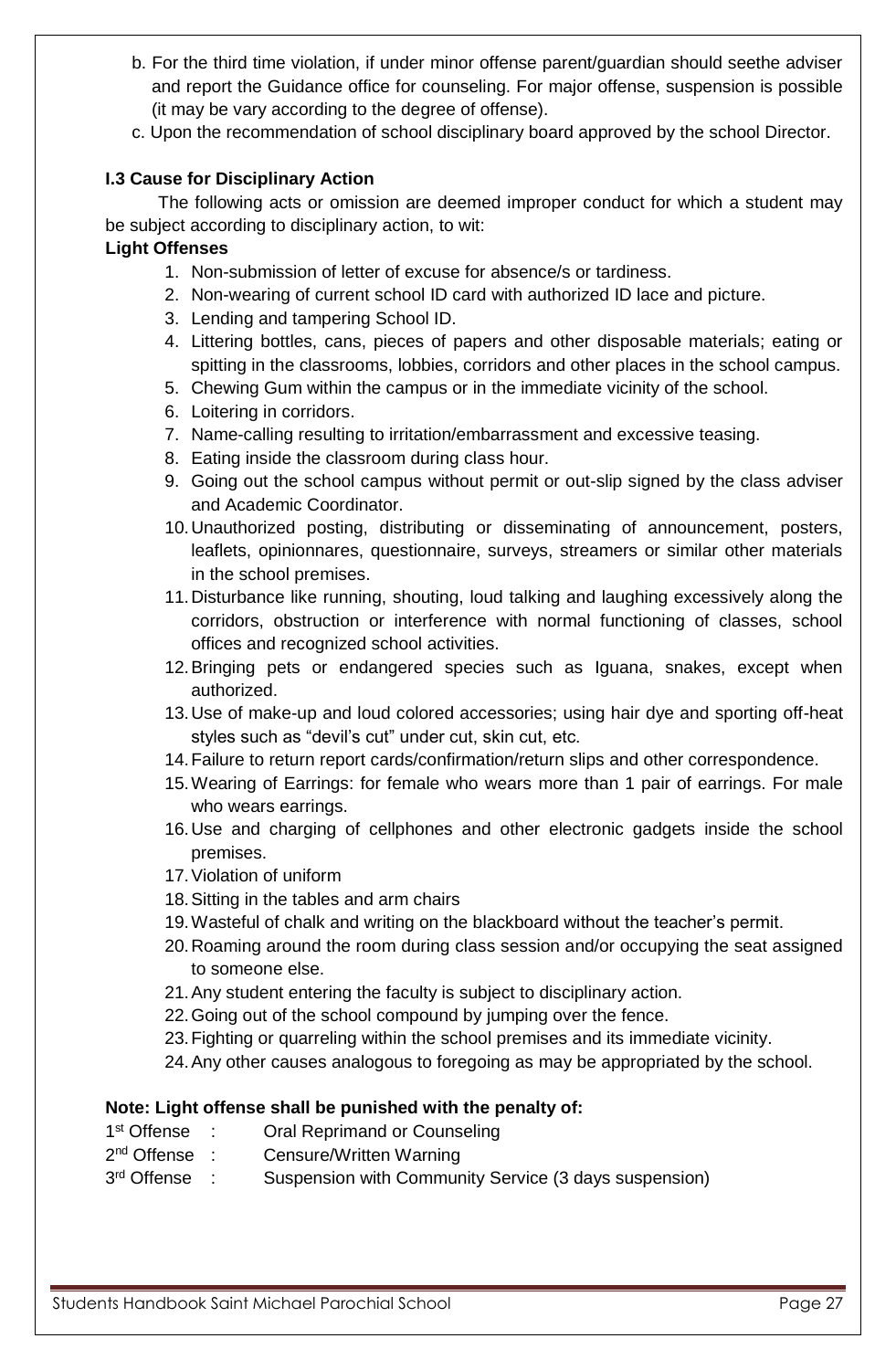#### **Major Offenses:**

- 1. Frequent Tardiness and absences
- 2. Truancy- six (6) accumulated absences
- 3. Cutting classes (missing 1 or 2 classes without permission though the student is in the school premises)
- 4. Smoking especially in such places as classrooms, library, halls, corridors and any other restricted areas within the campus.
- 5. Bringing in or imbibing or dispensing liquor or any intoxicating beverages; drunkenness or entering the school premises in state of intoxication.
- 6. Vandalism which is willful destruction of school property and which also includes but is not limited to, such as tearing off or defacing any library book or magazines, writing, drawing, sticking on or posting any materials on the walls, tables and chairs and on all other piece of furniture; breaking glass windows, show cases, door, laboratory equipment, materials or any electrical, mechanical or electronic gadgets or devices, removing or erasing or tampering with official notices, announcements and posters from bulletin boards; destroying or tampering with any school property or committing similar acts.
- 7. **CHEATING.** A student caught cheating in any examination, test, quiz, project, report or assignment. However, if the student is caught cheating during the final examinations or in the submission of a major project, report or assignment in partial fulfillment of requirements for a subject he shall automatically get a failing grade for the subject. For this purpose, "cheating "shall constitute, but not limited to, the following acts:

7.1. Changing test questionnaire/answers;

7.2. Communicating answers to another during a test through signs and notes, electronically or otherwise;

7.4. Copying the answer from another student's test papers;

7.5. Allowing another student to copy from one's test paper;

7.6. Possession of note (Codigo) or crib books; or materials expressly prohibited during examinations or test;

7.7. Talking, standing, or transferring seats while inside the testing room without the authority/consent of examination proctor;

7.8. Plagiarism in projects, reports or term paper submissions or passing off as one's work somebody else's work with or without major or minor adjustment. In-text citation should cite the (author, year, etc);

7.9. Not citing sources quoted materials even if these are just from the internet. The internet site and the date retrieved, etc. should be cited;

- 8. Organizing, joining, and recruiting members for any fraternity/sorority unauthorized by the school or any subversive organization in or outside the school.
- 9. Bringing, possessing, exhibiting and/or displaying obscene or pornographic magazine, pictures, videos or DVD's or the like, within the school premises
- 10.Abusive use of school facilities, space, building, apparatus, equipment, books, tools, materials, etc.
- 11.Public display of affection (PDA) inside and outside the school premises.
- 12.Any other cause analogous to the foregoing as may be appropriated by the school.

#### **Note: Major/Serious offense shall be punishable with:**

| 1 <sup>st</sup> Offense : | written Warning/Censure to Suspension with replacement/payment (when |
|---------------------------|----------------------------------------------------------------------|
|                           | applicable)                                                          |
| 2 <sup>nd</sup> Offense   | Suspension with Community Service (3 days suspension)                |

3rd Offense : Suspension with Intervention (15 days suspension)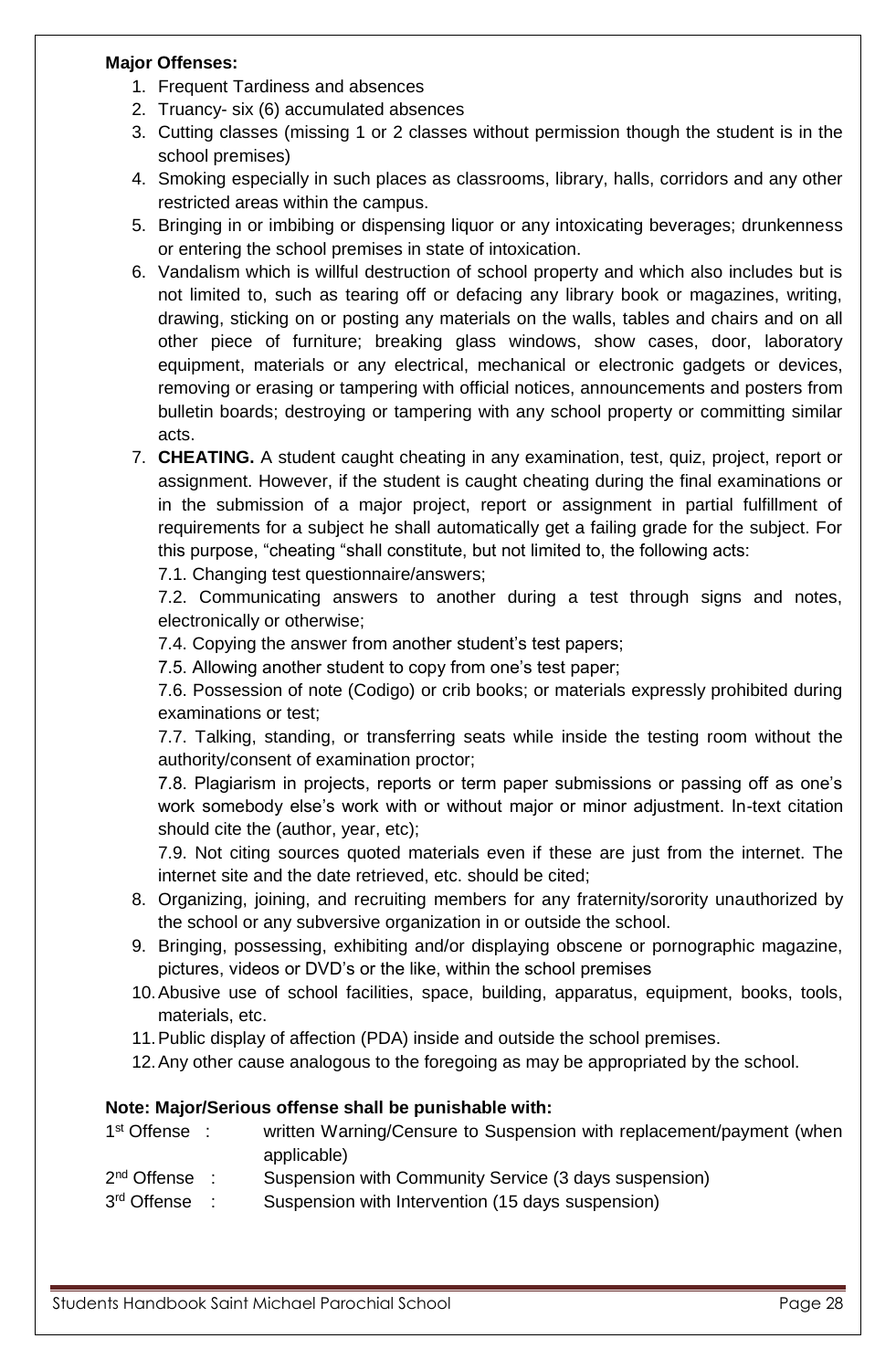#### **Grave Offenses:**

- 1. Theft, pilferage of school equipment, materials or supplies, extortion, robbery or an attempt thereof and any form of dishonesty.
- 2. Gambling in any form within the school premises.
- 3. Carrying unauthorized deadly/harmful weapons or explosives within the school premises, such as but not limited to guns, knives, icepicks, darts and the like.
- 4. Direct assault upon administrators, teachers, employees and students as well as uttering defamatory or libelous statements against them; participating in any melee or conflict, such as but not limited to brawls, fighting, stabbing, quarreling and other similar acts that injure, degrade or tend to injure or disgrace any fellow student or person in the school.
- 5. Tampering or forging, alteration, falsification or misuse of school record, documents and/or credentials and using them, knowing them to be tampered or forged, publishing false information about the school, its officials, faculty members, personnel and students.

**See:** Republic Act 10173 Data Privacy Act of 2012

- 6. Giving or submitting fake, fabricated or misleading information on any official record or documents submitted to the school administration.
- 7. Hazing in any form, committed in connection with a student activity, whether within or outside the school premises.

Due to serious injuries to health and even death of victims of hazing, the following penalty/action may be adopted upon gravity of the case:

a. Recruiters who undertake the hazing may be dismissed/ dropped from the school roll immediately

b. Victims of hazing (whether voluntary or not) may be allowed to finish the school year and be given transfer at the end of the school year

- 8. The use, possession, sale or distribution of narcotics or dangerous drugs, such as "Shabu", Marijuana or Lysergic Acid (LSD) except when expressly permitted by law.
- 9. Stealing/ Theft or damage to school property or property owned by any member of the school community; mulcting, extortion and making unauthorized collection or solicitation of money and property from any member of the school community.
- 10.Engaging in lewd, indecent, immoral or provocative conduct such as passionate kissing, necking, petting and similar acts while with the school premises or during school functions or activities.
- 11.Elopement, living-in and pregnancy of unmarried students are punishable by dismissal.
- 12.Discourtesy to school officials, faculty members and non-academic employees.
- 13.Unauthorized use of the school or school officials' name for any purpose such as to solicit donation.
- 14.Bullying resulting to harassment, intimidation or humiliation through electronic means or other technology such as, but not limited to texting, e-mail, instant messaging, chatting, internet, social networking websites or other platforms or formats.
	- 14.1 **Verbal Bullying.** This is a type of bullying that occurs when the bully calls you names or says nasty and hurtful things to you. Verbal attacks can also be directed towards your race, color or religion. Spreading rumors is also a form of verbal bullying.
	- 14.2 **Physical Bullying.** This is a type of bullying that involves everything from hair pulling to punching and kicking. Sometimes people around you may think that you and the bully are just messing around and play acting, but you know it is most definitely not a fun game.
	- 14.3 **Gesture Bullying.** This is a type of bullying where the bully stares/looks at you in an intimidating way or where they use threatening gestures towards you.
	- 14.4 **Exclusion Bullying.** This is a type of bullying where the bully isolates their victim and leaves them out of things. So you may be left all alone at lunchtime because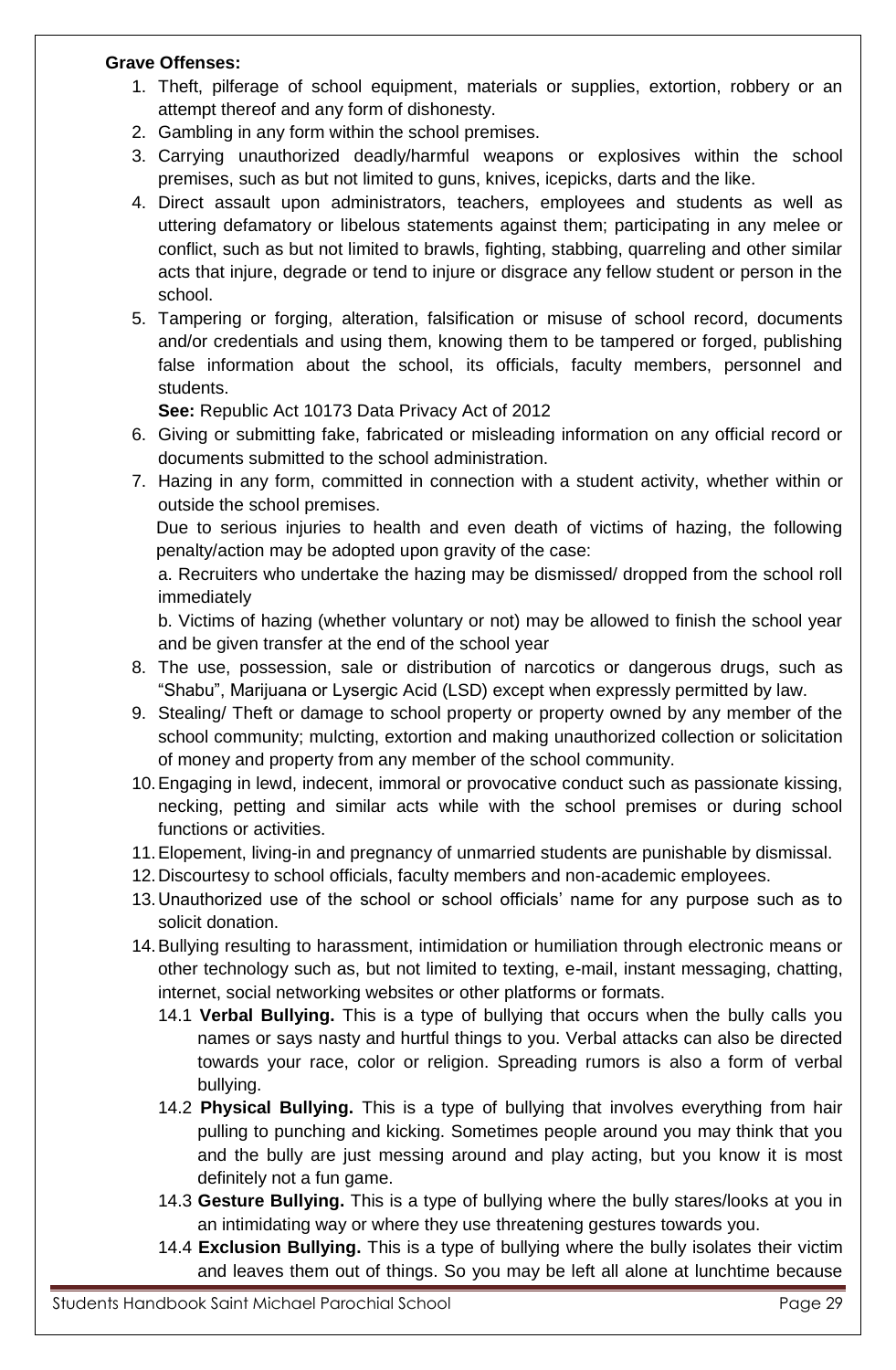the bully makes sure that few people will speak to you. This can have a terrible impact on your confidence and self-esteem.

- 14.5 **Extortion Bullying.** This is a type of bullying where the bully threatens to hurt you if you do not do what he says. So you may be forced to give the bully money, possessions or even your lunch. You may even be forced to steal school property.
- 14.6 **Cyber-bullying.** This is a type of bullying where the bully attacks you online in the form of threatening emails, threatening texts and/or aggressive wall posts on social media accounts.
- 14.7 **Social bullying**, sometimes referred to as covert bullying, is often harder to recognize and can be carried out behind the bullied person's back. It is designed to harm someone's social reputation and/or cause humiliation. Social bullying includes: Lying and spreading rumors, negative facial or physical gestures, menacing or contemptuous looks, playing nasty jokes to embarrass and humiliate, mimicking unkindly, and encouraging others to socially exclude someone, damaging someone's social reputation or social acceptance.

**Note:** Republic Act 10627, or the *Anti-Bullying Act* (the "Act").

- 15.Other acts of abuse by a student, student or learner- refers to serious acts of abuse upon other student of the same school, not falling under the definition of "Bullying" but not limited to acts of physical, sexual or psychological nature. **See:** Child Protection Policy, DepEd Order No. 40, s. 2012)
- 16.Any other cause analogous to the foregoing as may be appropriated by Saint Michael Parochial School.

## **Note: Grave offense shall be punishable with:**

1<sup>st</sup> Offense : Suspension with intervention (10 days suspension)

2<sup>nd</sup> Offense : Exclusion and recommendation for expulsion to DepEd

## **I.4 Due Process**

A MAPSA school like SMPS believes in the due process of the law. Once a student is found to have committed a school violation. The following standard be complied with, to protect the student's right to procedural due process:

- 1. The students shall be informed in writing of the nature and cause of any accusation against him/her.
- 2. They shall have the right to answer the charges against them, with the assistance of the counsel, desired:
- 3. They shall be informed of evidence against them:
- 4. They shall have the right to adduce evidence in their own behalf; and
- 5. The evidence must be considered by the investigating committee or official designated by the school authorities to hear and decide the case. Procedures:

## **Light Offenses**

- 1. Subject teacher or the Faculty Chairman shall conduct a preliminary investigation. Action should be taken at his own level.
- 2. The teacher classifies the concerns into academic, behavioral or disciplinary. If academic, refer to the Principal, if behavioral, refer to the Guidance Counselor; and if disciplinary, refer to the Discipline Officer. The issue must be settled at this level.

## **Major and Grave Offenses**

- 1. Call the attention of Parents
- 2. The Principal shall conduct a separate investigation of the case and then after make necessary referral to the Disciplinary Board (Members of the Administrative Council) chaired by the Prefect of Discipline to investigate the case and review. The board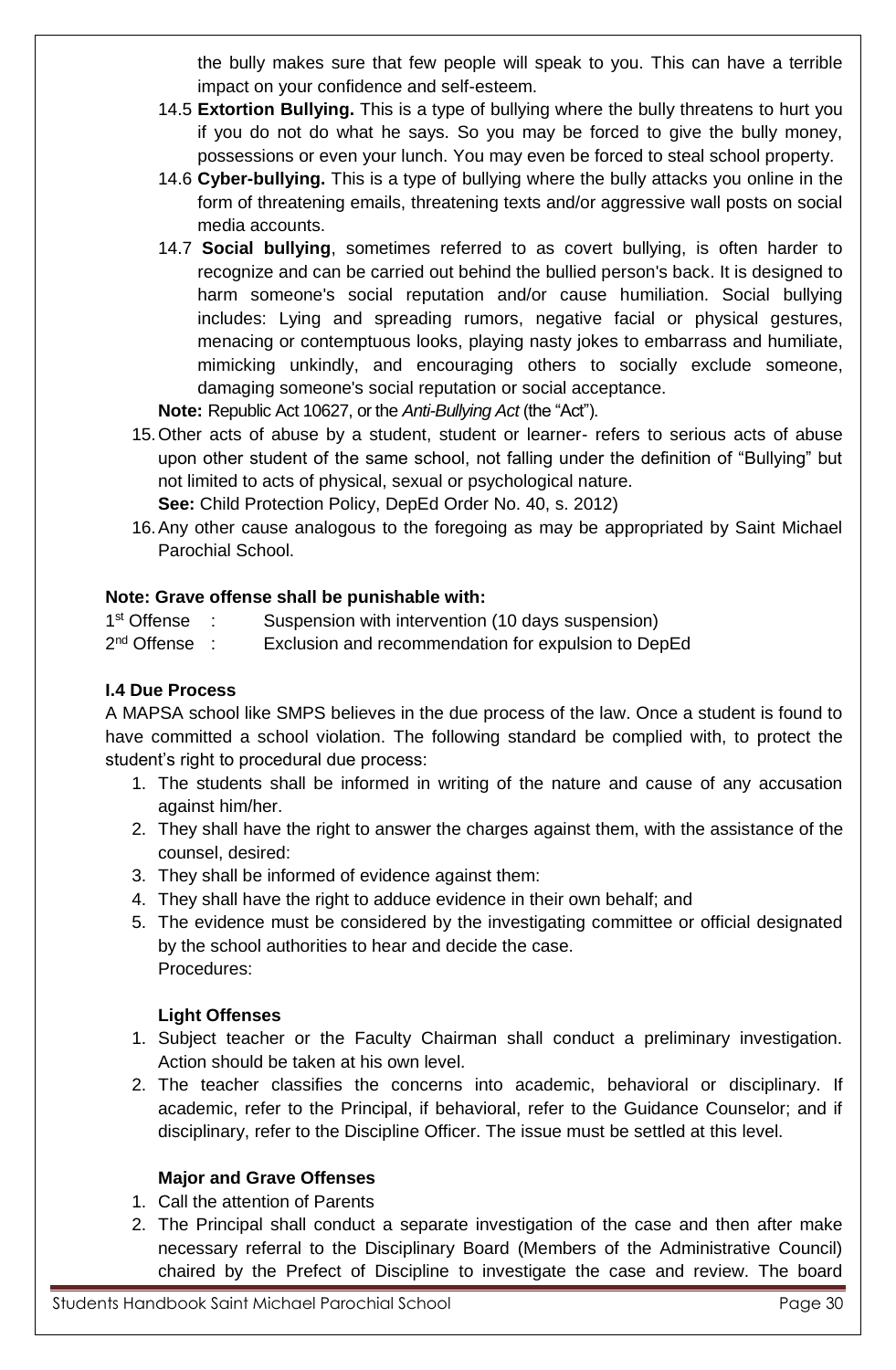submits its findings and recommendations to the School Director for final decision which is irrevocable.

Any baseless and/or malicious complaint shall be considered as grave offense and shall be subjected to disciplinary action.

All complaints must be in writing and duly signed by the Subject Teacher or Faculty Chairperson, Security and Discipline Officer and Guidance Counselor, addressed to the Principal/Director.

## **ALL PARTIES CONCERNED SHALL BE ACCORDED DUE PROCESS**

## **I.5 Categories for Administrative Penalties**

- **1. Counseling.** A notice to the student that continuation and/or repetition of specified behavior or conduct may lead to other disciplinary action
- **2. Reprimand.** Oral or written warning for violation of specified rules and/or regulations.
- **3. Suspension.** The penalty in which the school is allow to deny or deprive an erring student of attendance in classes for a period not exceeding twenty percent (20%) of the prescribed class days for the school year.

The decision of the school in every case involving the penalty of suspension, which exceeds twenty percent (20%) or the prescribed school days for a school year, shall be forwarded to the DepEd Regional Office concerned within ten (10) days from the termination of the investigation of each case for its information.

3.1 With Intervention

3.2 With Community Service

## **4. Exclusion or Dismissal.**

Is the penalty which the school is allowed to exclude to drop the name of the erring student from the school rolls for being undesirable and transfer credentials be immediately issued. A summary of investigation shall have been conducted, and no prior approval of DepEd is required in the imposition of the penalty.

The Decision of the school in every case involving the penalty of exclusion from the rolls, together with all the pertinent papers thereof, shall be filed in the school for a period of one year in order to afford DepEd the opportunity to review the case in the event an appeal is taken by the party concerned.

## **5. Expulsion.**

Is an **extreme** penalty on an erring student consisting on his exclusion from admission to any public or private school in the Philippines and which requires the approval of the Secretary of DepEd.

*The decision of the school on every case involving the penalty of expulsion together with the supporting papers shall be forwarded to the DepEd Regional Office concerned within ten (10) days from the termination of the investigation of each case*

# J. GENERAL POLICIES

## **J.1 Duties of Parents**

As approved for in Education Act of 1982, parents shall have the following duties and obligations, in addition to those provided for under existing laws:

- 1. To help carry out the attainment of the declared educational objectives and national goals through the school system;
- 2. To strive to enable their children to obtain an elementary and secondary education towards the national objective of right information of youth; and
- 3. To support and cooperate with the school administration in the proper implementation of all curricular and co-curricular programs.
- 4. As stated in the Cyberbullying policies Sec. 127 Communication Act of 2003. Parents should explain to their sons and daughters/children legal issues relating to cyberbullying not offensive texting and social networking to avoid irrelevant information.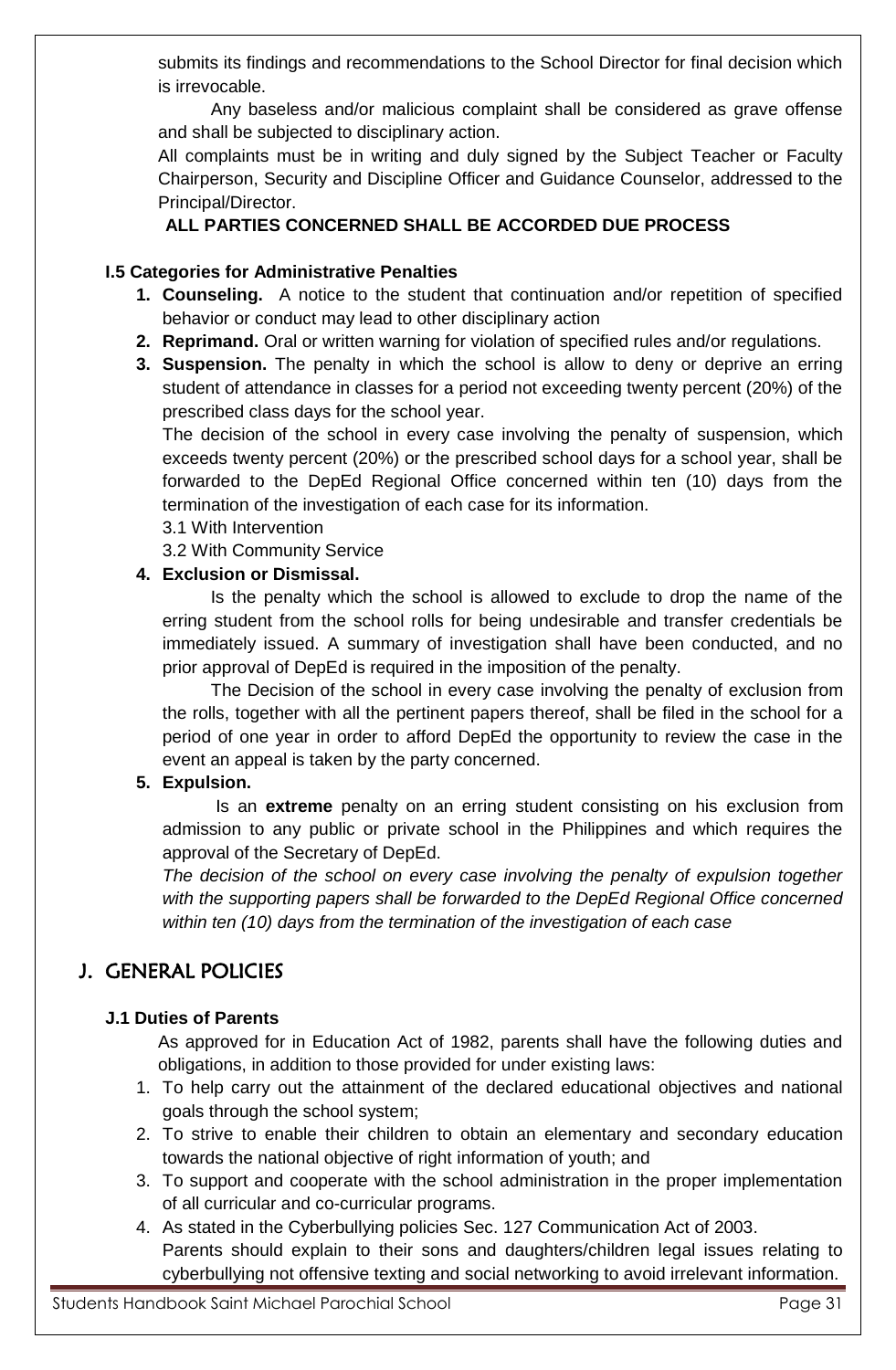5. Parents must drop-in their children 10 minutes before the class time and 10 minutes to fetch-up their children after the dismissal time.

## **J.2 Campus Security**

As stated in Section 159 of the 2010 Revised Manual of Regulations for private School (MRPS) is amended and shall read as follow

Only bonafide students of the school shall be allowed inside the school campus.

No visitors, including parents or guardians, shall be allowed inside the campus during school hours except for valid reasons. They shall be required to sign the logbook of the security service.

Teachers shall confer with parents/guardians or entertain visitors during their off periods.

No students or visitors, including parents/ guardians, shall be allowed inside the school building and the premises after last class period has ended except for schools with night classes.

## **J.3 Alumni Association**

The school administration shall provide opportunities for the school alumni/alumnae to organize themselves as well as develop formation/ enrichment program for them.

## **J.4 Classroom Rules**

- 1. **Courtesy.** A student must behave like gentleman/ lady at all times and must show respect towards others, teachers and administrators.
- 2. **Recitation and Assignments.** Every student is encouraged to participate actively in all class activities and to enter the classroom with the necessary materials for the learning activities.
- 3. **Seat Plan.** Every classroom has a seat plan displayed on the teacher's table and each student is expected to occupy the seat assigned to him by his class adviser.
- 4. **Classroom Cleanliness.** Classroom must be cleaned before and after class hours. Advisers will strictly supervise the cleaning. However, cleanliness must be observed also every period and after recess.

## **J.5 School Decorum**

## **Politeness:**

- 1. Courtesy is expected of each student at all times.
- 2. A Priest is addressed as "Father" and a Sister is addressed as "Sister"
- 3. Lady Faculty members are addressed as "Teacher" or Ma'am" and male faculty members as "Sir". For other employees address them "Ma'am and Sir"
- 4. When in doubt on how to address visitors, the terms "Sir" or "Ma'am" will be sufficient.
- 5. Students give way to the Priest, Sisters, Faculty members, Parents, Visitors, along the corridors, stairs and in the campus, as a sign of respect.
- 6. Students say "Thank you" for favors extended to them.
- 7. The words "I am sorry" should be expressed by the students when unpleasant things happen in their interpersonal relationships with others.
- 8. Expression like: "Please", "May I", "Kindly" are expressed on occasions when a request is made.

## **In the Church:**

- 1. A Student genuflects with the right knee to show respect for the Blessed Sacrament upon entering and when leaving the church/prayer room.
- 2. She/hemaintains a prayerful atmosphere.
- 3. Silence must be strictly observed.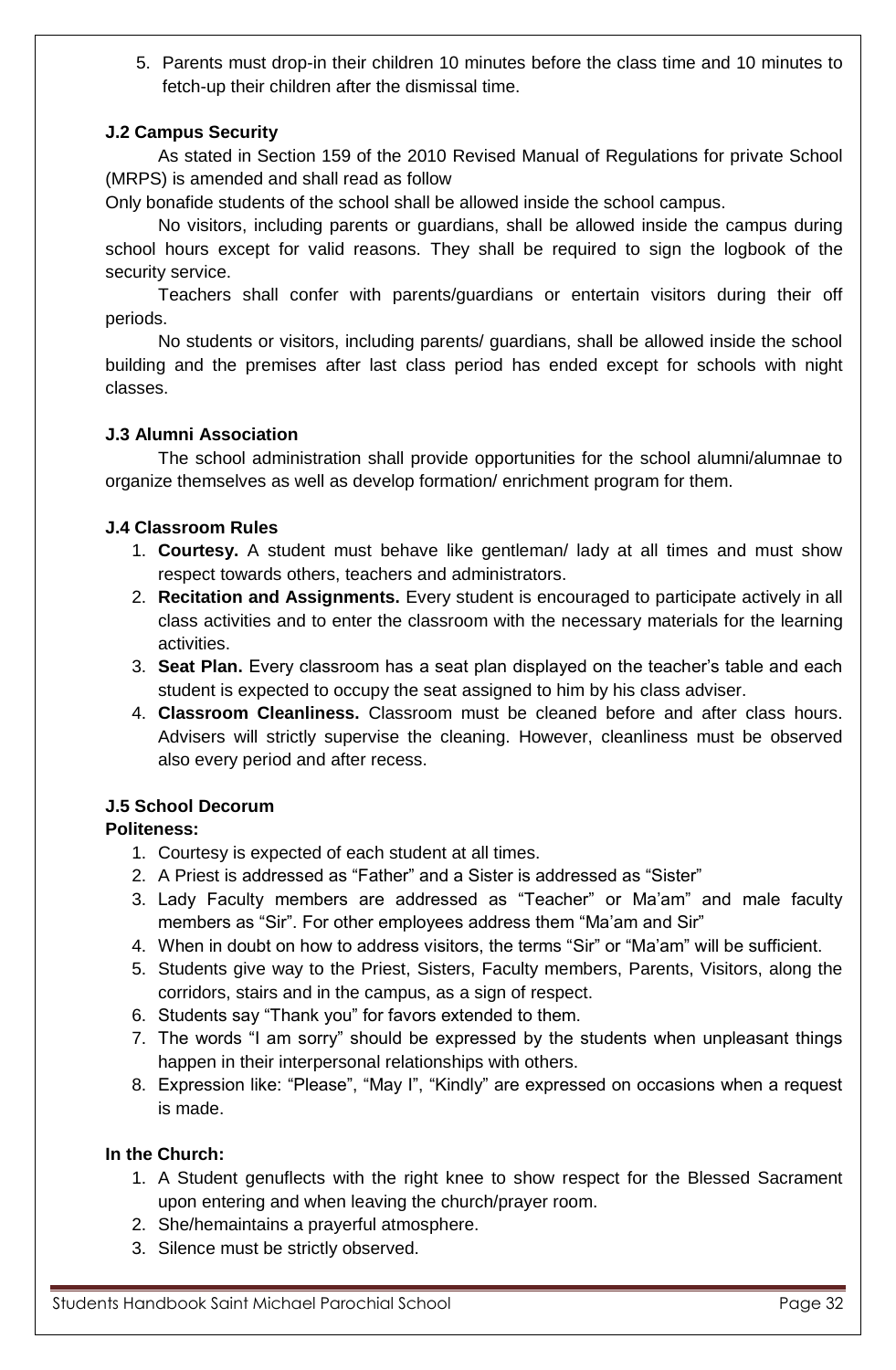## **In the Classroom:**

- 1. Students knock at the door before entering a room.
- 2. Students take their seats after the teacher has acknowledged their greetings.
- 3. The class begins and ends with a short prayer said with attention and reverence.
- 4. The students should refrain from using teacher's table and chair which are reserved for the teacher's use only.
- 5. Except for urgent reasons, students may not leave the classroom during class hours.
- 6. Students must not loiter along the corridors and stairs and other vicinities during class hours.

## **In Assemblies:**

- 1. Students should consider assemblies, convocations, programs and similar gatherings as a part of their educational development.
- 2. When attending activities, students must conduct themselves as refined girls and boys. Chattering boisterous laughter, hooting, eating and walking around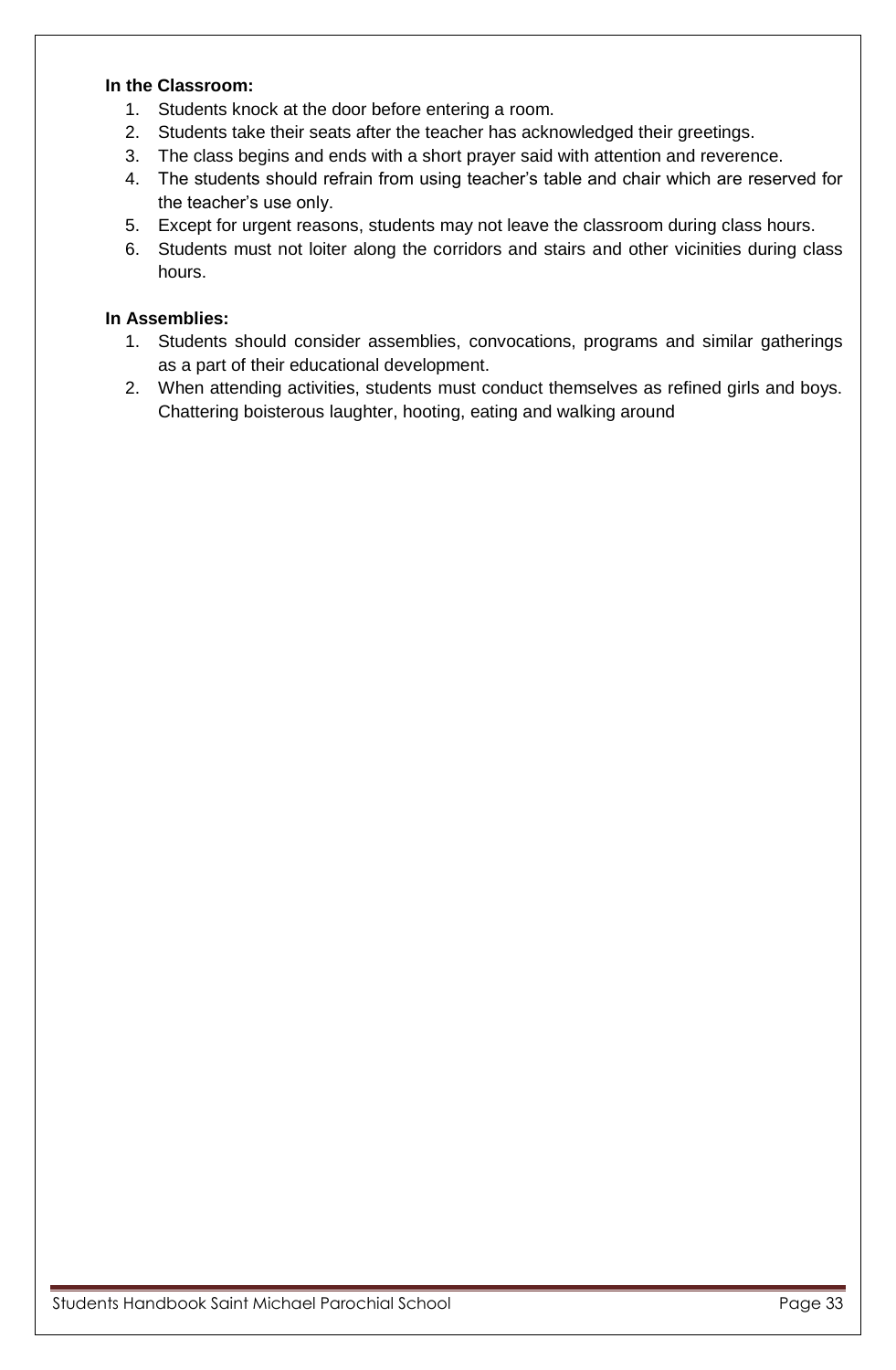## **STUDENT'S PLEDGE**

In consideration of the thrust on QUALITY and EXCELLENCE and AUTHENTIC CATHOLICEDUCATION, I commit myself to the governing rules and regulations, policies and structure of the Basic Education Department; Saint Michael Parochial School. I promise to abide to the rules and regulations and to comply with all the requirements of the school. In particular, I promise to do the following:

- 1. I will understand by heart, the Vision-Mission, Goals and Objectives of Saint Michael Parochial School and these shall be my guideposts in my day-to-day encounter with the entire SMPS community;
- 2. I will live up to the ideals, values and spirit of a truly Catholic, Michaelians and Filipino. Toward this end, I will behave according to the institutional core-values;
- 3. I will conduct and present myself in a decent manner. I will follow the generally accepted norms of good behavior at all times and in all places. I will observe courtesy in dealing with other people;
- 4. I will secure a copy of the Student Handbook and I will abide or comply with the rules and regulations stipulated therein;
- 5. I will see to it that I have the required textbooks, manuals/ workbooks and notebooks in all my subjects;
- 6. I will wear the prescribe school uniform. I will wear it only in school and other school-related functions;
- 7. I will always wear my ID within the school premises;
- 8. I will always appear neat and clean.
- 9. I will always attend in all my classes and school activities regularly and punctually;
- 10.I will be at the Flag Ceremony and Flag Retreat.
- 11.I will always be courteous and respectful to my parents, teachers and school officials.
- 12.I will help maintain cleanliness of the school rooms, corridors and grounds;
- 13.I will help orient my parents, relatives and friends on the rules and regulations of the school, e.g. transact any business initially at the Office of the Principal instead of going directly to the classrooms;
- 14.I will not wear expensive jewelries/accessories;
- 15.I will never cheat during examinations;
- 16.I will not loiter;
- 17.I will not resort to loud talking, excessive laughter and singing deafeningly on corridors, library, classrooms and laboratories;
- 18.I will not litter;
- 19.I will not eat inside the classroom especially during class hours, in the library and laboratories;
- 20.I will not steal;
- 21.I will never smoke, SMPS being a NO SMOKING area;
- 22.I will not bring food and drinks in disposable containers inside the classrooms and in the corridors;
- 23.I will not use cellphones or other digital gadgets inside the classrooms during class hours, at the church, library and laboratories;
- 24.I will not gamble in any form inside the school premises;
- 25.I will never resort to any form of vandalism;
- 26.I will not bring any prohibited drugs, explosives and deadly weapons;
- 27.I will not bring/ display pornographic pictures or materials;
- 28.I will never come to school under the influence of prohibited drugs and alcohol;
- 29.I will not forge or tamper any official records, receipts, permits;
- 30.I will not engage in a fight;
- 31.I will not engage in public display of affection (PDA)
- 32.I will not join any organization that is not recognized by the school;
- 33.I will not participate or get involved in hazing;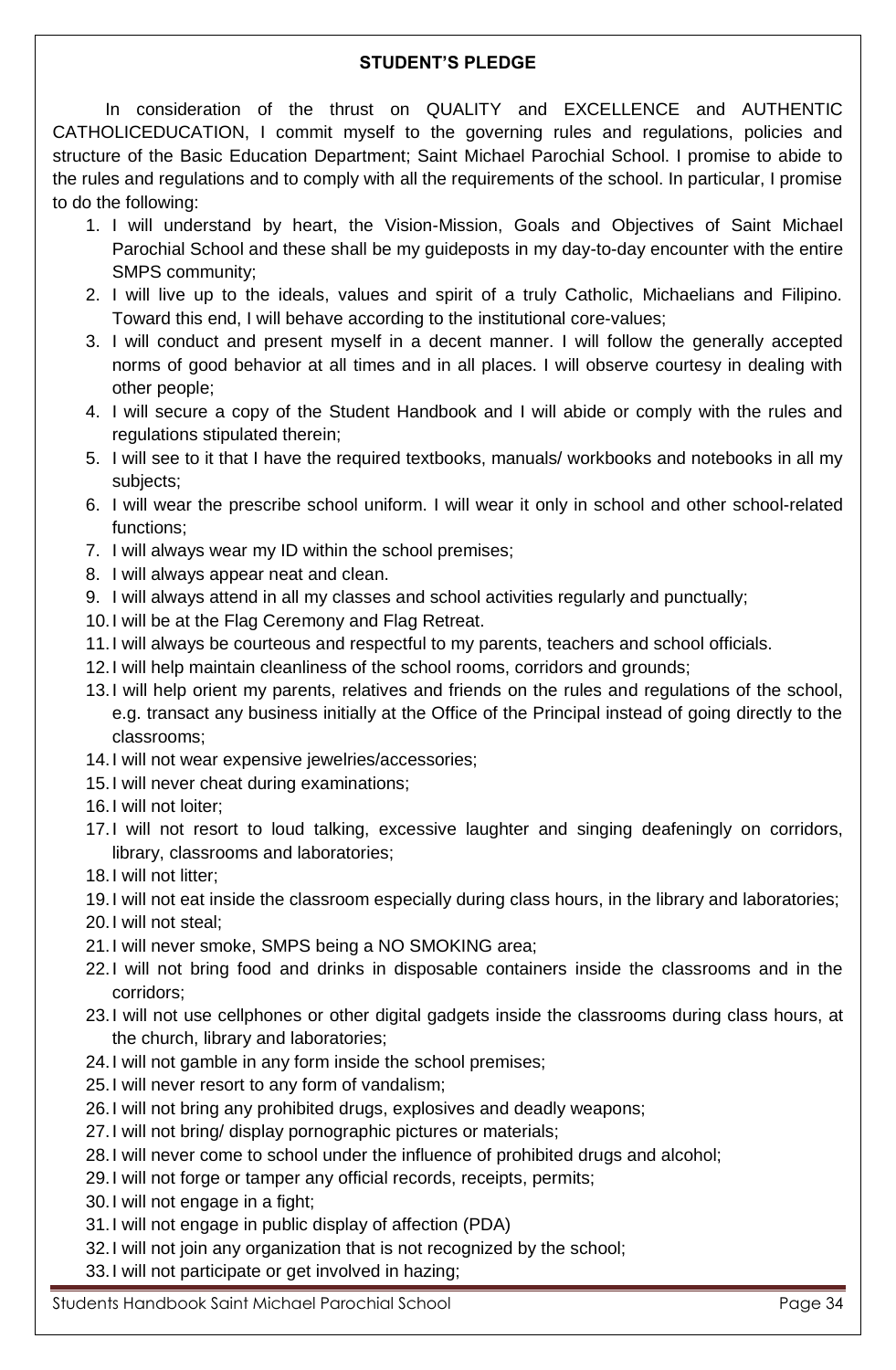34.I will not engage in any activity that may resort to disruption of classes; and 35.I will by heart, sing the SMPS Hymn, Philippine National Anthem, CALABARZON March.

In view of the above, I hereby affix my signature to signify with full knowledge of and my commitment to the governing rules and regulations of the Basic Education Department, Saint Michael Parochial School. I understand that violation of any school rule or regulation is subject to strict disciplinary action

Student's Signature over Printed Name Year/Section: \_\_\_\_\_\_\_\_\_\_\_\_\_\_\_\_\_\_\_\_\_\_\_\_\_\_\_\_\_\_\_\_\_\_\_ Date:

## **CONFORME:**

PARENT'S/ GUARDIAN'S Signature over Printed Name Date: \_\_\_\_\_\_\_\_\_\_\_\_\_\_\_\_\_\_\_\_\_\_\_\_

\_\_\_\_\_\_\_\_\_\_\_\_\_\_\_\_\_\_\_\_\_\_\_\_\_\_\_\_\_\_\_\_\_\_\_\_\_\_\_\_\_\_\_\_\_\_\_\_\_\_\_\_\_\_\_

\_\_\_\_\_\_\_\_\_\_\_\_\_\_\_\_\_\_\_\_\_\_\_\_\_\_\_\_\_\_\_\_\_\_\_\_\_\_\_\_\_\_\_\_\_\_\_\_\_\_\_\_\_\_\_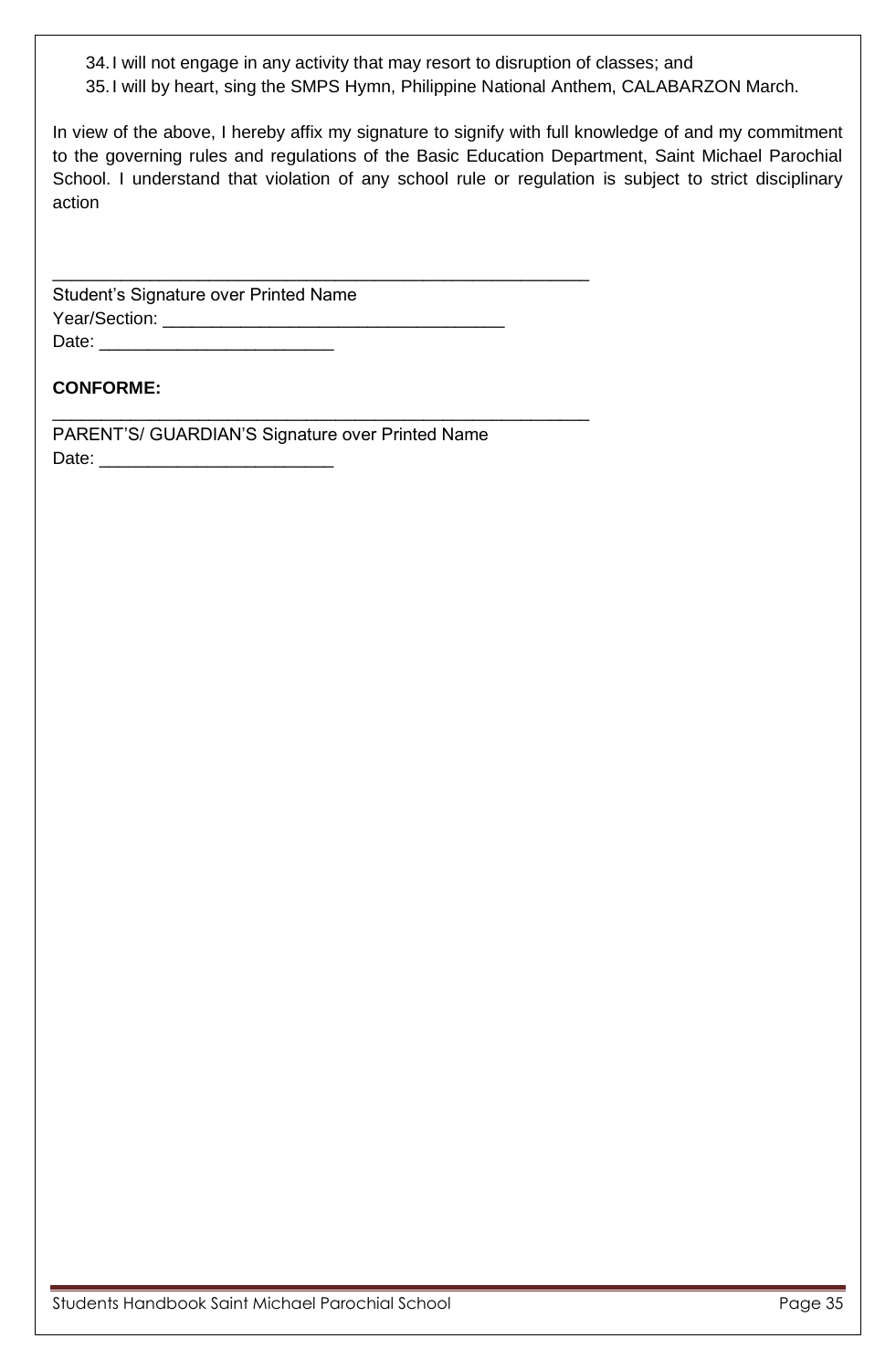## **BASICPRAYERS AND HYMNS**

#### **A. GUARDIAN ANGLE PRAYER**

Angel of God, my Guardian dear, to whom His love commits me here, ever this day (or night) be at my side, to light and guard, to rule and guide. Amen.

## **B. MORNING OFFERING**

O my Jesus, through the Immaculate Heart of Mary, I offer You my prayers, works, joys and sufferings of this day for all the intentions of Your Sacred Heart, in union with the Holy Sacrifice of the Mass throughout the world, in reparation for my sins, for all the intention of my relatives and friends and in particular for the intentions of our Holy Father. AMEN. (Our Father, Hail Mary, Glory Be)

## **C. THE LORD'S PRAYER**

Our Father, Who art in Heaven, hallowed be Thy name; Thy Kingdom come, Thy will be done on earth as it is in Heaven. Give us this day our daily bread; and forgive us our trespasses as we forgive those who trespassed against us; and lead us not into temptation, but deliver us from evil. AMEN.

#### **D. HAIL MARY**

Hail Mary full of grace, the Lord is with you. Blessed are you among women and blessed is the fruit of thy womb Jesus. Holy Mary Mother of God, pray for us sinners now and at the hour of our death. AMEN.

## **E. GLORY BE**

Glory be to the Father and to the Son and to the Holy Spirit. As it was in the beginning is now, and ever shall be, world without end. AMEN.

## **F. NICENE CREED**

I believe in one God, the Father, the Almighty, Maker of all that is, seen and unseen. I believe in one Lord, Jesus Christ, the only Son of God, eternally begotten of the Father, God from God, Light from Light, true God from true God, begotten, not made, consubstantial of one Being with the Father. Through him all things were made. For us men and for our salvation he came down from heaven, and by the Holy Spirit was incarnate of the Virgin Mary, and became man. For our sake he was crucified under Pontius Pilate;

Students Handbook Saint Michael Parochial School **Page 36** Page 36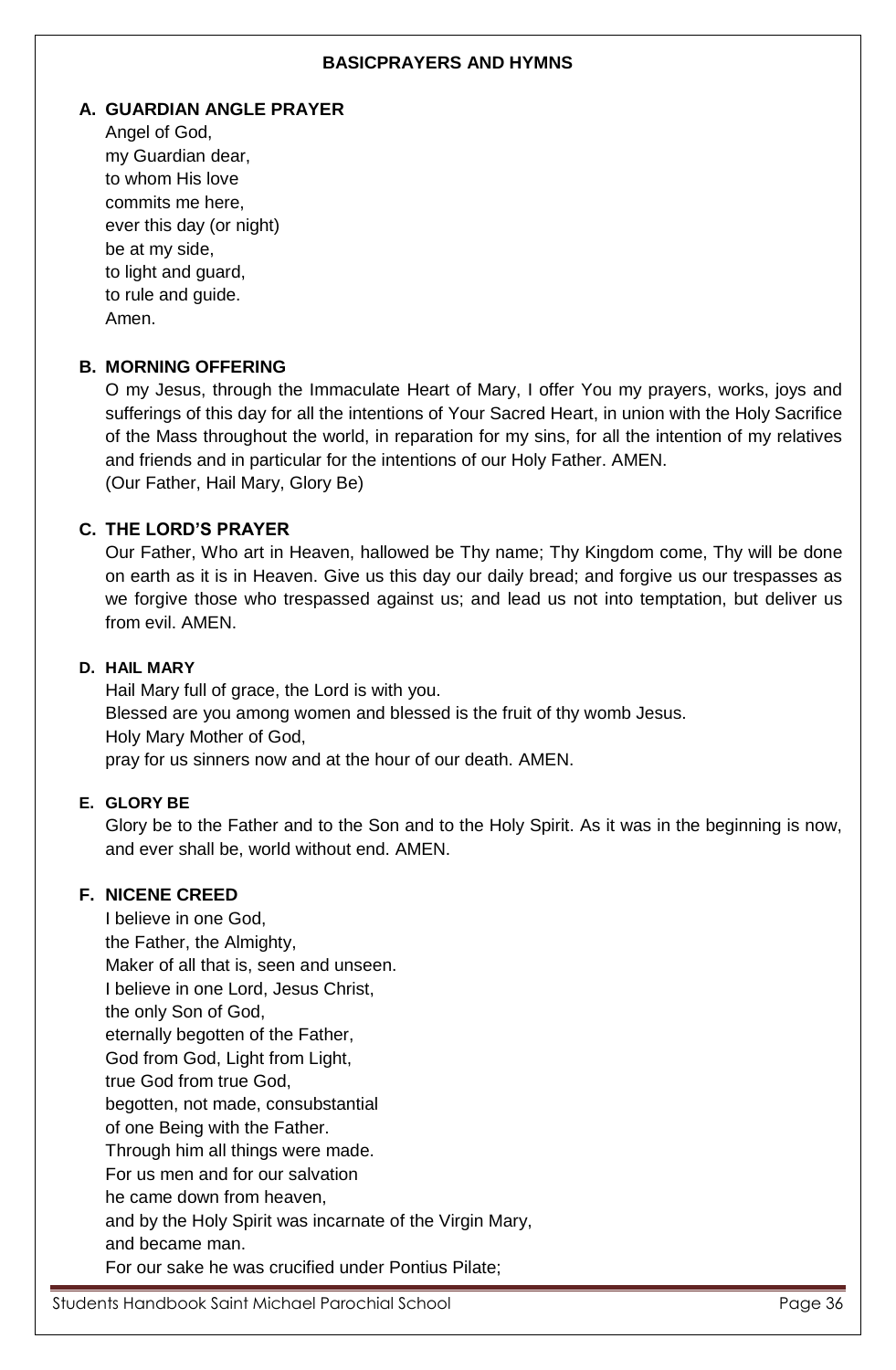he suffered death and was buried. On the third day he rose again in accordance with the Scriptures; he ascended into heaven and is seated at the right hand of the Father. He will come again in glory to judge the living and the dead, and his kingdom will have no end. We believe in the Holy Spirit, the Lord, the giver of life, who proceeds from the Father and the Son. With the Father and the Son he is worshipped and glorified. He has spoken through the Prophets. We believe in one holy catholic and apostolic Church. We acknowledge one baptism for the forgiveness of sins. We look for the resurrection of the dead, and the life of the world to come. AMEN.

## **G. THE APOSTLES CREED**

I believe in God, the Father Almighty, Creator of heaven and earth, and in Jesus Christ, His only Son, our Lord, who was conceived by the Holy Spirit, born of the Virgin Mary, suffered under Pontius Pilate, was crucified, died and was buried; He descended into hell; on the third day He rose again from the dead; He ascended into heaven, and is seated at the right hand of God the Father Almighty; from there He will come to judge the living and the dead. I believe in the Holy Spirit, the Holy Catholic Church, the communion of Saints, the forgiveness of sins, the resurrection of the body, and life everlasting. AMEN.

## **H. HAIL HOLY QUEEN**

Hail, holy Queen, Mother of mercy, hail our life, our sweetness and our hope. To thee do we cry, poor banished children of Eve: to thee do we send up our sighs, mourning and weeping in this valley of tears. Turn then, the most gracious advocate, thine eyes of mercy toward us, and after this our exile, show unto us the blessed fruit of thy womb, Jesus, O clement, O loving, O sweet Virgin Mary! AMEN.

## **I. FATIMA PRAYER**

O My Jesus, forgive us our sins, save us from the fires of hell and lead all souls into Heaven, especially those who are in most need of Thy mercy.

## **J. THE MYSTERIES OF THE HOLY ROSARY**

**The five (5) Joyful Mysteries (**Mondays, Saturdays,and Sundays)

- 1. The Annunciation of Gabriel to Mary (Luke 1:26-38)
- 2. The Visitation of Mary to Elizabeth (Luke 1:39-56)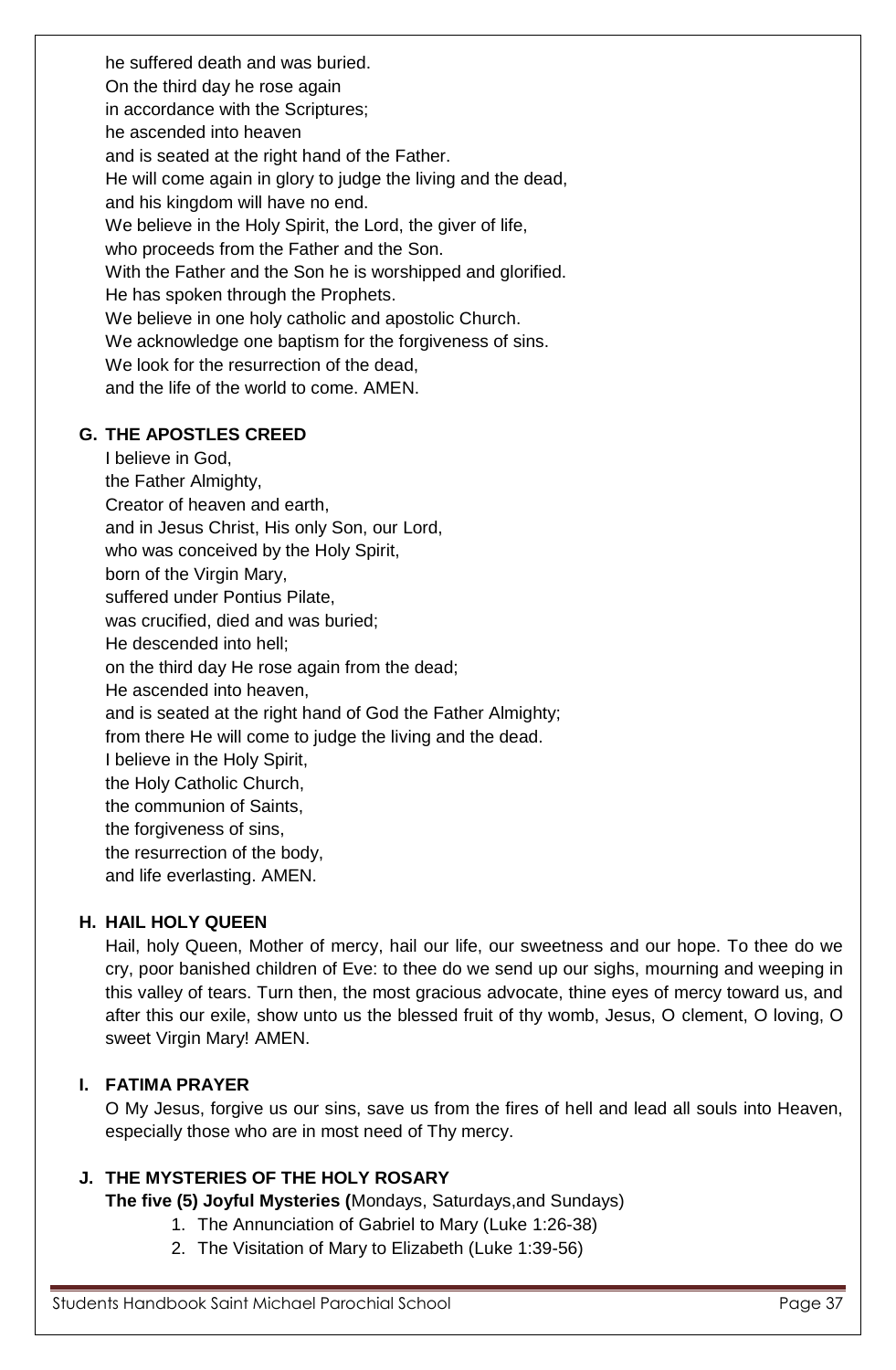- 3. The Birth of Our Lord (Luke 2:1-21)
- 4. The Presentation of Our Lord (Luke 2:22-38)
- 5. The Finding of Our Lord in the Temple (Luke 2:41-52)

## **The five (5) Sorrowful Mysteries** (Tuesday, Friday, and Sundays)

- 1. The Agony of Our Lord in the Garden (Matthew 26:36-56)
- 2. Our Lord is Scourged at the Pillar (Matthew 27:26)
- 3. Our Lord is Crowned with Thorns (Matthew 27:27-31)
- 4. Our Lord Carries the Cross to Calvary (Matthew 27:32)
- 5. The Crucifixion of Our Lord (Matthew 27:33-56)

**The five (5) Glorious Mysteries** (Wednesday and Sunday)

- 1. The Glorious Resurrection of Our Lord (John 20:1-29)
- 2. The Ascension of Our Lord (Luke 24:36-53)
- 3. The Descent of the Holy Spirit at Pentecost (Acts 2:1-41)
- 4. The Assumption of Mary into Heaven
- 5. The Coronation of Mary as Queen of Heaven and Earth

## **The five (5) Luminous Mysteries** (Thursday)

- A. The Baptism of Our Lord (Matthew 3:13-16)
- B. The Wedding at Cana (Jn 2:1-11)
- C. The Proclamation of the Kingdom of God (Mark 1:14-15)
- D. The Transfiguration of Our Lord (Matthew 17:1-8)
- E. The Institution of the Holy Eucharist (Mt 26)

## **K. THE ANGELOUS**

- **V.** The Angel of the Lord declared unto Mary,
- **R.** And she conceived of the Holy Spirit.

Hail Mary…

- **V.** Behold the handmaid of the Lord.
- **R.** Be it done unto me according to Your Word. Hail Mary…
- **V.** And the Word was made flesh,
- **R.** And dwelt among us.

Hail Mary…

- **V.** Pray for us, O holy Mother of God.
- **R.** That we may be made worthy of the promises of Christ.

*Let us pray:*

Pour forth, we beseech You, O Lord, Your Grace into our hearts; that as we have known the incarnation of Christ, your Son by the message of an angel, so by His passion and cross we may be brought to the glory of His Resurrection.

Through the same Christ, our Lord. AMEN.

## **L. REGINA COELI**

Queen of heaven, rejoice. Alleluia. For He whom thou didst deserve to bear, Alleluia. Hath risen as He said, Alleluia. Pray for us to God, Alleluia.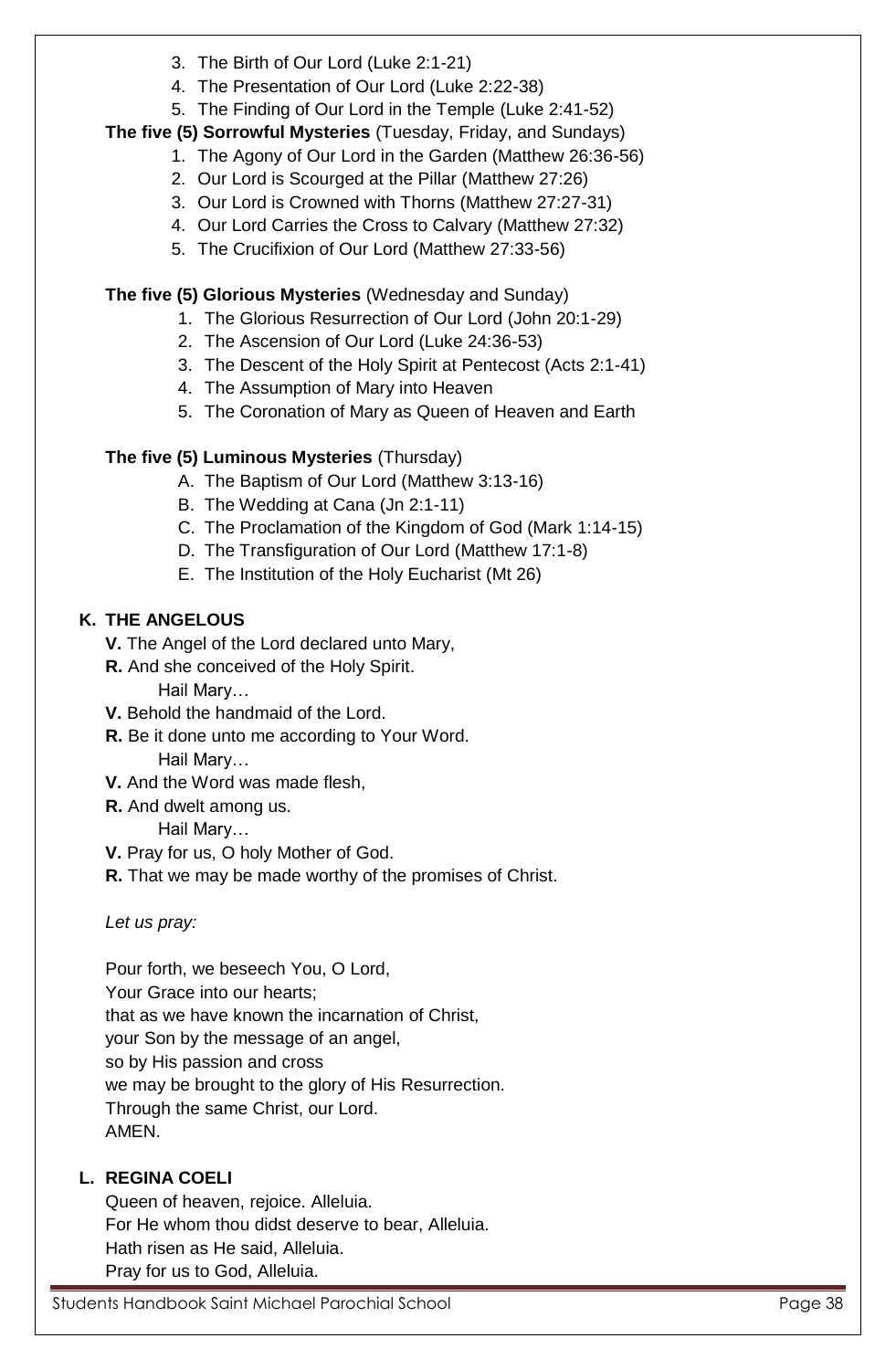**V.** Rejoice and be glad, O Virgin Mary, Alleluia. R. Because Our Lord is truly risen, Alleluia. *Let us pray* 

O God, who by the resurrection of Thy Son, Our Lord Jesus Christ, hast vouchsafed to make glad the whole world, great, we beseech Thee, that, through the intercession of the Virgin Mary, His Mother, we may attain the joys of eternal life. Through the same Christ Our Lord. AMEN

## **M. THREE O'CLOCK HABIT**

You expired, O Jesus, but the source of life gushed forth for souls and an ocean of mercy opened up for the whole world. O Fount of Life, unfathomable Divine Mercy, envelop the whole world and empty Yourself out upon us. O Blood and Water, which gushed forth from the Heart of Jesus as a fount of mercy for us, I trust in You.

## **N. ST. MICHAEL THE ARCHANGEL PRAYER**

Holy Michael, the Archangel, defend us in battle. Be our safeguard against the wickedness and snares of the devil. May God rebuke him, we humbly pray; and do you, O Prince of the heavenly host, by the power of God cast into hell Satan and all the evil spirits who wander through the world seeking the ruin of souls. AMEN.

## **O. ST. MICHAEL, THE ARCHANGEL (HYMN)**

St. Michael, the Archangel, Defend us on a battle Be our protection against the wickedness And snares of the devil And may God rebuke him We humbly pray and Do Thou O prince of the heavenly host. Cast into hell satan and all the evil spirits Run about the world seeking the ruin of souls. ST. MICHAEL, THE ARCHANGEL, WHO-IS-LIKE,GOD TO GOD.(3x) WHO-IS-LIKE,GOD TO GOD.

## **P. CHAPLET OF ST. MICHAEL THE ARCHANGEL**

Leader: O God Come to my assistance.

All: O Lord make haste to help me.

Leader: Glory, to the Father, and to the Son, and to the Holy Spirit.

All: As it was in the beginning, is now and will be forever. AMEN

Leader: First SalutationCHOIR OF SERAPHIM - First Choir of Angels

Students Handbook Saint Michael Parochial School **Page 39** Page 39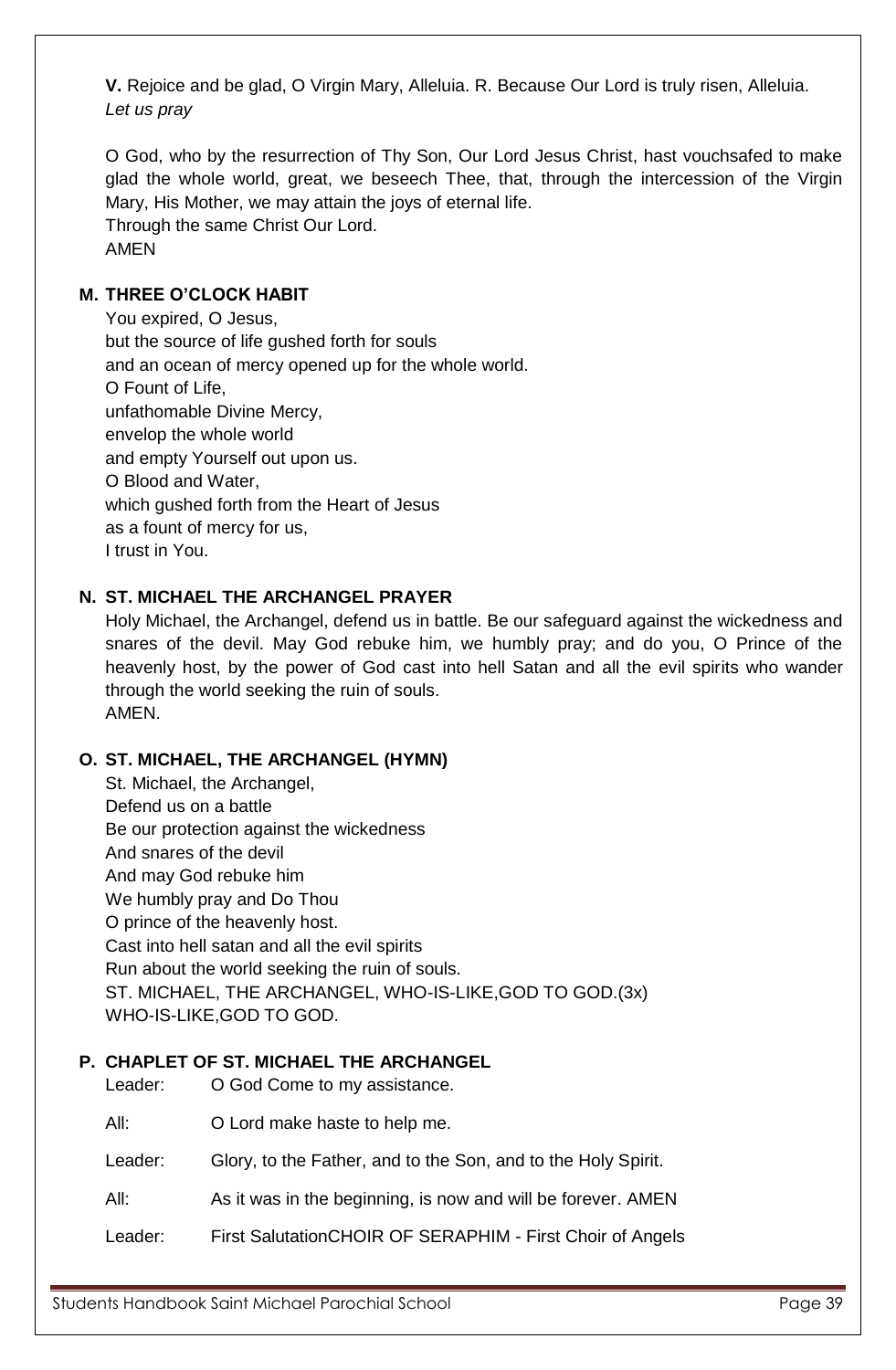| All:    | Our Father who art in heaven, hollowed be thy name. Thy kingdom come<br>Thy will be done on earth as it is in heaven, Give us this day our daily bread. And<br>forgive us our trespasses as we forgive those who trespassed against us. And<br>lead us not into temptation, but deliver us from evil. |  |
|---------|-------------------------------------------------------------------------------------------------------------------------------------------------------------------------------------------------------------------------------------------------------------------------------------------------------|--|
| Leader: | Hail Mary, full of grace; the lord is with you. Blessed are you among women, and<br>blessed is the fruit of your womb, Jesus                                                                                                                                                                          |  |
| All:    | Holy Mary, mother of god, pray for us sinners, now and at the hour of our death.<br>AMEN!                                                                                                                                                                                                             |  |
|         | (Three Hail Mary & Holy Mary)                                                                                                                                                                                                                                                                         |  |
| Leader: | Glory, to the Father, and to the Son, and to the Holy Spirit.                                                                                                                                                                                                                                         |  |
| All:    | As it was in the beginning, is now and will be forever. AMEN                                                                                                                                                                                                                                          |  |
|         | by the intercession of St. Michael and the celestial choir of seraphim, may the<br>lord make us worthyto burn with fire of perfect charity. Amen                                                                                                                                                      |  |
| Leader: | Second Salutation CHOIR OF CHERUBIM - Second Choir of Angels                                                                                                                                                                                                                                          |  |
|         | Our Father<br>Hail Mary(3x)<br>Glory be                                                                                                                                                                                                                                                               |  |
| All:    | By the intercession of St. Michael and the celestial choir of cherubim, may the<br>lord vouchsafeto grant us grace to leave the ways of wickedness and run in the<br>paths of Christian perfection. Amen                                                                                              |  |
| Leader: | Third Salutation CHOIR OF THRONES - Third Choir of Angels                                                                                                                                                                                                                                             |  |
|         | Our Father<br>Hail Mary(3x)<br>Glory be                                                                                                                                                                                                                                                               |  |
| All:    | By the intercession of St. Michael and the celestial choir of thrones, may the lord<br>infuse into our heartsa true and sincere spiritof humility. Amen                                                                                                                                               |  |
| All:    | Fourth Salutation CHOIR OF DOMINIONS - Fourth Choir of Angels                                                                                                                                                                                                                                         |  |
|         | Our Father<br>Hail Mary(3x)<br>Glory be                                                                                                                                                                                                                                                               |  |
| All:    | By the intercession of St. Michael and the celestial choir of dominions, may the<br>lordgive us grace to governour senses and subdue our unruly passions. Amen.                                                                                                                                       |  |
| Leader: | Fifth Salutation CHOIR OF POWERS - Fifth Choir of Angels                                                                                                                                                                                                                                              |  |
|         | Our Father<br>Hail Mary(3x)<br>Glory be                                                                                                                                                                                                                                                               |  |
| All:    | By the intercession of St. Michael and the celestial choir of powers may the lord<br>vouchsafeto protect our soulsagainst the snares and temptations. Amen                                                                                                                                            |  |
| Leader: | Sixth Salutation CHOIR OF VIRTUES - Sixth Choir of Angels                                                                                                                                                                                                                                             |  |
|         | Our Father<br>Hail Mary(3x)                                                                                                                                                                                                                                                                           |  |

Students Handbook Saint Michael Parochial School entitled and the Students Handbook Saint Michael Parochial School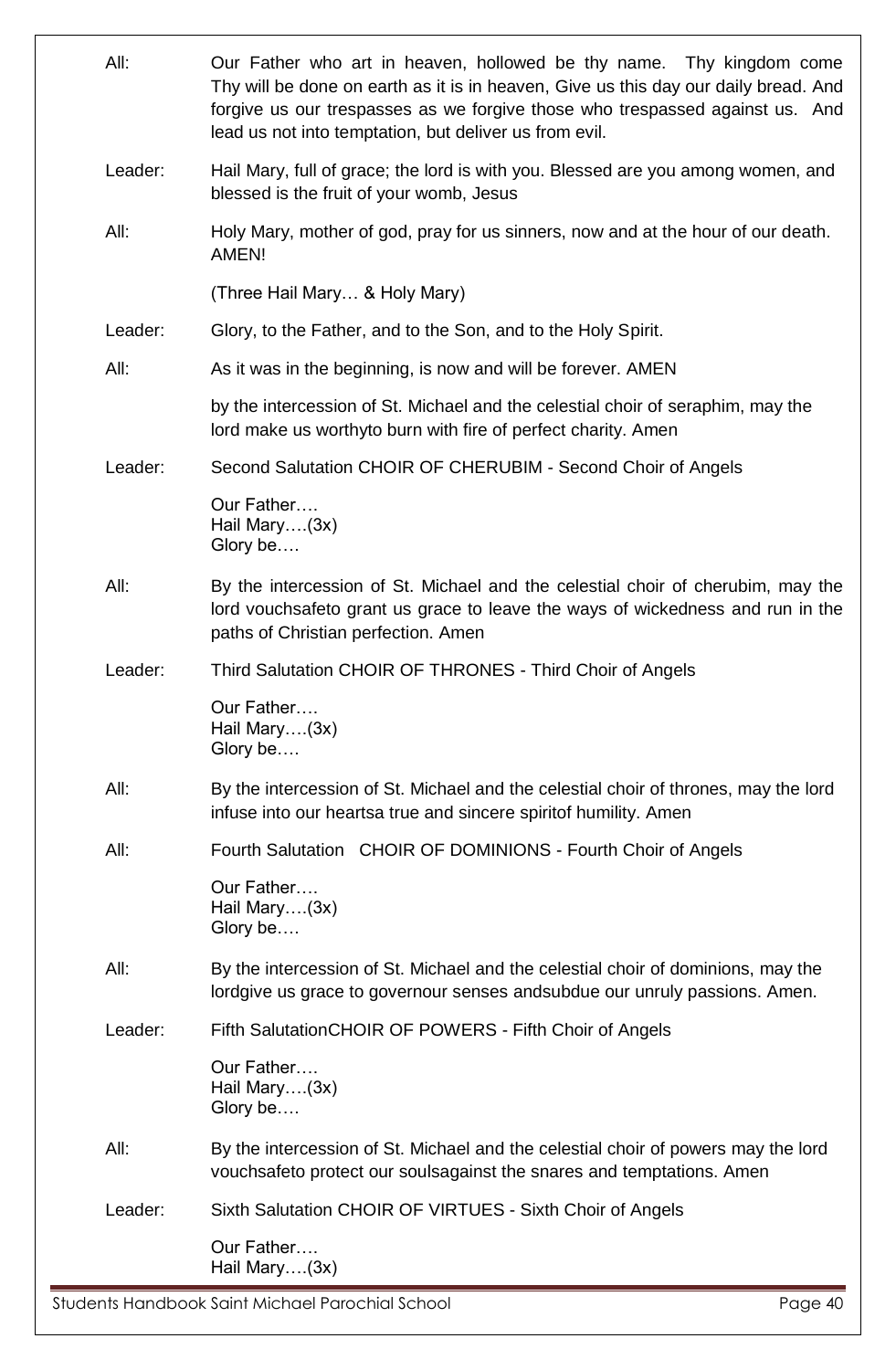|         | Glory be                                                                                                                                                                                                                                                                                                                                                                                                                                                |  |  |
|---------|---------------------------------------------------------------------------------------------------------------------------------------------------------------------------------------------------------------------------------------------------------------------------------------------------------------------------------------------------------------------------------------------------------------------------------------------------------|--|--|
| All:    | By the intercession of St. Michael and the celestial choir of virtues may the lord<br>preserve us from evil, and suffer us not to fall into temptations. AMEN                                                                                                                                                                                                                                                                                           |  |  |
| Leader: | Seventh SalutationCHOIR OF PRINCIPALITIES - Seventh Choir of Angels                                                                                                                                                                                                                                                                                                                                                                                     |  |  |
|         | Our Father<br>Hail Mary(3x)<br>Glory be                                                                                                                                                                                                                                                                                                                                                                                                                 |  |  |
| All:    | By the intercession of St. Michael and the celestial choir of principalities may<br>god fill our soulswith a true spiritof obedience. Amen                                                                                                                                                                                                                                                                                                              |  |  |
| Leader: | Eight Salutations CHOIR OF ARCHANGELS - Eight Choirs of Angels                                                                                                                                                                                                                                                                                                                                                                                          |  |  |
|         | Our Father<br>Hail Mary(3x)<br>Glory be                                                                                                                                                                                                                                                                                                                                                                                                                 |  |  |
| All:    | By the intercession of St. Michaeland the celestial choir of archangels, may the<br>lord give usperseverance in faithand in all good worksin order that we gainthe<br>glory of paradise. Amen                                                                                                                                                                                                                                                           |  |  |
| Leader: | Ninth Salutation CHOIR OF ANGELS - Ninth Choir of Angels                                                                                                                                                                                                                                                                                                                                                                                                |  |  |
|         | Our Father<br>Hail Mary(3x)<br>Glory be                                                                                                                                                                                                                                                                                                                                                                                                                 |  |  |
| All:    | By the intercession of St. Michael and the celestial choir of angels, may the lord<br>grants usto be protected by themin this mortal life and conducted hereafter to<br>eternal glory. Amen                                                                                                                                                                                                                                                             |  |  |
| Leader: | St. Michael, The Archangel                                                                                                                                                                                                                                                                                                                                                                                                                              |  |  |
|         | Our Father<br>St. Gabriel, The Archangel<br>Our Father<br>St. Raphael, The Archangel<br>Our Father                                                                                                                                                                                                                                                                                                                                                      |  |  |
| All:    | O Glorious prince St. Michael, chief and commander of the heavenly hosts,<br>guardian of souls, vanquisher of rebel spirits, servant in the house of the divine<br>king and admirable conductor who does shine with excellence and superhuman<br>deliver<br>all<br>virtue, vouchsafe<br>to<br>from<br><b>us</b><br>evil,<br>who turn to you with confidence, and enable us by your gracious protectionto<br>serve God more and more faithfully everyday |  |  |
| Leader: | Pray for us, O Glorious St. Michael,<br>Prince of the Church of Jesus Christ                                                                                                                                                                                                                                                                                                                                                                            |  |  |
| All:    | THAT WE MAY BE MADE WORTHY OF HIS PROMISES                                                                                                                                                                                                                                                                                                                                                                                                              |  |  |
| Leader: | Let us pray:                                                                                                                                                                                                                                                                                                                                                                                                                                            |  |  |
| All:    | Almighty and everlasting God, who by an act of goodness and merciful desire for<br>salvation of all men, has appointed the most glorious archangel St. Michael,<br>prince of your church, make us worthy, we beseech you, to be delivered from all<br>our enemies, that none of them may harass us at the hour of death, but that we                                                                                                                    |  |  |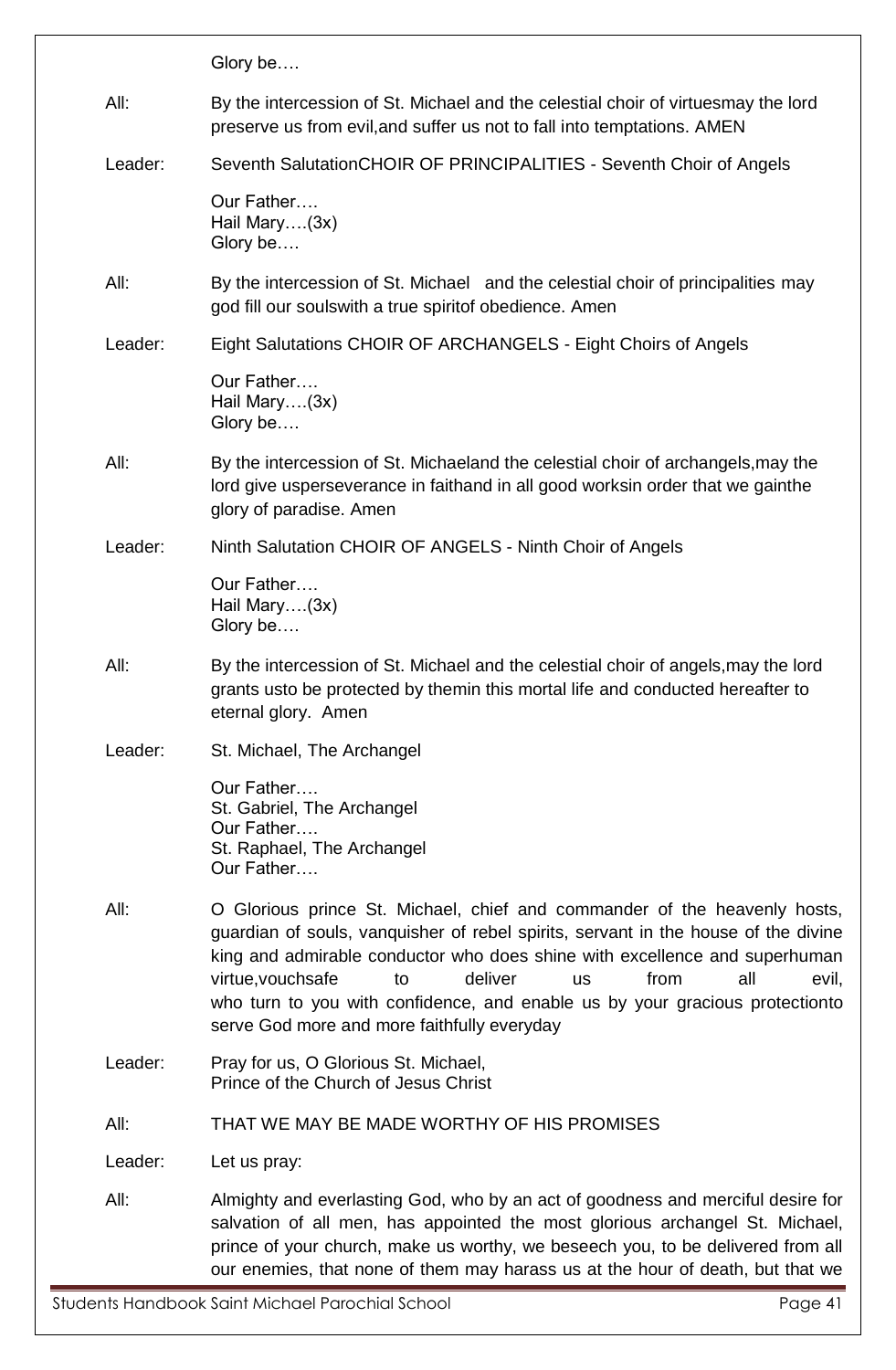may be conducted by him into the august presence of your divine majesty. This we beg through the merits of Jesus Christ our lord. Amen.

## **Q. ORATIO IMPERATA**

Almighty Father, we raise our hearts to You in gratitude for the wonders of creation of which we are part, for Your providence in sustaining us in our needs, and for Your wisdom that guides the course of the universe. "We acknowledge our sins against You and the rest of creation. We have not been good stewards of Nature. We have confused Your command to subdue the earth." The environment is made to suffer our wrong doing, and now we reap the harvest of our abuse and indifference. "Global warming is upon us. Typhoons, floods, volcanic eruption, and other natural calamities occur in increasing number and intensity." "We turn to You, our loving Father, and beg forgiveness for our sins." We ask that we, our loved ones and our hard earned possessions be spared from the threat of calamities, natural and man-made. "We beseech You to inspire us all to grow into responsible stewards of Your creation, and generous neighbors to those in need." AMEN.

## **R. LUPANG HINIRANG**

Bayang magiliw, Perlas ng silanganan, Alab ng puso Sa dibdib mo'y buhay. Lupang hinirang, Duyan ka ng magiting, Sa manlulupig Di kapasisiil. Sa dagat at bundok, Sa simoy at sa langit mong bughaw, May dilag ang tula At awit sa paglayang minamahal. Ang kislap ng watawat mo'y Tagumpay na nagniningning; Ang bituin at araw niya, Kailan pa ma'y di magdidilim. Lupa ng araw, ng luwalhati't pagsinta, Buhay ay langit sa piling mo; Aming ligaya na 'pag may mang-aapi, Ang mamatay nang dahil sa iyo.

## **S. PANATANG MAKABAYAN**

Iniibig ko angPilipinas, aking Lupang Sinilangan Tahanan ng aking lahi, kinukupkop ako at tinutulungan Upang maging malakas, masipag, at marangal. Dahi lmahal ko ang Pilipinas, Diringgin ko ang payo ng aking mga magulang. Susundin ko ang tuntunin ng paaralan, Tutuparin ko ang tungkulin ng mamamayang makabayan; Naglilingkod, nag-aaral, at nagdarasal ng buong katapatan.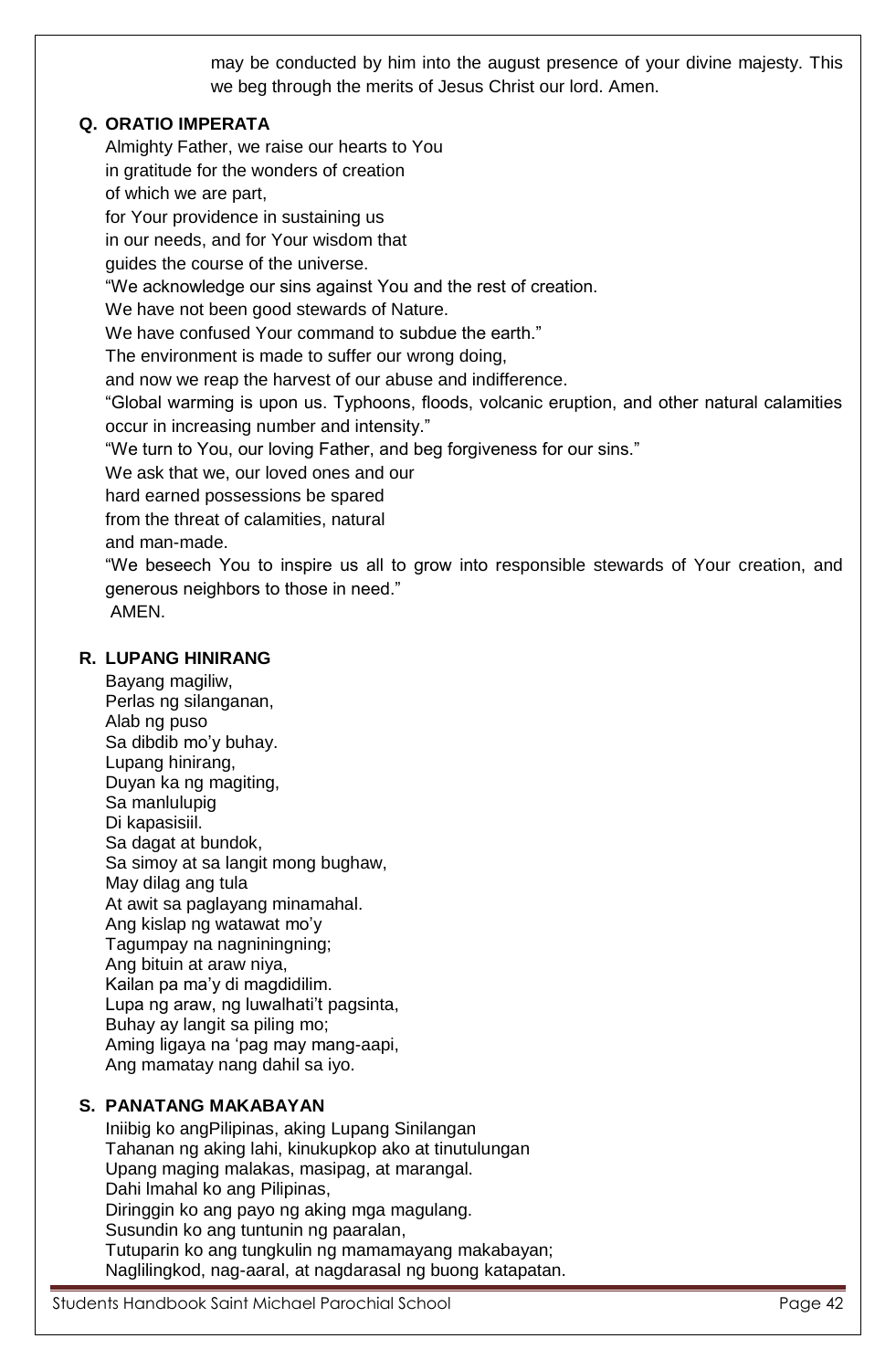Iaalay ko ang aking buhay, pangarap at pagsisikap sa bansang Pilipinas.

#### **T. RIZAL MABUHAY**

#### **Intro:**

Lalawigan kang tanging-tangi Mahal naming magpakailanman **I.** 

Rizal, Rizal Mabuhay Pangunahin kang lalawigan Sa kultura't kabuhayan Pinagpala ng Maykapal **II.**  Buhay nami'y nakalaan Maglingkod sa Inang Bayan Lalawigan kang tanging-tangi Mahal naming magpakailanman. **Interlude:** 

Ang lahat ng Rizaleno'y masisikap Puso't diwa sa Diyos, bayan at sa kapwa Mapalad kami naTaga-Rizal Sa pamumuno ng mga taong may dangal. **Coda:**  Lalawigan kong tanging-tangi

Mahal naming magpakailanman

## **U. CALABARZON MARCH**

Dito sa Timog Katagalugan Sumibol ang bagong pangalan Ang kaunlaran kay bilis at masagana Lahat kami may pagkakaisa Samithiin ay sama-sama Mabuhay ang Calabarzon Calabarzon sa habang panahon **Interlude:** Lalawigang Rizal, Cavite, Laguna, Batangas, Quezon at mga lungsod pa Antipolo, San Pablo, Cavite, Lucena, Batangas, Calamba, Sta. Rosa, Dasmariñas, Tayabas, Imus, Bacoor, Biñan, Tanauan At Lipa... Hey Hey! Mgakawani ay tanging-tangi Maglinkod ay lagging gawi Kaylan pa man sa Diyos ang aming Lahi Kabataan ay paunlarin Ito ang unang layunin Mabuhay ang Calabarzon Calabarzon sa habang panahon Lalawigang Rizal, Cavite, Laguna, Batangas, Quezon at mga lungsod pa Antipolo, San Pablo, Cavite, Lucena, Batangas, Calamba, Sta. Rosa, Dasmarinas, Tanauan At Lipa... Hey Hey! Dito sa Timog Katagalugan Sumibol ang bagong pangalan Ang kaunlaran kay bilis at masagana Lahat kami may pagkakaisa Sa mithiin ay sama-sama Mabuhay ang Calabarzon Calabarzon sa habang panahon

Students Handbook Saint Michael Parochial School **Page 13** Page 43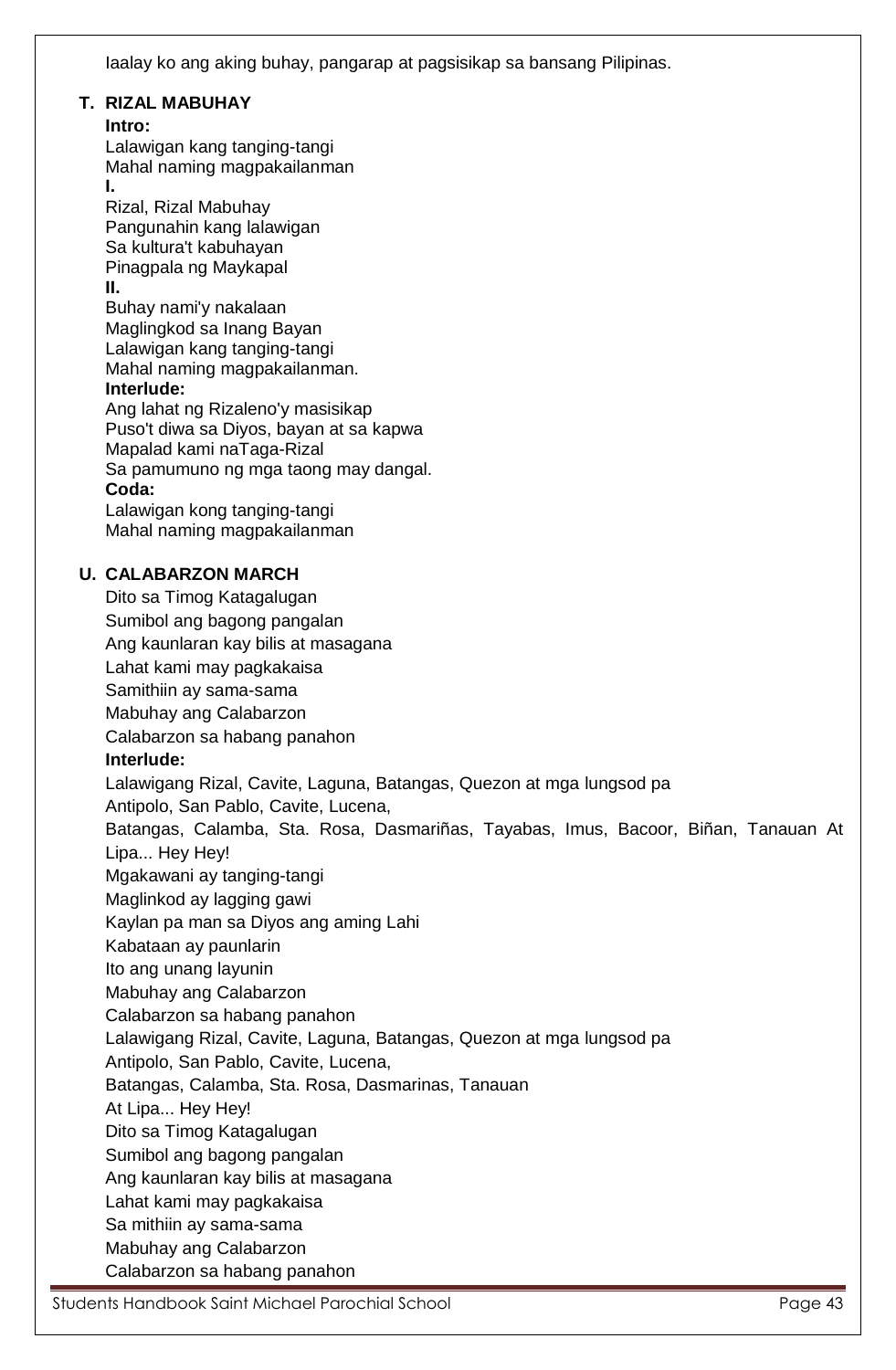## Mabuhay ang Calabarzon Calabarzon sa habang panahon

Mabuhay!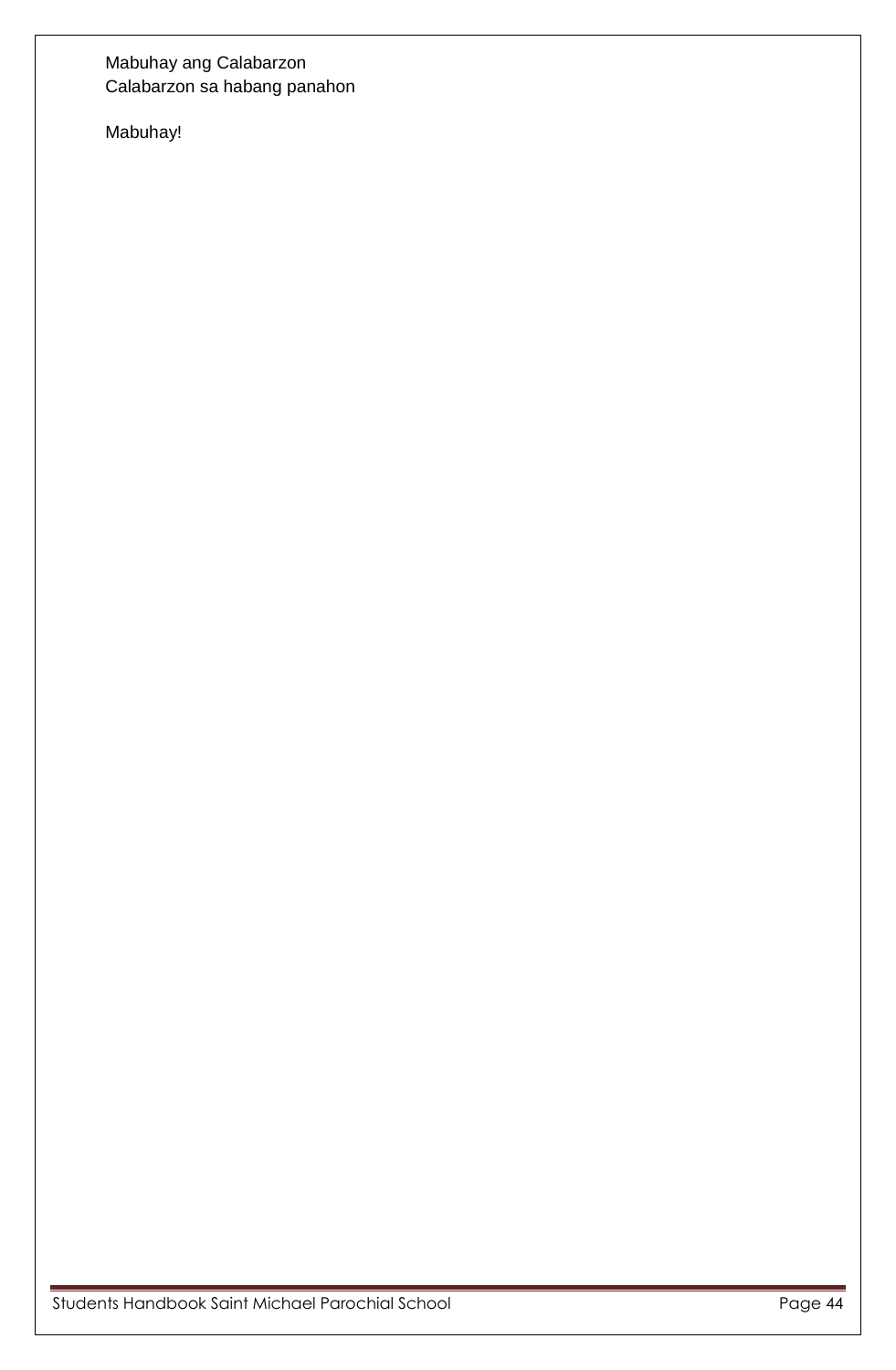## **PROCEDURES DURING EMERGENCIES**

Pursuant to R.A. 10121 otherwise known as the "Philippine Disaster Risk Reduction and Management Act of 2010". CHED Memo Order No.9, s. 2013 (Article IX, Sec. 28) and DepEd Order No. 48, s.2012, SMPS observes the following guidelines and procedures on a safe and secures environment and that of the members of academic community.

## **A. In Case of Fire**

- 1. All faculty members in their respective classroom and/or class officers shall perform the following functions:
- a. Switching off of electrical appliances in use.
- b. Directing their students to the nearest exit away from the fire to a safe place (quadrangle, church patio, etc.).
- c. Conducting an orderly but fast movement of students out of the fire scene.
- d. Advising their students to carry with them only their important belongings (if it is still possible)
- e. Calming the fear of the students
- f. Attending to the safety of their students in general
- 2. All employees shall observe safety procedures and shall perform emergency functions assigned to them such as switching electrical appliances and electronic switches.
- 3. The medical staff, with the assistance of trained volunteers i.e. P.E. Unit, must attend to those who are injured or have suffered other health-related problem.

## **B. In Case of an Earthquake**

- 1. Whenever you are, stay calm.
- 2. During the initial shock and tremors:
	- a. If you are inside the building, seek cover under heavy furniture such as tables, beds and couches ("DUCK, COVER AND HOLD")
	- b. Stay away from the beams and glass panels such as windows, doors, etc.
- 3. After initial shock and tremors:
	- a. Carefully get out of the place where you sought cover.
	- b. Switch off electrical appliances and electronic switches.
	- c. Calmly but quickly get out the building and go to the quadrangle or open space where you can keep a distance of about half the height of the tallest building.
	- d. Wait for further instruction from the School Emergency Response Team.
- 4. If you are in an alley or street or between tall structures and walls:
	- a. Seek cover inside strong structure.
	- b. Be aware of falling electric posts and wires, falling glass and debris from building and sign boards.
	- c. Stay away from hanging objects that may fall.
	- d. After initial shock or tremors immediately go to open spaces where you can be at a distance about half the height of the tallest building.
- 5. All faculty members, student officers and other employees shall perform their assigned functions such as:
	- a. Attend to the safety of the students
	- b. Direct the students to seek cover during the initial tremors.
	- c. After the initial shock or tremors, switch off electrical appliances and other electronic switches.
	- d. Direct students to the nearest exit.
	- e. Attend to a fast and orderly evacuation of the building to a place of refuge (quadrangle or open space).
	- f. Account for their students.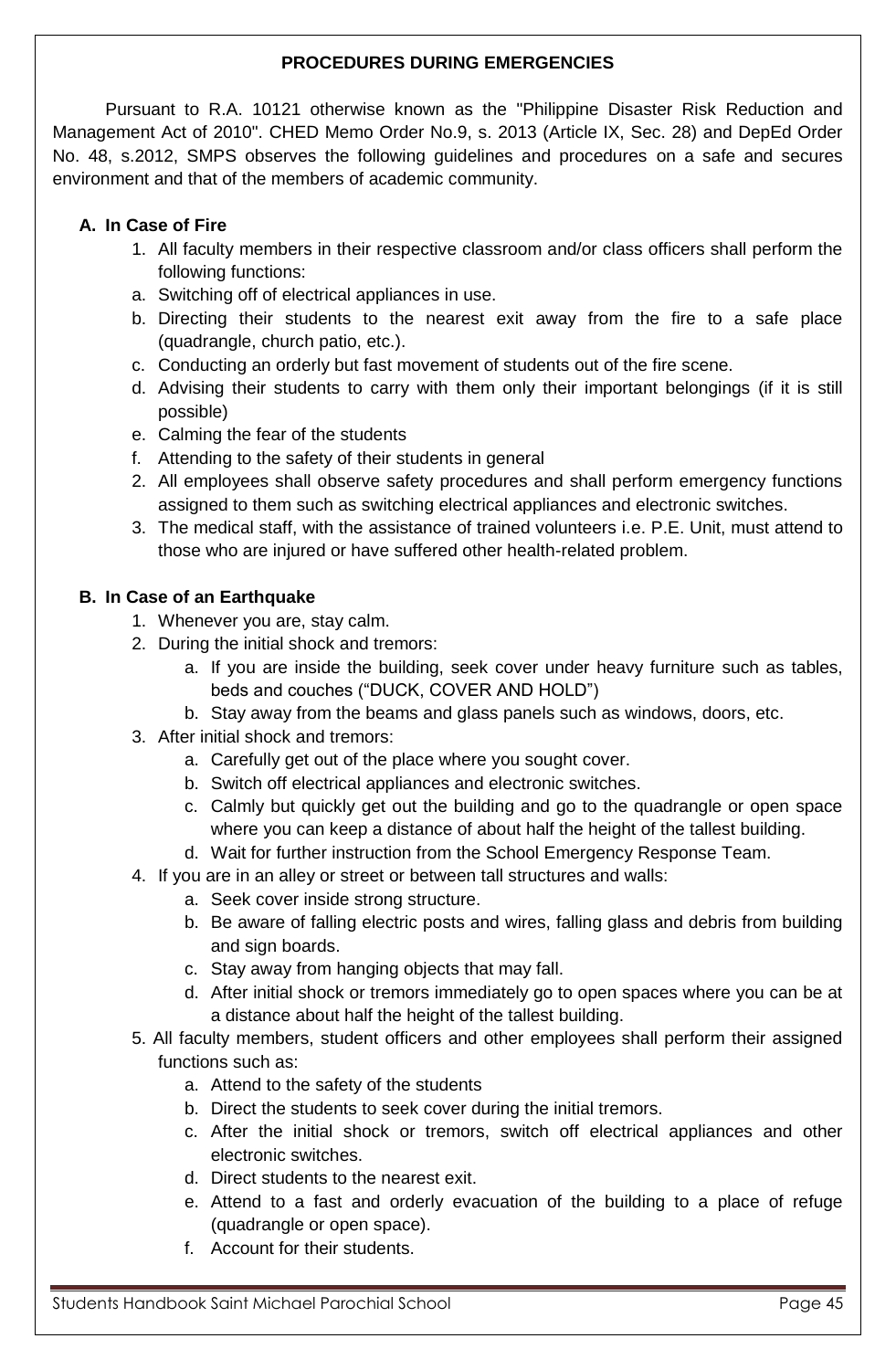## **C. The School Emergency Response Team**

To ensure preparedness and capability of the school community to respond to any emergency and/or disaster, SMPS has created the School Emergency Response Team with five (5) sub-teams to:

- 1. Devise emergency plans.
- 2. Conduct drills for emergency and disaster preparedness.
- 3. Organize and mobilize emergency control action for rescue, evacuation and relief during emergency situations or disasters.

The five (5) sub-teams pertain to:

- a. First Aid
- b. Evacuation
- c. Fire and site security
- d. Search and Rescue
- e. Communication and Maintenance

## **Note:**

*All faculty members and office/unit heads shall conduct an orientation on safety procedures and assign student officers, laboratory assistants and personnel to specific duties such as switching off gas and electrical appliance. Announced fire and earthquake drills shall be conducted twice during the school year. Unannounced drills shall also be conducted anytime.*

## **D. Detailed Instruction During the Evacuation Drills**

An evacuation drill is an opportunity to test knowledge on how to exit from the building during an emergency.

- 1. Upon hearing the alarm, stop whatever you are doing. **Do not panic, remain calm.** Follow the instruction of your teacher. Observe silence to enable you to hear the instructions from the Public Announcement system.
- 2. Take only what you need- eyeglasses, keys, cell phone, medication and wallet. Do not take your school bag, books or other school materials.
- 3. Proceeds to the nearest stairs and exit area inside the building in an orderly manner and in single or double file lines. Stay to the right and do not run. When using the stairs, take one step at a time. Overtaking of other classes or individuals is not allowed. You should not push your way out an exit.
- 4. Proceed to pre-determined assembly area and be counted.
- 5. If you are not in class when the alarm sounds, proceed immediately to the assembly area and join your class.
- 6. Do not stay near the buildings or in the street.
- 7. Do not return to the building until an "all clear signal" is given.
- 8. Strictly follow SMPS Evacuation Plan during Emergencies.

## **E. One Point Lesson (OPL)**

The conduct of an earthquake drill is different from that of fire drill

**Fire Drill-** The sound of a siren/bell means that a fire is ongoing and all occupants of the building are to immediately evacuate to ensure their safety.

**Earthquake Drill-** The sound of a siren/bell indicates that strong shaking is ongoing and the level of ground shaking prevents people to stand and move around.

Participants during the 1-minute siren/ bell should perform DUCK, COVER AND HOLD response.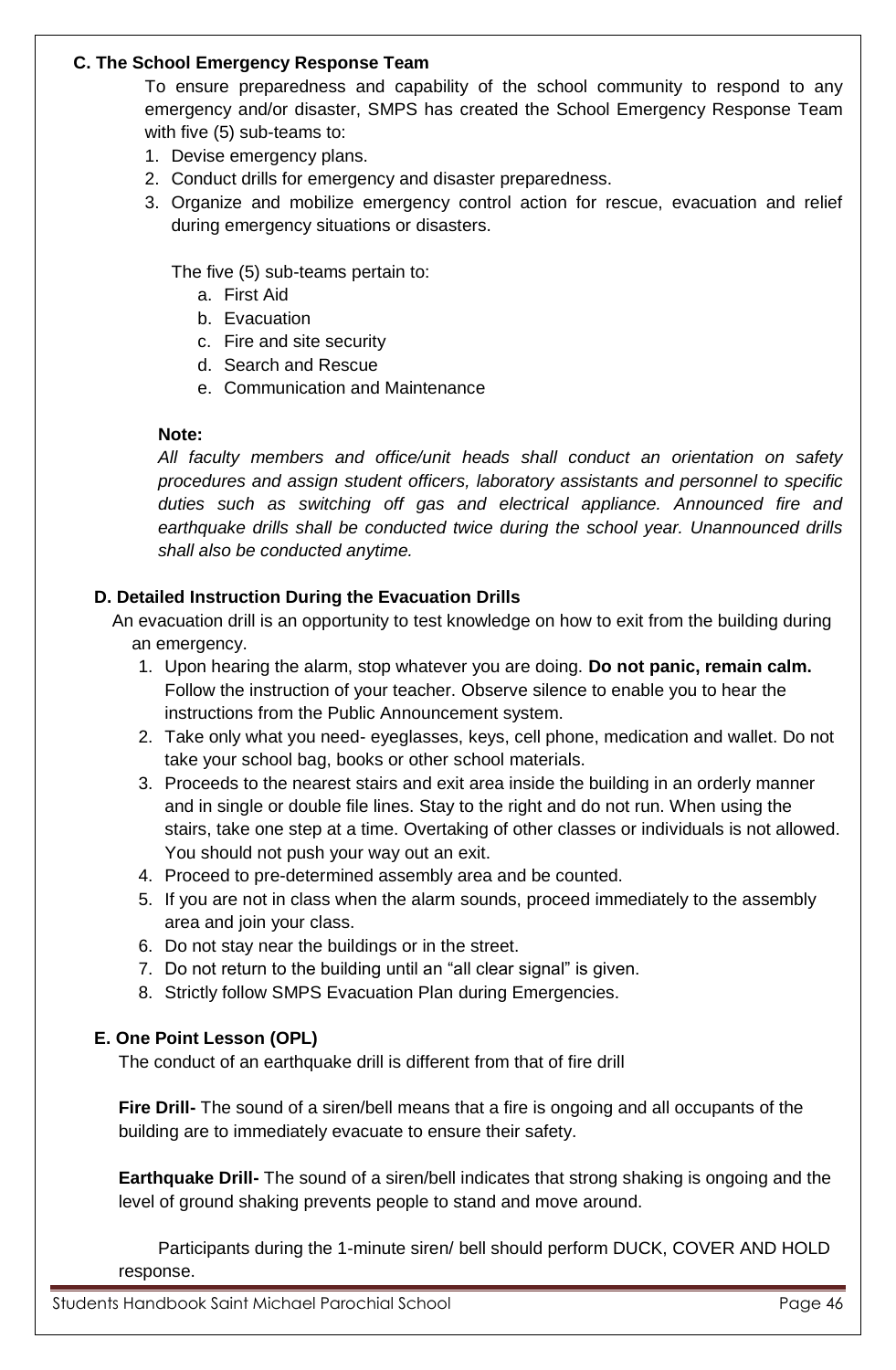After the 1-minute siren/bell, participants quietly go out of room and proceed to the designated evacuation area.

## **F. The Earthquakes Survival Kit and First Aid Kit**

Each student shall keep and maintain an Earthquake Survival Kit bag consisting of the following items:' small battery-operated radio, flashlight, and bottled water, ready to eat food (candies and biscuits), dust mask and first Aid Kit.

The First Aid Kit shall consist of alcohol, burn ointment, plaster, Band-Aid, cotton balls, paracetamol, Diatabs, Kremil-S, etc.

*Adapted from: DOST-PSHS Handbook 2009*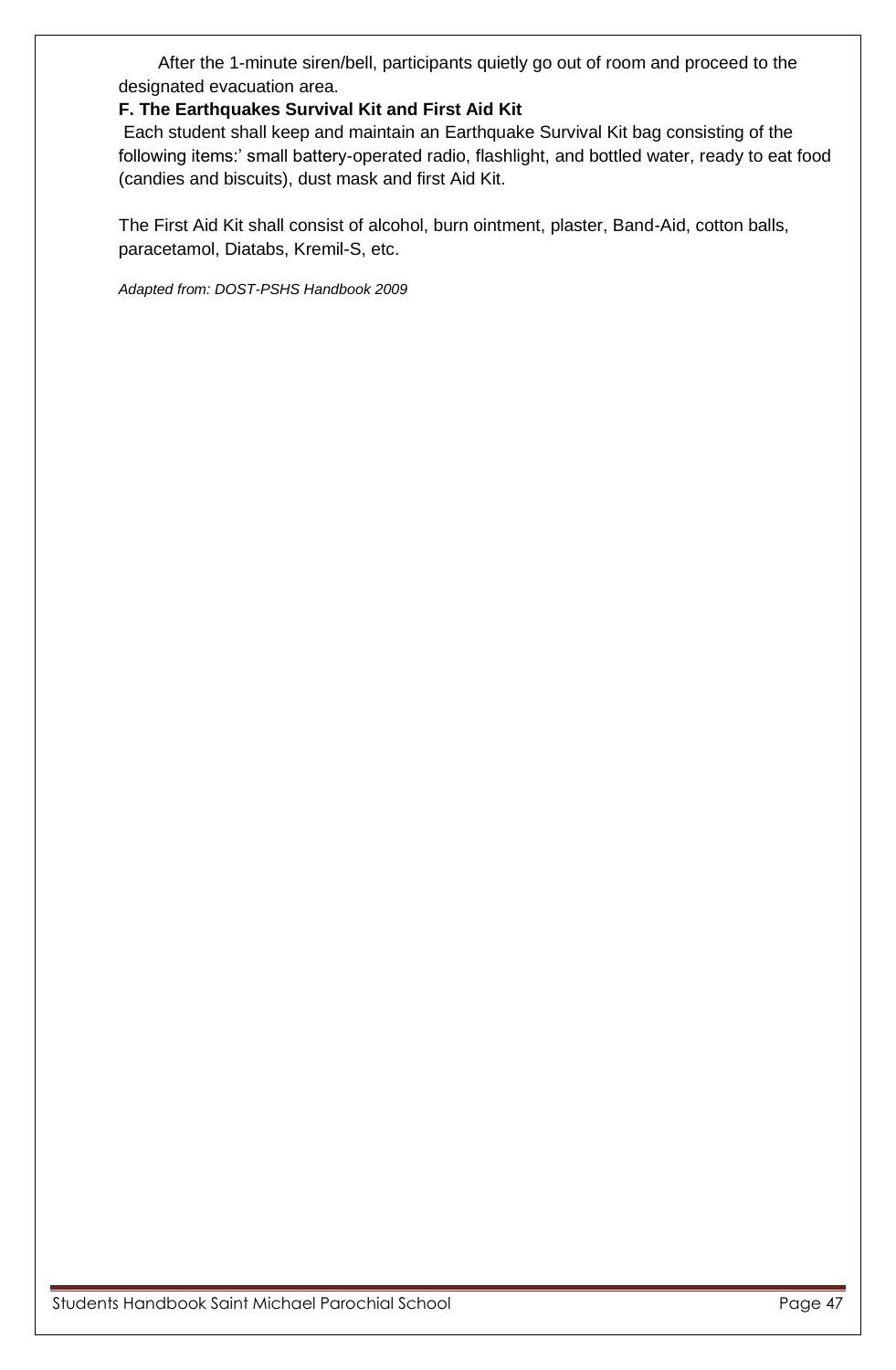| <b>NAME</b>           |  |
|-----------------------|--|
| ADDRESS               |  |
| <b>BIRTHDAY</b>       |  |
| PHONE NO.             |  |
| MOBILE NO.            |  |
| <b>FATHER'S NAME</b>  |  |
| <b>MOTHER'S NAME</b>  |  |
| <b>SCHOOL ADDRESS</b> |  |
| YEAR AND SECTION      |  |
| <b>CLASS ADVISER</b>  |  |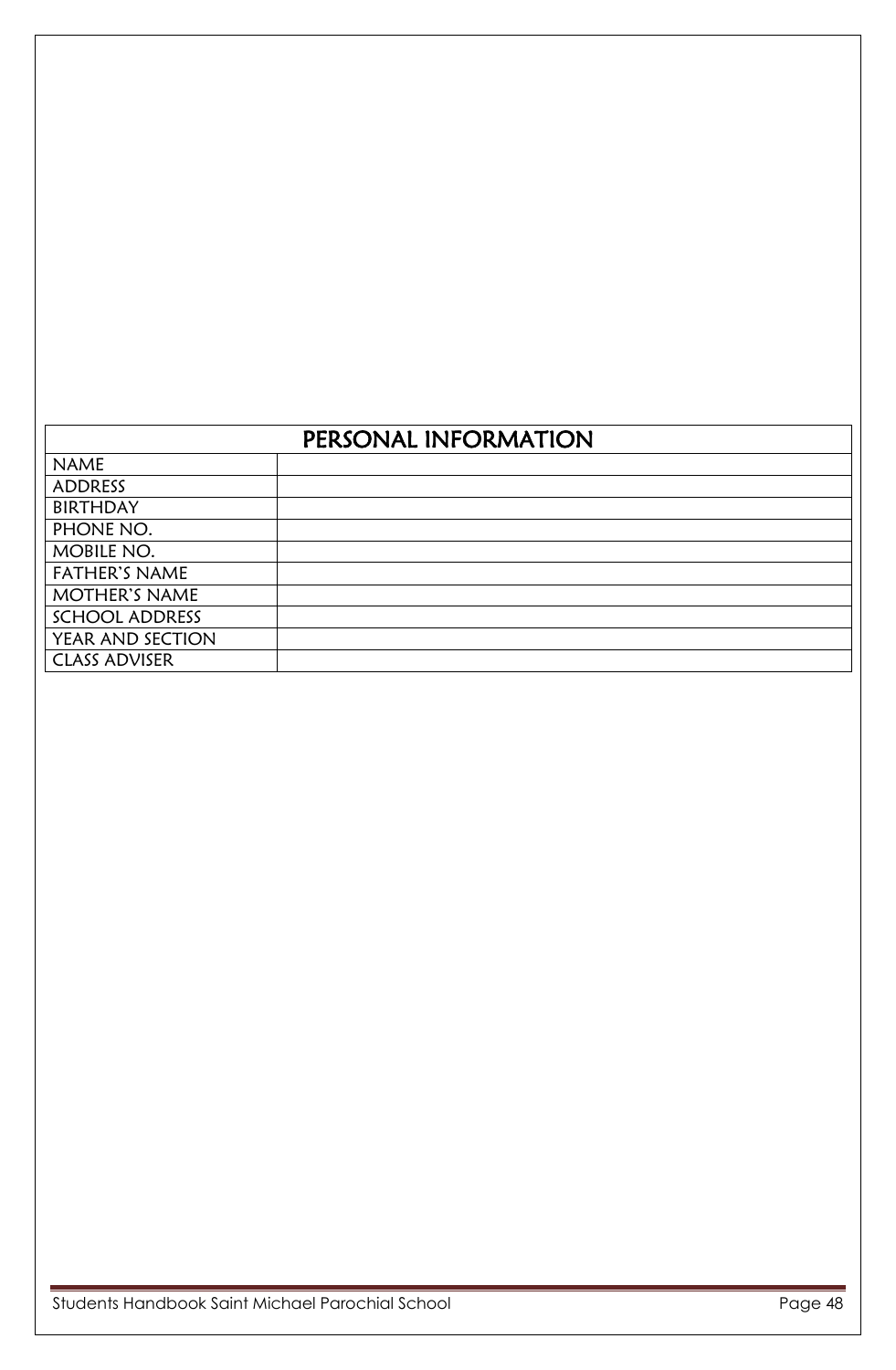# PERMITS TO LEAVE THE CLASSROOM

| Date: _________________________                                                                                                                                                                                                                                                                                                                                                                                                      |                                                   |
|--------------------------------------------------------------------------------------------------------------------------------------------------------------------------------------------------------------------------------------------------------------------------------------------------------------------------------------------------------------------------------------------------------------------------------------|---------------------------------------------------|
|                                                                                                                                                                                                                                                                                                                                                                                                                                      | $Time: \underline{\hspace{2cm} 1.5cm}$            |
| Reason: 2008 2009 2010 2021 2022 2023 2024 2022 2023 2024 2022 2023 2024 2022 2023 2024 2025 2026 2027 2028 20                                                                                                                                                                                                                                                                                                                       |                                                   |
|                                                                                                                                                                                                                                                                                                                                                                                                                                      |                                                   |
|                                                                                                                                                                                                                                                                                                                                                                                                                                      | Teacher's Signature: <u>_____________________</u> |
| Date: ________________________                                                                                                                                                                                                                                                                                                                                                                                                       | Date: _______________________                     |
| $Time: \underline{\hspace{2cm} \hspace{2cm} \hspace{2cm} \hspace{2cm} \hspace{2cm} \hspace{2cm} \hspace{2cm} \hspace{2cm} \hspace{2cm} \hspace{2cm} \hspace{2cm} \hspace{2cm} \hspace{2cm} \hspace{2cm} \hspace{2cm} \hspace{2cm} \hspace{2cm} \hspace{2cm} \hspace{2cm} \hspace{2cm} \hspace{2cm} \hspace{2cm} \hspace{2cm} \hspace{2cm} \hspace{2cm} \hspace{2cm} \hspace{2cm} \hspace{2cm} \hspace{2cm} \hspace{2cm} \hspace{2cm$ | Time: _________________________                   |
|                                                                                                                                                                                                                                                                                                                                                                                                                                      |                                                   |
|                                                                                                                                                                                                                                                                                                                                                                                                                                      |                                                   |
| Teacher's Signature: _______________________                                                                                                                                                                                                                                                                                                                                                                                         | Teacher's Signature: ______________________       |
| Date: _______________________                                                                                                                                                                                                                                                                                                                                                                                                        |                                                   |
| $Time: \underline{\hspace{2cm} 1.5cm}$                                                                                                                                                                                                                                                                                                                                                                                               | $Time: \underline{\hspace{2cm} 1.5cm}$            |
|                                                                                                                                                                                                                                                                                                                                                                                                                                      |                                                   |
|                                                                                                                                                                                                                                                                                                                                                                                                                                      |                                                   |
|                                                                                                                                                                                                                                                                                                                                                                                                                                      |                                                   |
|                                                                                                                                                                                                                                                                                                                                                                                                                                      |                                                   |
| $Time: \underline{\hspace{2cm} 1.5cm}$                                                                                                                                                                                                                                                                                                                                                                                               |                                                   |
|                                                                                                                                                                                                                                                                                                                                                                                                                                      |                                                   |
|                                                                                                                                                                                                                                                                                                                                                                                                                                      |                                                   |
|                                                                                                                                                                                                                                                                                                                                                                                                                                      |                                                   |
| Date: _______________________                                                                                                                                                                                                                                                                                                                                                                                                        |                                                   |
|                                                                                                                                                                                                                                                                                                                                                                                                                                      |                                                   |
|                                                                                                                                                                                                                                                                                                                                                                                                                                      |                                                   |
|                                                                                                                                                                                                                                                                                                                                                                                                                                      |                                                   |
|                                                                                                                                                                                                                                                                                                                                                                                                                                      |                                                   |
|                                                                                                                                                                                                                                                                                                                                                                                                                                      |                                                   |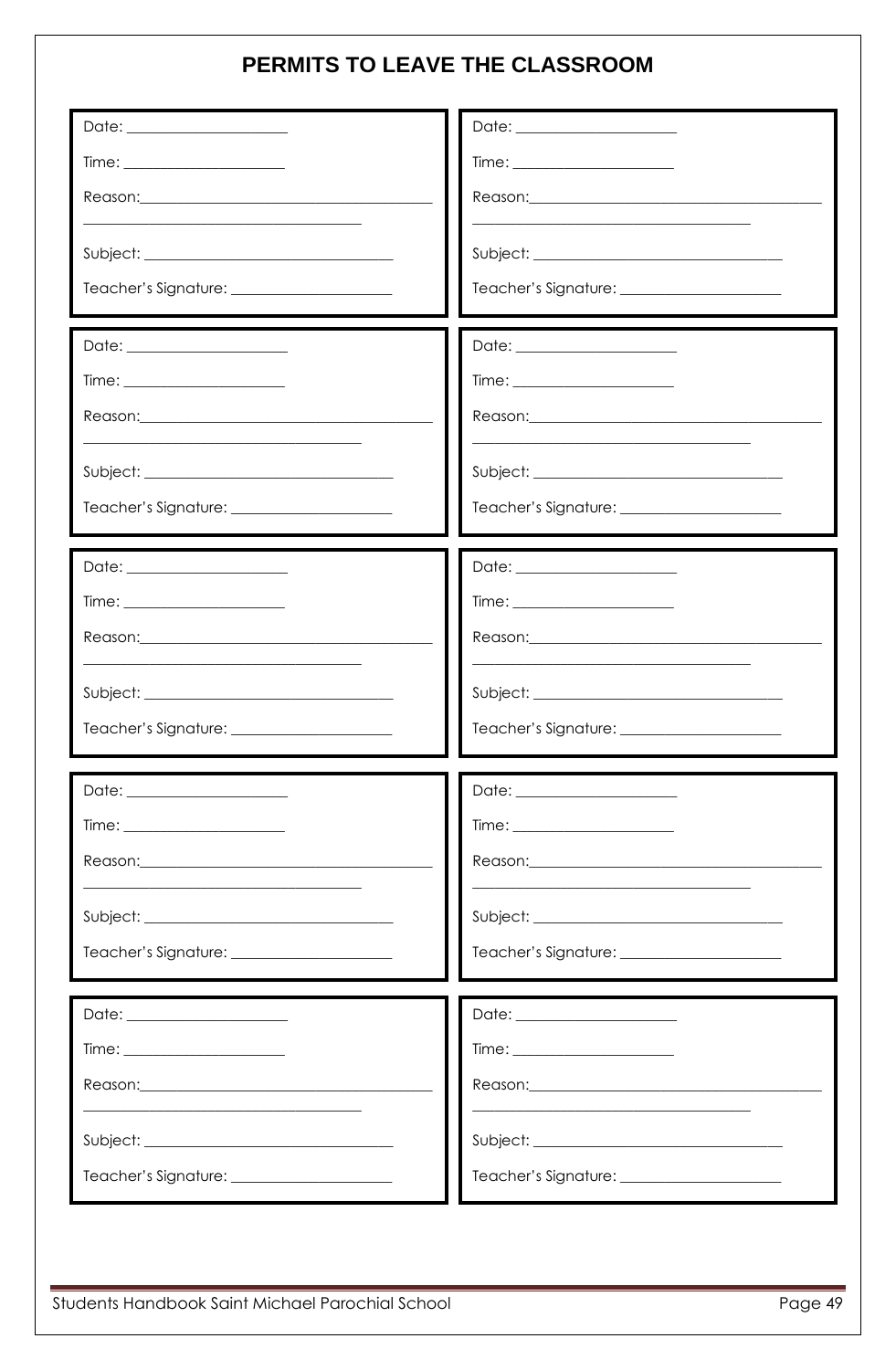|                                                                                                                      | <b>EXCUSES SLIPS (TARDINESS)</b>            |
|----------------------------------------------------------------------------------------------------------------------|---------------------------------------------|
| Date: _________________________                                                                                      | Arrival:<br>Official time AM: __________    |
|                                                                                                                      |                                             |
| I am late because                                                                                                    |                                             |
|                                                                                                                      |                                             |
|                                                                                                                      |                                             |
|                                                                                                                      | Student's Signature over printed name       |
|                                                                                                                      |                                             |
|                                                                                                                      |                                             |
|                                                                                                                      |                                             |
|                                                                                                                      | Teacher-in-charge                           |
| <b>Parents Remarks:</b><br><u> 1989 - Johann John Stone, market fransk politiker (</u>                               |                                             |
|                                                                                                                      | Parent/Guardian Signature over printed name |
|                                                                                                                      |                                             |
|                                                                                                                      | <b>EXCUSES SLIPS (TARDINESS)</b>            |
|                                                                                                                      | Official time AM: ________                  |
| I am late because                                                                                                    |                                             |
|                                                                                                                      |                                             |
|                                                                                                                      |                                             |
|                                                                                                                      |                                             |
|                                                                                                                      | Student's Signature over printed name       |
|                                                                                                                      |                                             |
|                                                                                                                      |                                             |
|                                                                                                                      |                                             |
|                                                                                                                      | Teacher-in-charge                           |
| <b>Parents Remarks:</b>                                                                                              |                                             |
|                                                                                                                      | Parent/Guardian Signature over printed name |
|                                                                                                                      |                                             |
|                                                                                                                      | <b>EXCUSES SLIPS (TARDINESS)</b>            |
|                                                                                                                      |                                             |
| I am late because                                                                                                    |                                             |
|                                                                                                                      |                                             |
|                                                                                                                      |                                             |
|                                                                                                                      | Student's Signature over printed name       |
|                                                                                                                      |                                             |
|                                                                                                                      |                                             |
|                                                                                                                      |                                             |
|                                                                                                                      | Teacher-in-charge                           |
| <b>Parents Remarks:</b>                                                                                              |                                             |
|                                                                                                                      |                                             |
| <u> 1989 - Johann John Stone, market fan it ferstjer fan it ferstjer fan it ferstjer fan it ferstjer fan it fers</u> | Parent/Guardian Signature over printed name |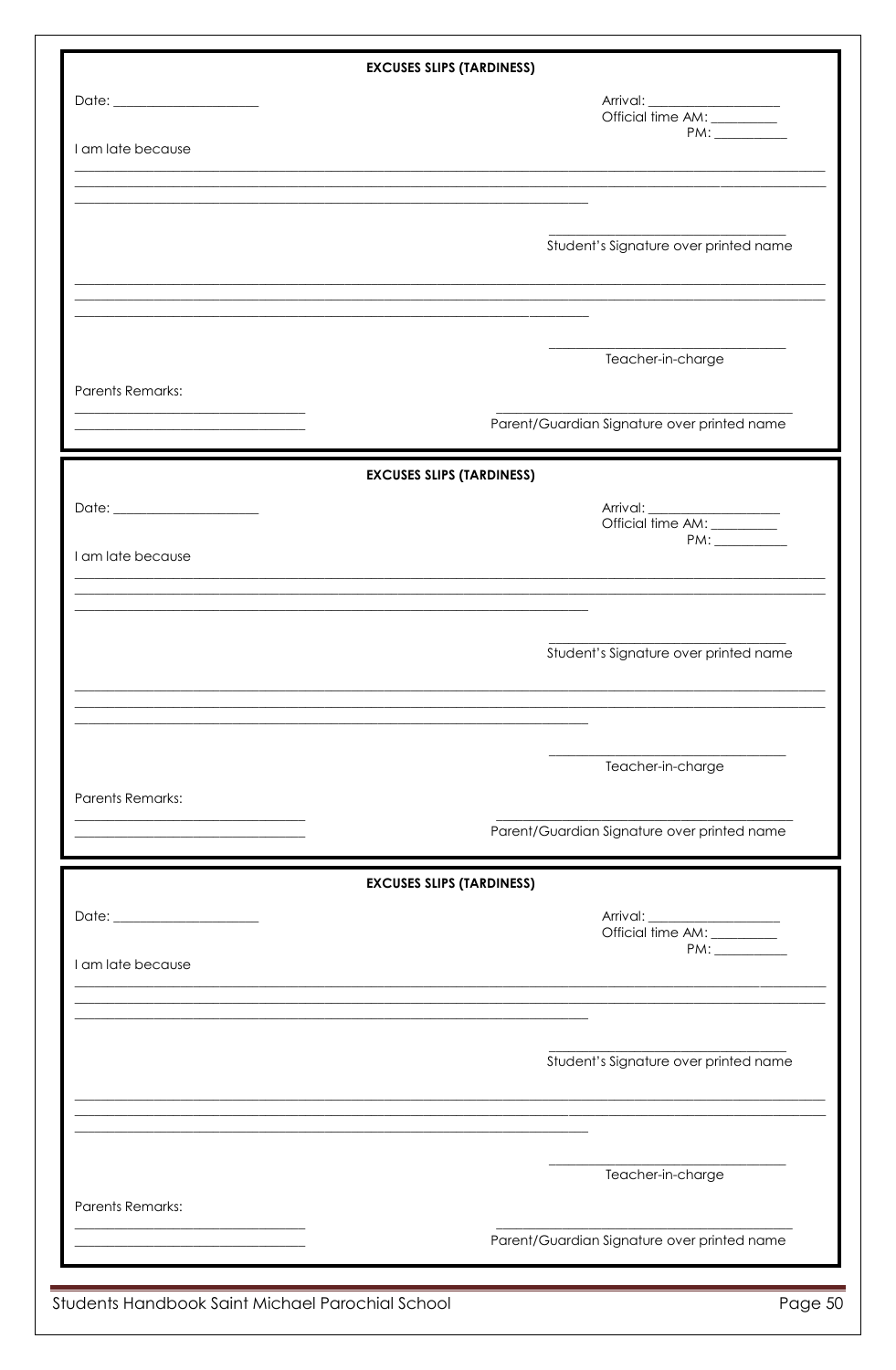|                         | <b>EXCUSES SLIPS (TARDINESS)</b>                                                                                 |
|-------------------------|------------------------------------------------------------------------------------------------------------------|
|                         | Arrival:<br>Official time AM: _________                                                                          |
|                         |                                                                                                                  |
| I am late because       |                                                                                                                  |
|                         |                                                                                                                  |
|                         |                                                                                                                  |
|                         | Student's Signature over printed name                                                                            |
|                         |                                                                                                                  |
|                         | and the control of the control of the control of the control of the control of the control of the control of the |
|                         |                                                                                                                  |
|                         | Teacher-in-charge                                                                                                |
| <b>Parents Remarks:</b> |                                                                                                                  |
|                         | Parent/Guardian Signature over printed name                                                                      |
|                         |                                                                                                                  |
|                         | <b>EXCUSES SLIPS (TARDINESS)</b>                                                                                 |
|                         |                                                                                                                  |
|                         | Official time AM: _________                                                                                      |
| I am late because       | $PM: \underline{\hspace{2.0cm} \qquad \qquad }$                                                                  |
|                         |                                                                                                                  |
|                         |                                                                                                                  |
|                         |                                                                                                                  |
|                         | Student's Signature over printed name                                                                            |
|                         |                                                                                                                  |
|                         |                                                                                                                  |
|                         | Teacher-in-charge                                                                                                |
|                         |                                                                                                                  |
| <b>Parents Remarks:</b> |                                                                                                                  |
|                         | Parent/Guardian Signature over printed name                                                                      |
|                         | <b>EXCUSES SLIPS (TARDINESS)</b>                                                                                 |
|                         |                                                                                                                  |
|                         | Official time AM: _________                                                                                      |
| I am late because       |                                                                                                                  |
|                         |                                                                                                                  |
|                         |                                                                                                                  |
|                         |                                                                                                                  |
|                         | Student's Signature over printed name                                                                            |
|                         |                                                                                                                  |
|                         |                                                                                                                  |
|                         |                                                                                                                  |
|                         | Teacher-in-charge                                                                                                |
|                         |                                                                                                                  |
| <b>Parents Remarks:</b> |                                                                                                                  |

Students Handbook Saint Michael Parochial School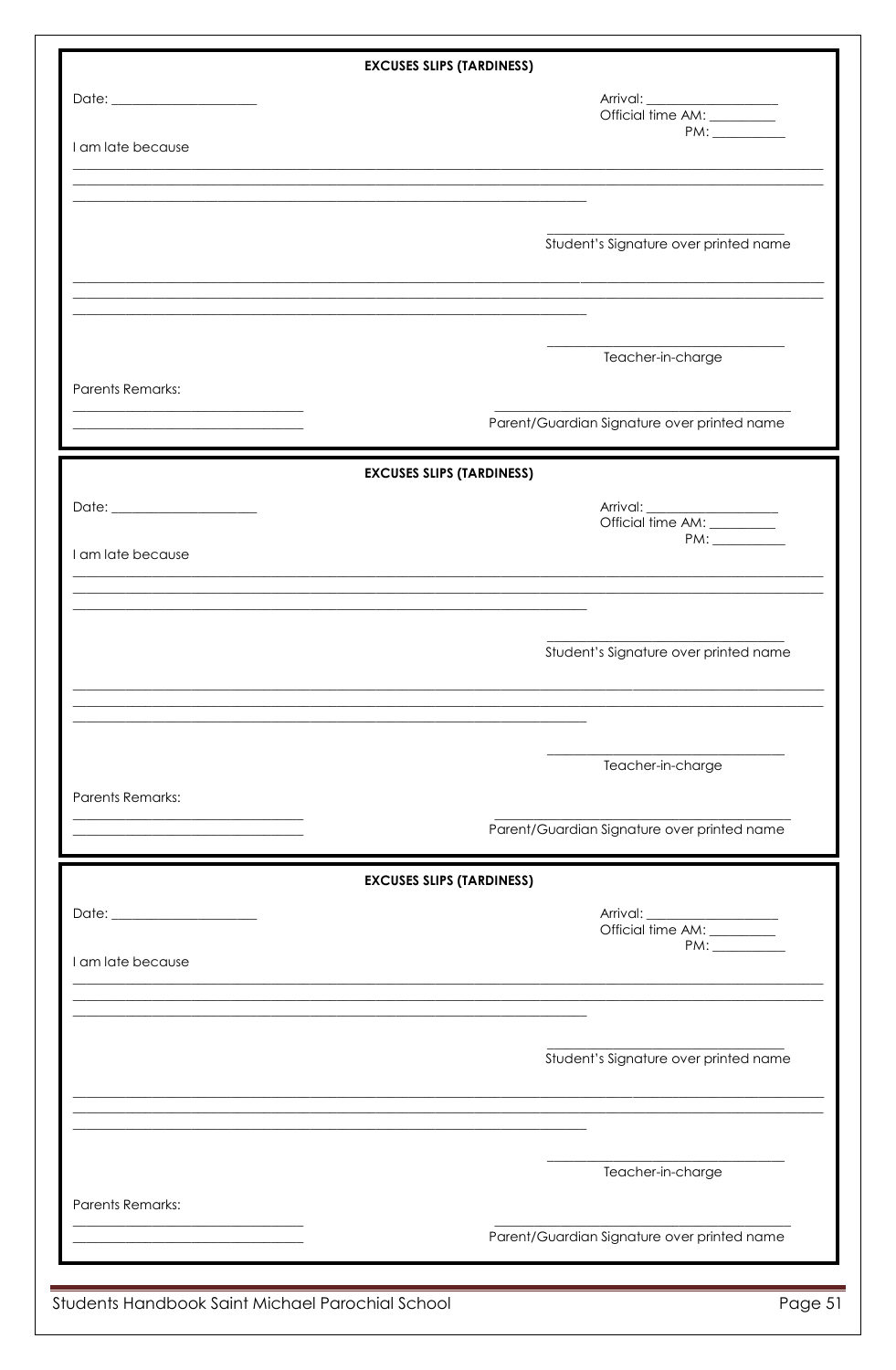|                                                                                           | <b>EXCUSES SLIPS (ABSENCES)</b>    |                                                                                                                                                                                                                                                                                                                                                                     |
|-------------------------------------------------------------------------------------------|------------------------------------|---------------------------------------------------------------------------------------------------------------------------------------------------------------------------------------------------------------------------------------------------------------------------------------------------------------------------------------------------------------------|
|                                                                                           |                                    |                                                                                                                                                                                                                                                                                                                                                                     |
|                                                                                           |                                    |                                                                                                                                                                                                                                                                                                                                                                     |
|                                                                                           |                                    | Teacher's Signature over printed name                                                                                                                                                                                                                                                                                                                               |
| the control of the control of the control of the control of the control of the control of |                                    | $\begin{array}{c}\n3.\n\end{array}$                                                                                                                                                                                                                                                                                                                                 |
|                                                                                           |                                    | 4.                                                                                                                                                                                                                                                                                                                                                                  |
|                                                                                           |                                    | $\begin{picture}(20,10) \put(0,0){\vector(1,0){100}} \put(15,0){\vector(1,0){100}} \put(15,0){\vector(1,0){100}} \put(15,0){\vector(1,0){100}} \put(15,0){\vector(1,0){100}} \put(15,0){\vector(1,0){100}} \put(15,0){\vector(1,0){100}} \put(15,0){\vector(1,0){100}} \put(15,0){\vector(1,0){100}} \put(15,0){\vector(1,0){100}} \put(15,0){\vector(1,0){100}} \$ |
| Parents Signature over printed name                                                       |                                    |                                                                                                                                                                                                                                                                                                                                                                     |
| Doctor's Certificate                                                                      |                                    |                                                                                                                                                                                                                                                                                                                                                                     |
|                                                                                           | Adviser/ Academic Year Coordinator |                                                                                                                                                                                                                                                                                                                                                                     |
|                                                                                           |                                    |                                                                                                                                                                                                                                                                                                                                                                     |
|                                                                                           | <b>EXCUSES SLIPS (ABSENCES)</b>    | Date: _______________________                                                                                                                                                                                                                                                                                                                                       |
|                                                                                           |                                    |                                                                                                                                                                                                                                                                                                                                                                     |
|                                                                                           |                                    |                                                                                                                                                                                                                                                                                                                                                                     |
|                                                                                           |                                    | Teacher's Signature over printed name                                                                                                                                                                                                                                                                                                                               |
|                                                                                           |                                    |                                                                                                                                                                                                                                                                                                                                                                     |
|                                                                                           |                                    | 3.<br>4.                                                                                                                                                                                                                                                                                                                                                            |
|                                                                                           |                                    |                                                                                                                                                                                                                                                                                                                                                                     |
|                                                                                           |                                    |                                                                                                                                                                                                                                                                                                                                                                     |
| Parents Signature over printed name                                                       |                                    |                                                                                                                                                                                                                                                                                                                                                                     |
| Doctor's Certificate                                                                      |                                    |                                                                                                                                                                                                                                                                                                                                                                     |
|                                                                                           | Adviser/ Academic Year Coordinator |                                                                                                                                                                                                                                                                                                                                                                     |
|                                                                                           |                                    |                                                                                                                                                                                                                                                                                                                                                                     |
|                                                                                           | <b>EXCUSES SLIPS (ABSENCES)</b>    |                                                                                                                                                                                                                                                                                                                                                                     |
|                                                                                           |                                    |                                                                                                                                                                                                                                                                                                                                                                     |
|                                                                                           |                                    |                                                                                                                                                                                                                                                                                                                                                                     |
|                                                                                           |                                    | Teacher's Signature over printed name                                                                                                                                                                                                                                                                                                                               |
|                                                                                           |                                    | 2.                                                                                                                                                                                                                                                                                                                                                                  |
|                                                                                           |                                    |                                                                                                                                                                                                                                                                                                                                                                     |
|                                                                                           |                                    |                                                                                                                                                                                                                                                                                                                                                                     |
|                                                                                           |                                    |                                                                                                                                                                                                                                                                                                                                                                     |
|                                                                                           |                                    |                                                                                                                                                                                                                                                                                                                                                                     |
| Parents Signature over printed name                                                       |                                    |                                                                                                                                                                                                                                                                                                                                                                     |
| Doctor's Certificate                                                                      |                                    |                                                                                                                                                                                                                                                                                                                                                                     |
|                                                                                           |                                    |                                                                                                                                                                                                                                                                                                                                                                     |